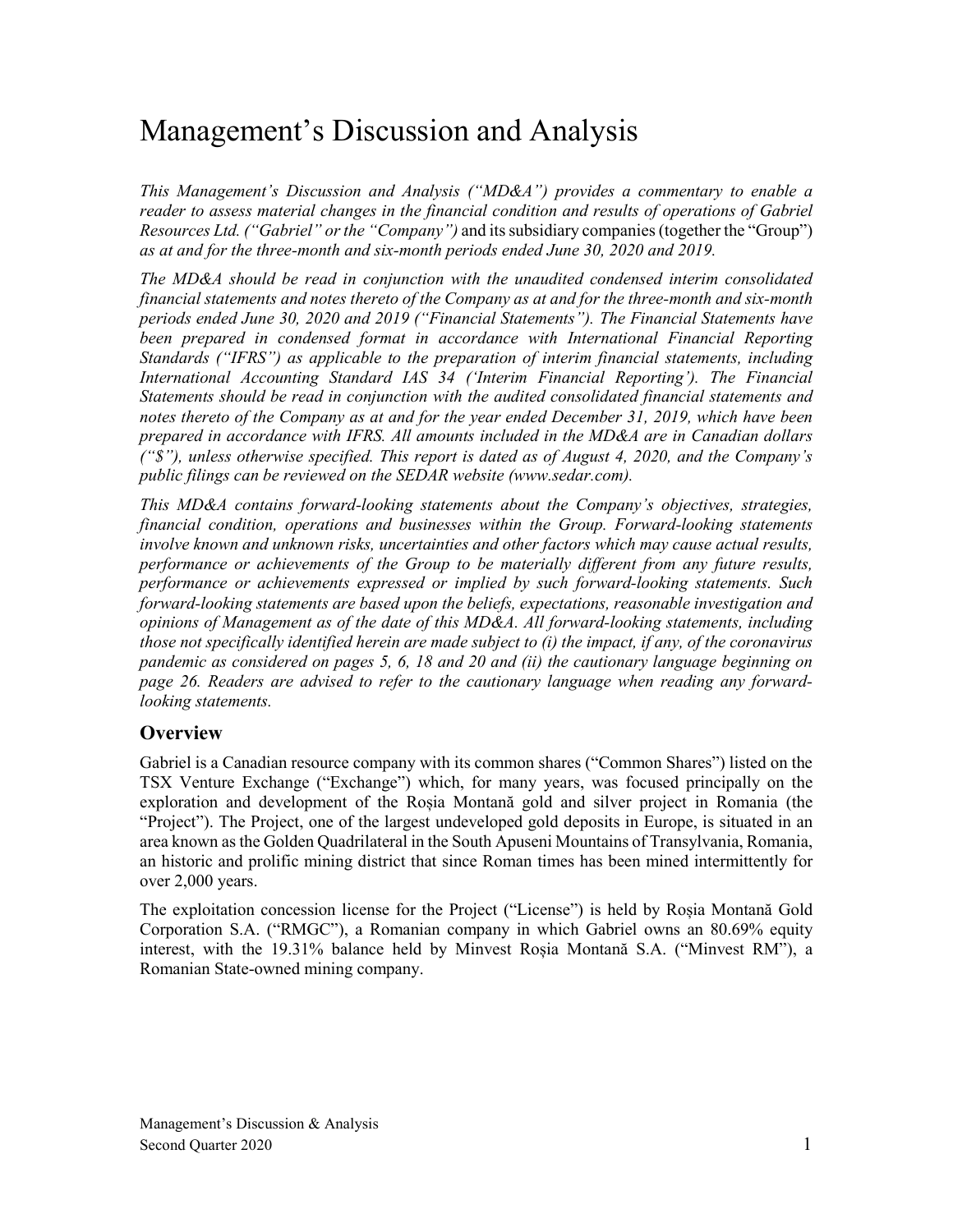Upon obtaining the License in 1999, RMGC along with Gabriel and its subsidiary companies focused substantially all of their management and financial resources on identifying and defining the size of the four ore bodies, engineering to design the size and scope of the Project, surface rights acquisitions, rescue archaeology and environmental assessment and permitting. Despite the Group's fulfilment of its legal obligations and its development of the Project as a high-quality, sustainable and environmentally-responsible mining project, using best available techniques, Romania has blocked and prevented implementation of the Project without due process and without compensation, effectively depriving the Group entirely of the value of its investments.

On July 21, 2015, the Company and its wholly-owned subsidiary, Gabriel Resources (Jersey) Ltd. (together "Claimants"), filed a request for arbitration ("Arbitration Request") before the World Bank's International Centre for Settlement of Investment Disputes ("ICSID") against the Romanian State (the "Respondent") pursuant to the bilateral investment protection treaties which the Romanian Government has entered into with each of the Government of Canada and the Government of the United Kingdom of Great Britain and Northern Ireland for the Promotion and Reciprocal Protection of Investments (together the "Treaties") ("ICSID Arbitration"). Information on the key milestones to-date in the ICSID Arbitration process is given below.

In light of the continued absence of any positive engagement by the Romanian State since the Arbitration Request, the ICSID Arbitration has become the Company's core focus. Accordingly, any information set out in this MD&A relating to the Project, the License, and the Group's development activities in Romania is for background purposes only and should not be interpreted as being indicative of the Company's expectations as at the date of this document regarding the future development of the Project.

## **ICSID Arbitration**

In reliance on numerous representations made and actions taken by the Romanian authorities and in the reasonable expectation that the Company's projects would be evaluated in accordance with the law and reasonable technical standards and, ultimately, on its merits, the Claimants have invested over US\$700 million to maintain and develop the Project and to define two valuable mineral deposits at the Rodu-Frasin (epithermal gold and silver) site and Tarnita (porphyry coppergold) site, both within the Bucium area located in the vicinity of Roşia Montană ("Bucium Projects"), in accordance with all applicable laws, regulations, licenses, and permits. However, having encouraged the Claimants' investment in the Project and the Bucium Projects, the Romanian State has frustrated and prevented the implementation of those developments in an unlawful, discriminatory and non-transparent manner by refusing to make permitting and other administrative decisions in accordance with the established procedures required by law.

As a consequence of Romania's acts and inactions, the Project and the Bucium Projects have been blocked politically, depriving the Claimants of the use, benefit and entire value of their property rights associated with the Project and the Bucium Projects, which have effectively been taken without compensation in contravention of the applicable legal and administrative processes and requirements.

The ICSID Arbitration seeks compensation for all of the loss and damage resulting from the Romanian State's wrongful conduct and its breaches of the Treaties' protections, including against expropriation, unfair and inequitable treatment and discrimination, and other unlawful treatment in respect of the Project, the Bucium Projects and related licenses.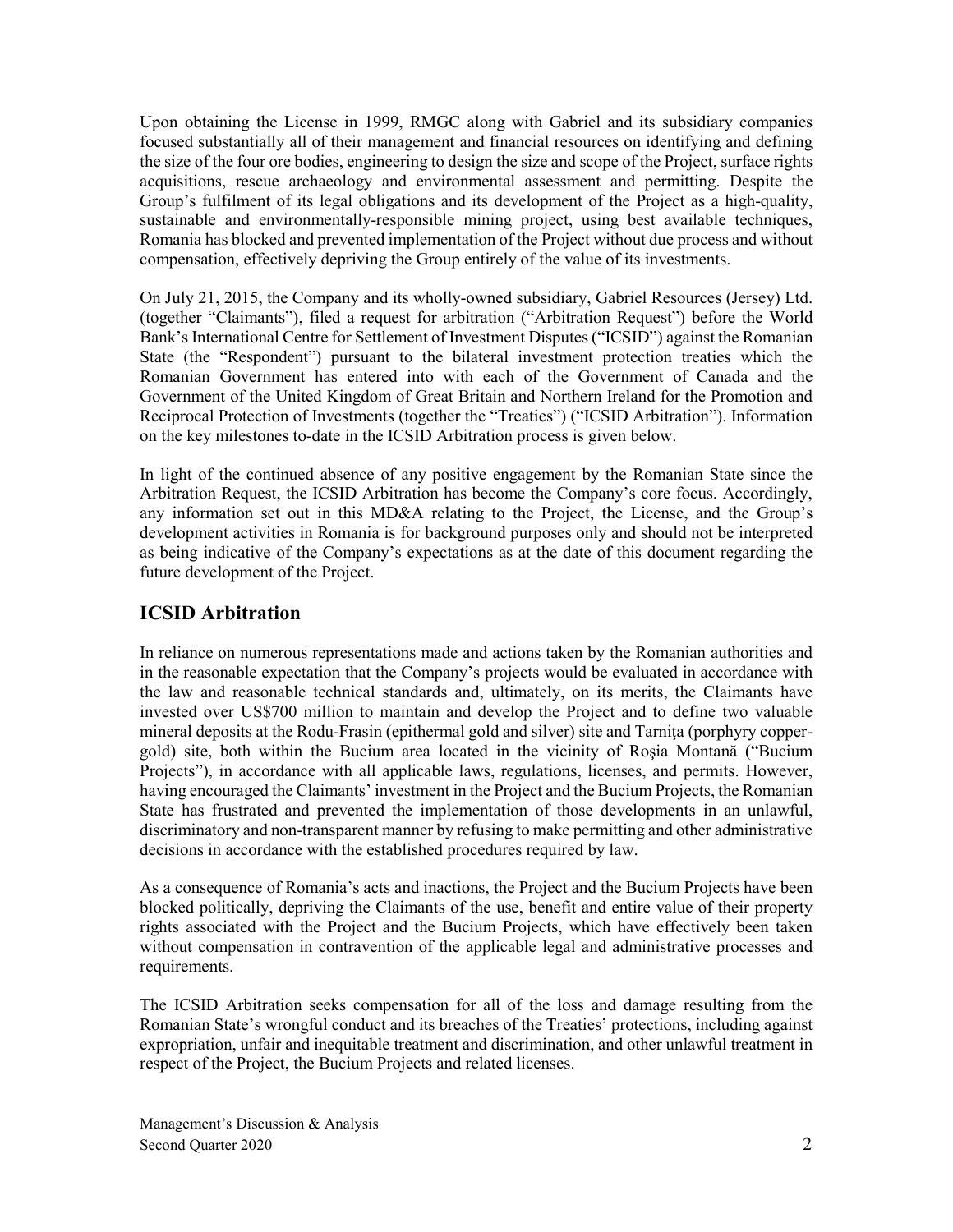## *Status of the ICSID Arbitration and Recent Developments*

The Company is well advanced in the ICSID Arbitration process. To date, and in accordance with the procedural timelines established by the presiding tribunal for the ICSID Arbitration ("Tribunal"), the parties have exchanged a number of substantial written submissions and participated in the first hearing on the merits of the claim, each as summarized below:

- The Claimants filed their memorial on the merits of the claim ("Memorial") on June 30, 2017 detailing, amongst other things, the factual and legal arguments supporting their claim against Romania and the quantum of the damages sustained;
- On February 22, 2018, the Respondent filed its counter-memorial ("Counter-Memorial") in response to the Memorial;
- On May 25, 2018, the Respondent filed a supplementary jurisdictional objection with ICSID ("Jurisdictional Challenge") challenging the jurisdiction of the Tribunal to hear the claims presented by Gabriel Jersey;
- On November 2, 2018, the Claimants submitted their reply ("Reply") to the Counter-Memorial and the Jurisdictional Challenge;
- On February 28, 2019, the Claimants and the Respondent filed their comments on an amicus curiae submission to the Tribunal by certain non-governmental organizations (or "nondisputing parties") who have opposed the Project for many years;
- On May 24, 2019, the Respondent filed its response to the Reply ("Rejoinder") and its reply on the Jurisdictional Challenge, the Respondent's final substantive submission;
- On June 28, 2019, the Claimants filed their surrejoinder on the Jurisdictional Challenge ("Surrejoinder");
- An oral hearing on the merits of the claim was held in Washington D.C. between December 2 and December 13, 2019 ("Hearing") to address the evidentiary record in the case, issues on liability and jurisdiction and to hear testimony from certain of the parties' fact and expert witnesses;
- On March 10, 2020, the Tribunal issued a list of further questions arising from the evidence presented during the Hearing ("Tribunal Questions") followed by directions on the timing and manner of responses expected while reserving the possibility of having an additional round of answers to the relevant questions;
- On April 10, 2020, the Claimants and the Respondent filed their comments on a written submission to the Tribunal by the European Commission as a "non-disputing party" in the ICSID Arbitration;
- On May 11, 2020, the Claimants provided their answers to the Tribunal Questions; and
- On July 13, 2020, the Respondent provided its answers to the Tribunal Questions.

As previously disclosed, an additional one week oral hearing ("Second Hearing") has been scheduled for the week commencing September 28, 2020. Given the ongoing impact of the COVID-19 pandemic on travel and the ability to form large gatherings, the parties have agreed that the Second Hearing will be held virtually. The parties have reached agreement on a joint proposed protocol for the conduct of the Second Hearing and have proposed to hold the hearing from Monday, September 28 to Sunday, October 4, 2020. The Second Hearing will focus on the technical and feasibility-related aspects of the Project and the quantum of the damages claimed, with further related testimony from certain of the parties' fact and expert witnesses.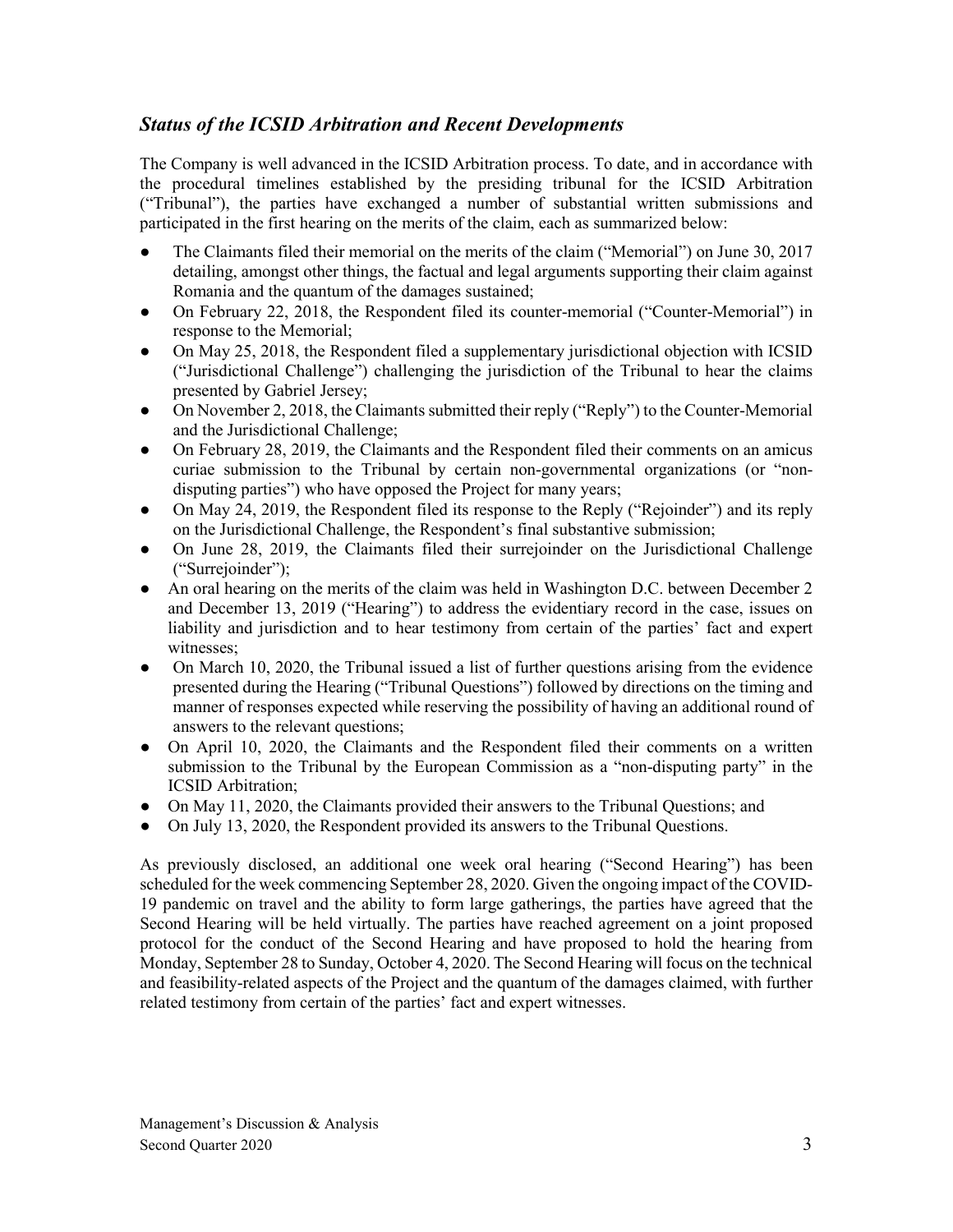The Tribunal has indicated to the parties that they will each have the opportunity, following completion of the Second Hearing, to submit post-hearing briefs, to be filed simultaneously, in order to comment in conclusion on the full evidentiary record, as is typically permitted in such arbitrations ("Post-Hearing Briefs"). It is expected that the Tribunal will issue its decision thereafter. There is no specified timeframe in the ICSID Rules in which such a decision is to be made. The Company, however, is informed that it is typical for tribunals in this type of arbitration to require twelve to eighteen months to finalize and issue a decision after Post-Hearing Briefs are submitted. Furthermore, that decision may be subject to a request for annulment (albeit such request can only be submitted on very limited grounds).

A summary of the procedural aspects of the ICSID Arbitration, together with copies of the procedural orders of the Tribunal and the principal submissions, including the Memorial, the Counter-Memorial, the Reply, the Rejoinder and redacted versions of the transcripts of the Hearing are available on ICSID's website.

## *UNESCO World Heritage*

In February 2016, the Romanian Ministry of Culture submitted an application to add what it described as the "Roşia Montană Mining Cultural Landscape" to UNESCO's "Tentative List" to be declared a UNESCO World Heritage site. The Ministry of Culture subsequently submitted a full application to nominate the "Roşia Montană Mining Cultural Landscape" as a World Heritage site in January 2017. Neither the Company nor RMGC were notified of, or consulted on, this proposal.

The World Heritage Committee issued its draft decision on May 14, 2018 placing Roşia Montană on the agenda for the 42nd session of the World Heritage Committee to be held June 24-July 4, 2018 in Manama, Bahrain, and proposing to inscribe the Roşia Montană site onto the World Heritage List.

At its session on July 2, 2018, the World Heritage Committee granted the request of the Romanian Government for postponement of its application "due to the ongoing international arbitration," and called on Romania to implement protection measures accordingly.

On January 31, 2020, the Ministry of Culture submitted a letter to UNESCO conveying the Romanian Government's official request for the "reactivation" of its nomination of the "Roşia Montană Mining Landscape" as a UNESCO World Heritage site. The Ministry of Culture and Romania's Ambassador to UNESCO also have announced publicly that Romania has resumed the procedure to list Roşia Montană as a UNESCO World Heritage site and has submitted the file to the World Heritage Committee. Gabriel understands that, in light of the global pandemic COVID-19, it was decided that the 44th session of the World Heritage Committee, initially scheduled for 29 June - 9 July 2020 has been postponed to a later date, yet to be specified.

The act of applying to UNESCO for such designation is wholly incompatible with development of the Project. The application itself is an undertaking by Romania to protect the subject area from development and precludes mining, as would a decision by the World Heritage Committee formally approving the application. Notwithstanding, Romania raised an objection in the ICSID Arbitration that breaches of the Treaties relating to its UNESCO application purportedly fall outside the scope of the Tribunal's jurisdiction (which objection the Company understands is without merit and is not legally supported).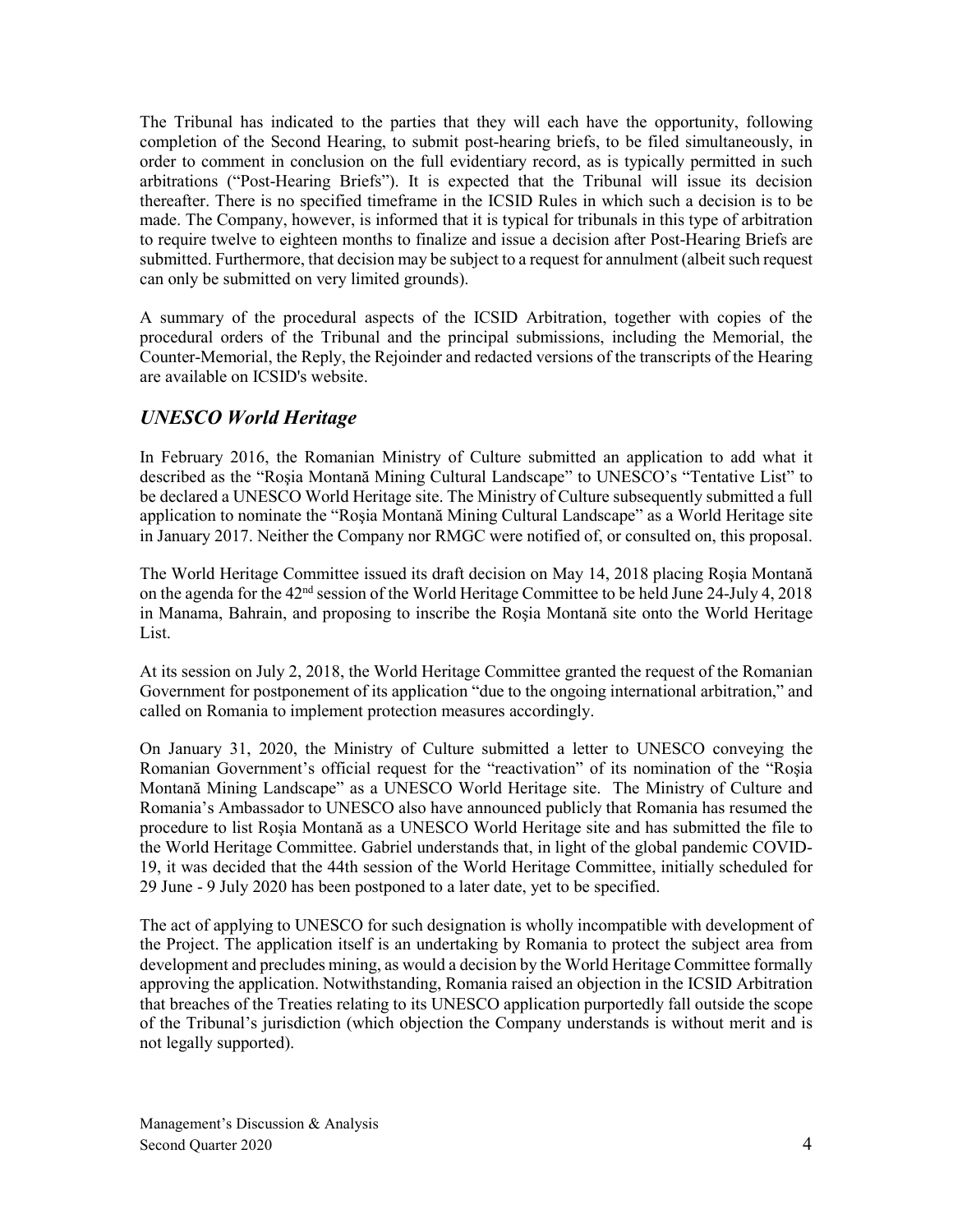In light of these developments and, for the avoidance of doubt, on February 21, 2020, Gabriel provided notice to Romania of a dispute under the Treaties with regard to Romania's application to UNESCO in relation to Roşia Montană and has reserved its right to commence a further arbitration if warranted accordingly (the "Notice").

In the Notice, Gabriel confirmed that it is prepared to cooperate in good faith at a senior level with the Romanian Government and other authorities in a process of consultation with regard to the UNESCO application. To date, there has been no response from the Romanian Government. Gabriel is hopeful that Romania will engage constructively and that it will withdraw its UNESCO application in order to preserve the possibility that Romania, and in particular the local communities in and around Rosia Montana, can enjoy the significant wide-ranging benefits from the sustainable development of the Project, as part of an amicable resolution of the dispute regarding Gabriel's investments in Romania.

The issuance of the Notice does not in any way interfere with Gabriel's pursuit of the ICSID Arbitration. The Company remains focused on the progression and conclusion of the ICSID Arbitration.

## **Other Recent Developments**

## *Impact of Coronavirus*

With respect to the outbreak of the novel coronavirus (COVID-19), Gabriel has carefully considered the impact, noting the widespread disruption to normal activities and the uncertainty over the duration of this disruption. The highest priority of the Board of Directors is the health, safety and welfare of the Group's employees, contractors and community members. Gabriel recognizes that the situation is extremely fluid and is monitoring the relevant recommendations and restrictions on travel. At this time, these recommendations and restrictions do not significantly impact Gabriel's ability to continue the ICSID Arbitration process (other than a change to a virtual format for the Second Hearing) or conduct the limited operations in Romania.

As previously announced, the Group is currently seeking new investment and the Group is also looking to sell its long lead-time equipment. The market and timing for each initiative may be adversely affected by the effects of COVID-19. As appropriate, Gabriel will make the necessary adjustments to the work processes required to maintain the ICSID Arbitration calendar and, should the disruption last for an extended duration, review certain planned activities in Romania and take remedial actions if it is determined to be necessary or prudent to do so.

## *Issuance of Common Shares*

On June 3, 2020, Kopernik Global Investors, LLC ("Kopernik") elected, on behalf of certain funds, to exercise 7,668,430 warrants ("Warrants") and to convert \$4,763,000 aggregate principal amount of convertible notes ("Notes") of the Company into Common Shares. The exercise and conversion of the Warrants and Notes resulted in the issuance of an aggregate of 23,008,203 Common Shares with the Company receiving proceeds of \$3,527,478 from the Warrant exercise.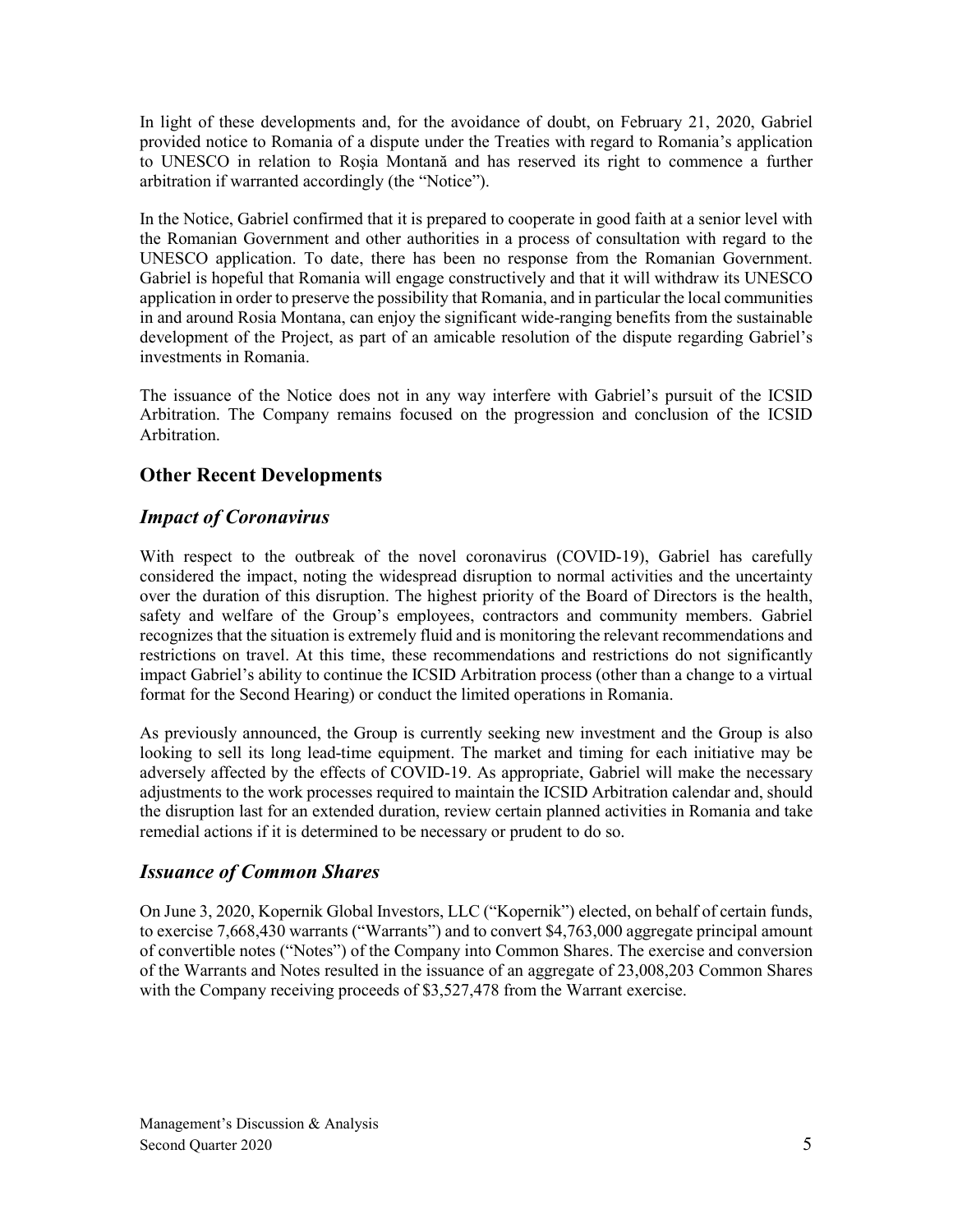## *Annual General and Special Meeting of Shareholders*

Due to the impact of COVID-19, Gabriel has postponed its annual general and special meeting of shareholders until September 17, 2020. The record date for voting is August 12, 2020 and it is anticipated that meeting materials will be mailed on or around August 21, 2020.

## *RMGC - Government Audits and Investigations*

Since the filing of the ICSID Arbitration, RMGC has been subjected to several audits and investigations by the Romanian National Agency for Fiscal Administration ("ANAF"), a Romanian Government agency operating under the Ministry of Public Finance, a Romanian Government department, which is also charged with organizing and overseeing Romania's defense of the ICSID Arbitration.

RMGC was served with a decision by ANAF assessing a liability for value-added-tax ("VAT") in the amount of RON 27 million (approximately \$8.6 million) on July 5, 2017 (the "VAT Assessment"). The assessment relates to VAT refunds previously claimed and received by RMGC from the Romanian tax authorities in respect of RMGC's purchase of goods and services from July 2011 to December 2015.

On October 2, 2017, the Alba Iulia Court of Appeal admitted RMGC's request for a stay of enforcement of the VAT Assessment, pending the determination of RMGC's annulment challenge of the VAT Assessment. On October 23, 2017, RMGC received an additional demand from ANAF in respect of interest and penalties related to the VAT Assessment for RON 18.6 million (approximately \$6.0 million).

On February 6, 2019, the Alba Court of Appeal (Division for Administrative and Tax Claims) ruled in favor of RMGC's annulment challenge of the VAT Assessment. ANAF subsequently filed an appeal against this decision with the High Court of Cassation and Justice, and the first hearing date has been set as December 2, 2020. RMGC is contesting this appeal. The stay of enforcement remains in effect for the VAT Assessment and for the interest and penalties demand. RMGC intends to pursue all available legal avenues to challenge the VAT Assessment along with the interest and penalties and to fully protect its rights and assets.

In parallel with the VAT Assessment, and for over four years as of the date of this MD&A, a separate directorate of ANAF has continued to pursue an ad hoc investigation covering a broad range of operational activities and transactions of RMGC, and a number of its suppliers, consultants and advisors, over an extensive period spanning 1997 to 2016 (the "ANAF Investigation"). Although RMGC is co-operating in good faith with ANAF, in December 2019, immediately prior to the Hearing, an additional requirement to provide materials and explanations in response to further questions was received from ANAF, with a deadline prior to the end of the Hearing. As at the date of this MD&A Gabriel still awaits formal indication of the grounds for the ANAF Investigation and neither the Company nor RMGC has received any feedback on its status.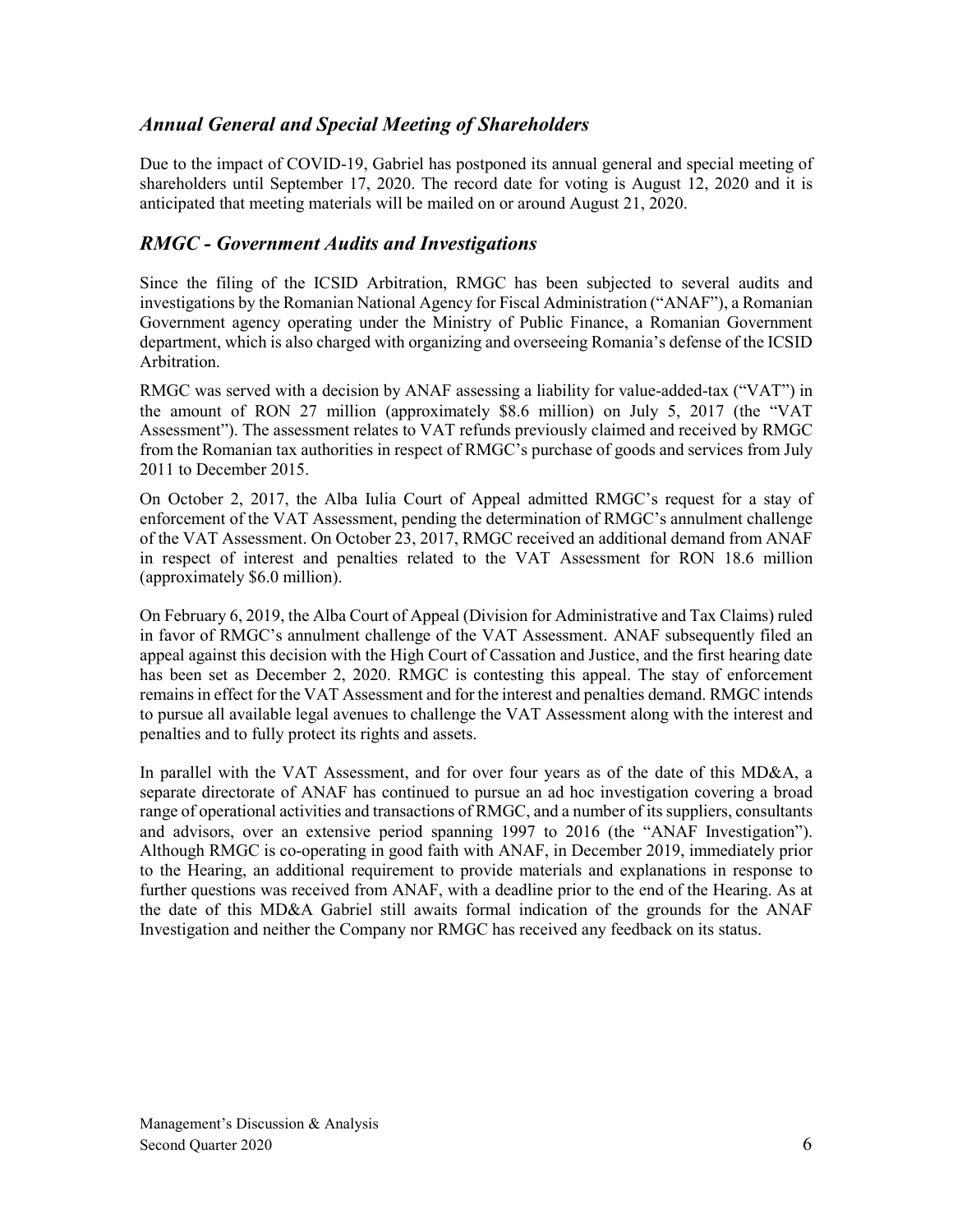#### *Prosecutor Office Investigation*

As previously disclosed, in November 2013, RMGC was informed of an investigation by the Ploiesti Public Prosecutor's Office ("PPPO") into alleged tax evasion and money laundering on the part of the principals/key shareholder(s) of a group of companies including Kadok Interprest LLC ("Kadok Group") which was extended to 43 additional companies, including RMGC, and froze the payments these companies had made to the Kadok Group. RMGC provided evidence to the PPPO of its legitimate business dealings with the Kadok Group.

RMGC lodged a challenge to the legality of a restriction order on the equivalent of \$0.3 million held in one of RMGC's Romanian bank accounts (the "Restriction Order") pending the outcome of the PPPO investigation.

In late 2019, RMGC was informed that the case file had been moved from the PPPO to the prosecutor's office in Prahova. In March 2020, RMGC was further informed that the Prahova prosecutor's office had closed the file in relation to the commercial relationship between RMGC and the Kadok Group but transmitted the file to another prosecutor's office for continued investigation of the commercial relations between RMGC and a list of service providers.

In April 2020, RMGC filed a request with the Prahova prosecutor's office, amongst other things, for the removal of the Restriction Order and removal of a notation on RMGC's file at the Romanian Trade Registry that the Company was "under criminal investigation". The Prahova prosecutor's office subsequently admitted RMGC's requests and ordered the lifting of the Restriction Order and the removal of the notation from the Trade Register. On May 11, 2020 and pursuant to the order of the Prahova prosecutor's office, RMGC received confirmation of the release of the funds in the sum of \$0.3 million. However until written confirmation is received, the funds can only be used to pay salaries and salary taxes if no other funds are available. After salary payments were made on July 1, all restricted cash has been released. RMGC remains engaged in formal procedures to remove the listing from the Trade Register.

## *Long Lead-Time Equipment*

Long lead-time equipment ("LLTE") consisting of crushing and milling equipment was originally procured by the Group between 2007 and 2009 for the operational phase of the Project. The prospect of the LLTE being used in the future for the purpose for which it was purchased is considered remote.

Since 2015, the Group has sold a majority of the LLTE, most recently concluding the sale of the remaining ball mill in the fourth quarter of 2019 for aggregate net proceeds of US\$2.3 million (approx. \$3.0 million).

The Company continues, through its agents, to procure the sale of the remaining LLTE, comprising predominantly a SAG mill together with a gearless motor drive and ball mill motors. During the quarter ended June 30, 2020, the carrying amount of the remaining LLTE was assessed for indicators of impairment and there were no impairment indicators identified.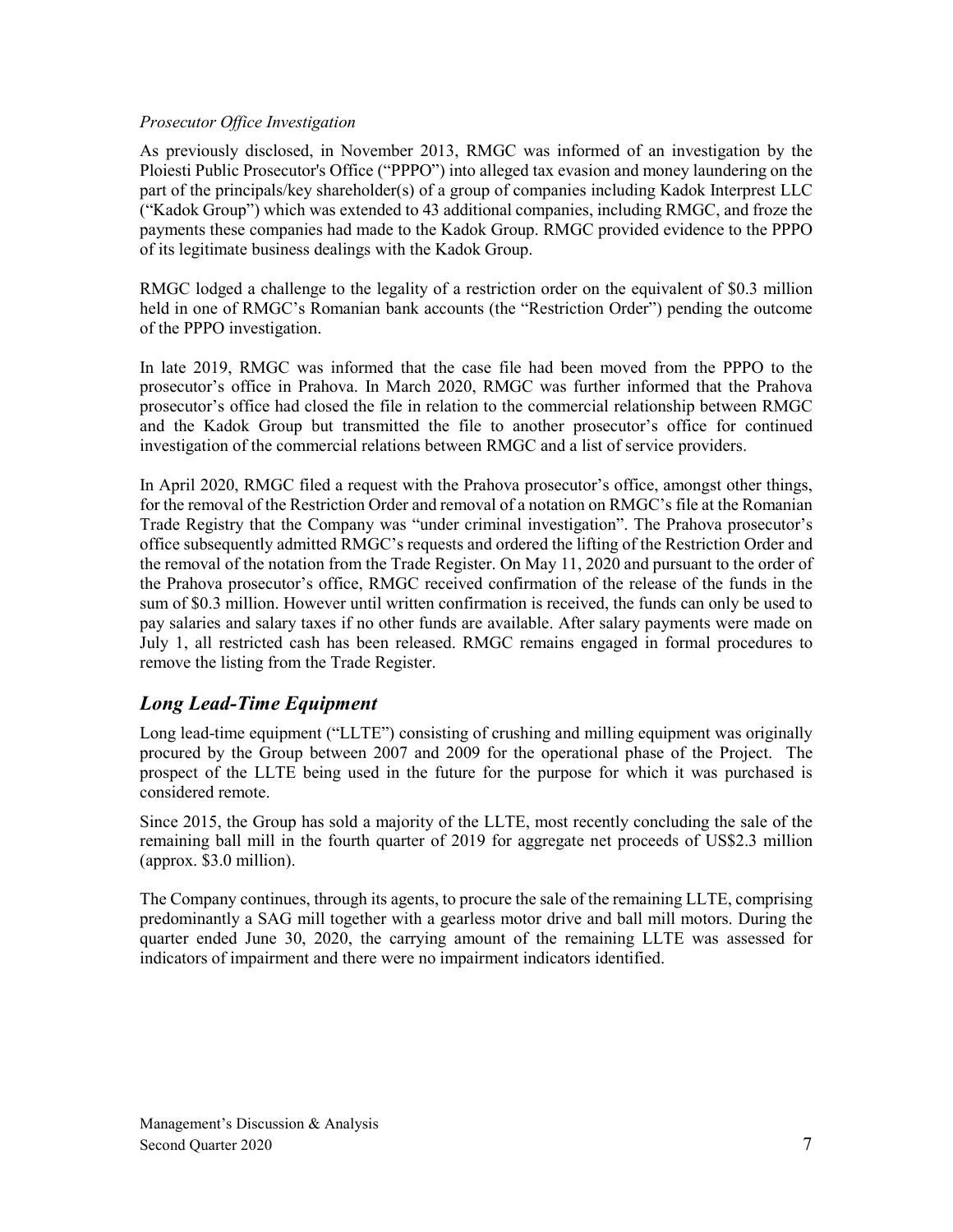## **Liquidity**

Cash and cash equivalents at June 30, 2020 were \$14.0 million.

The Company's average monthly cash usage during Q2 2020 was \$1.7 million (Q1 2020: \$3.3 million) primarily reflecting:

- ICSID Arbitration activities in the first and second quarters of 2020 preparing answers to the Tribunal Questions, supplemental documents for the Claimant's rebuttal submission, and a response to a written submission to the Tribunal by the European Commission as a "non-disputing party";
- the consistent cost overheads required to maintain the Romanian assets in good standing and compliance with operational and regulatory obligations in the quarter; and
- that in Q1 2020 settlement occurred for \$5.7 million of accruals relating to ICSID Arbitration costs in respect of the intense activity preparing for and attending the Hearing in December 2019, which was not repeated in Q2 2020.

The Group had sufficient funds as at June 30, 2020 to settle all current and existing long-term liabilities, after taking into account that the Company has the option to repay all or a proportion of the principal amount of the convertible notes outstanding at maturity by issuing Common Shares. Management continues to review the Company's activities in order to identify areas to rationalize expenditures.

## **Capital Resources**

The Company believes that it has sufficient sources of funding to enable the Group to maintain its primary assets, including its License and associated rights and permits, and to fund general working capital requirements together with the material estimated costs associated with the Company advancing the ICSID Arbitration through the Second Hearing to the end of January 2021. Notwithstanding, there can be no assurances that the ICSID Arbitration will advance in a customary or predictable manner or within any specific or reasonable period of time.

As at June 30, 2020, the Group had no sources of operating cash flows and does not have sufficient cash to fund either the development of the Project or all the long-term activities required to see the ICSID Arbitration through to its conclusion, including in any potential annulment proceeding and/or litigation to enforce any award. Accordingly, once costs associated with the Company advancing the ICSID Arbitration through the Second Hearing are taken into account, the Group will require additional funding in the short-term to maintain its primary assets while it awaits a decision from the Tribunal and thereafter further funds to pursue the ICSID Arbitration to its conclusion.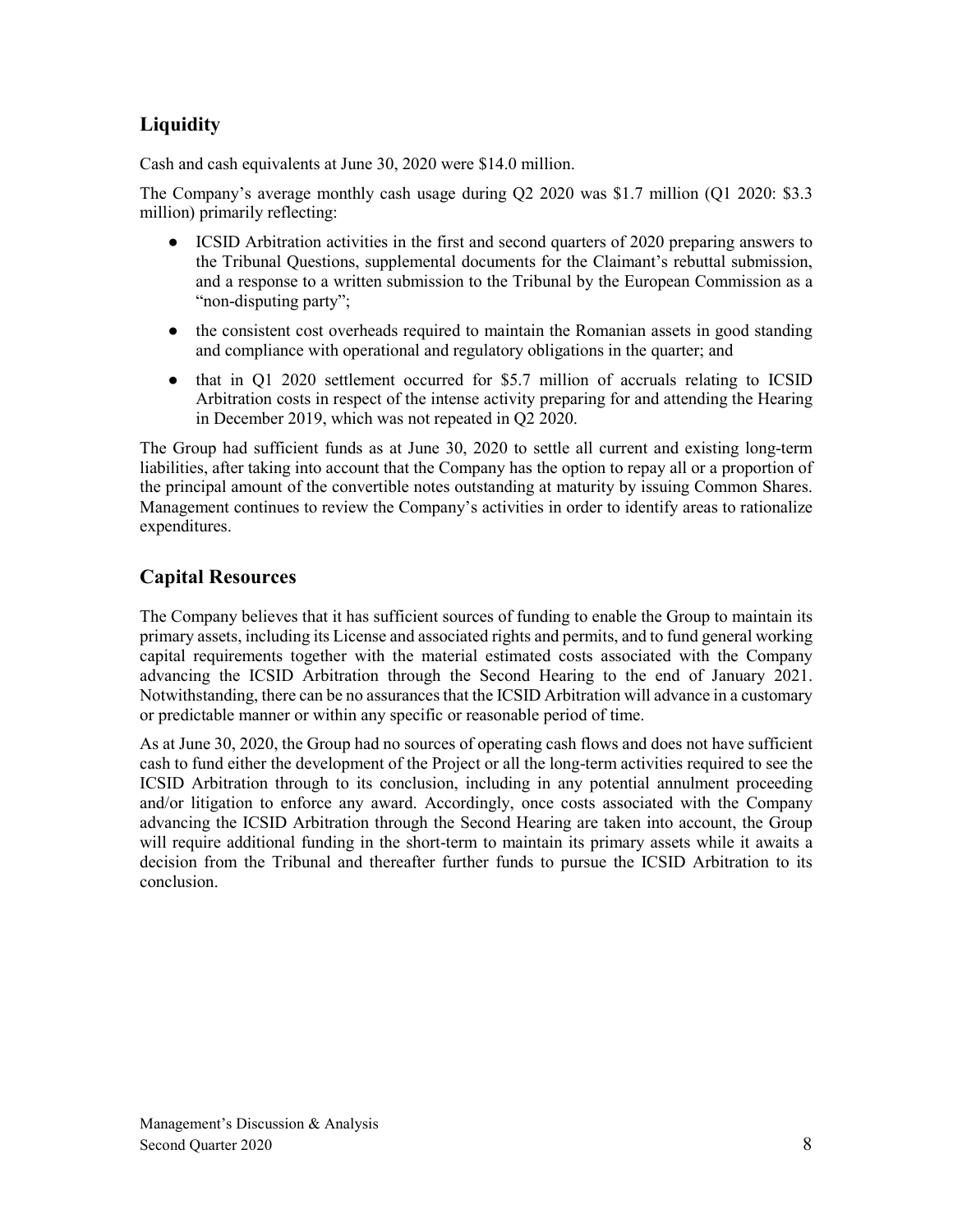## **Outlook**

Notwithstanding the ongoing ICSID Arbitration, the Company remains open to engagement with the Romanian authorities in order to achieve an amicable resolution of the dispute or a settlement enabling the Group to develop the Project and the Bucium Projects.

In the meantime, the Company's current plans for the ensuing year are as follows:

- the advancement of the ICSID Arbitration through the Second Hearing and Post-Hearing Briefs;
- securing additional funding;
- carefully managing its cash resources (including the disposition of the remaining long leadtime equipment acquired for the Project); and
- the protection of its rights and interests in Romania (including, so far as reasonably practical and desirable, ensuring that existing licenses and permits remain in good standing).

## **Results of Operations**

The results of operations are summarized in the following tables. The amounts are derived from the Financial Statements prepared under IFRS.

| in thousands of Canadian dollars, except per share amounts | 2020 O <sub>2</sub> | 2020 O1 | 2019 O <sub>4</sub> | 2019 03 |
|------------------------------------------------------------|---------------------|---------|---------------------|---------|
| <b>Income Statement</b>                                    |                     |         |                     |         |
| Loss - attributable to owners of parent                    | 8,820               | 6,756   | 18.263              | 11,128  |
| Loss per share - basic and diluted                         | 0.02                | 0.01    | 0.03                | 0.02    |
| <b>Statement of Financial Position</b>                     |                     |         |                     |         |
| Working capital                                            | 9,936               | 11,981  | 15,146              | 27,242  |
| Total assets                                               | 19,362              | 21,629  | 31.183              | 42,791  |
| <b>Statement of Cash Flows</b>                             |                     |         |                     |         |
| Cash flows from financing activities                       | 3,527               |         | 401                 | 26,228  |
|                                                            |                     |         |                     |         |
| in thousands of Canadian dollars, except per share amounts | 2019 Q <sub>2</sub> | 2019 Q1 | 2018 Q4             | 2018 Q3 |
| <b>Income Statement</b>                                    |                     |         |                     |         |
| Loss - attributable to owners of parent                    | 7.408               | 7,732   | 12.665              |         |
|                                                            |                     |         |                     | 17,176  |
| Loss per share - basic and diluted                         | 0.02                | 0.02    | 0.03                | 0.04    |
| <b>Statement of Financial Position</b>                     |                     |         |                     |         |
| Working capital                                            | 9,365               | 13,858  | 12.573              | 2,804   |
| Total assets                                               | 21,755              | 26,153  | 26.893              | 20,115  |
| <b>Statement of Cash Flows</b>                             |                     |         |                     |         |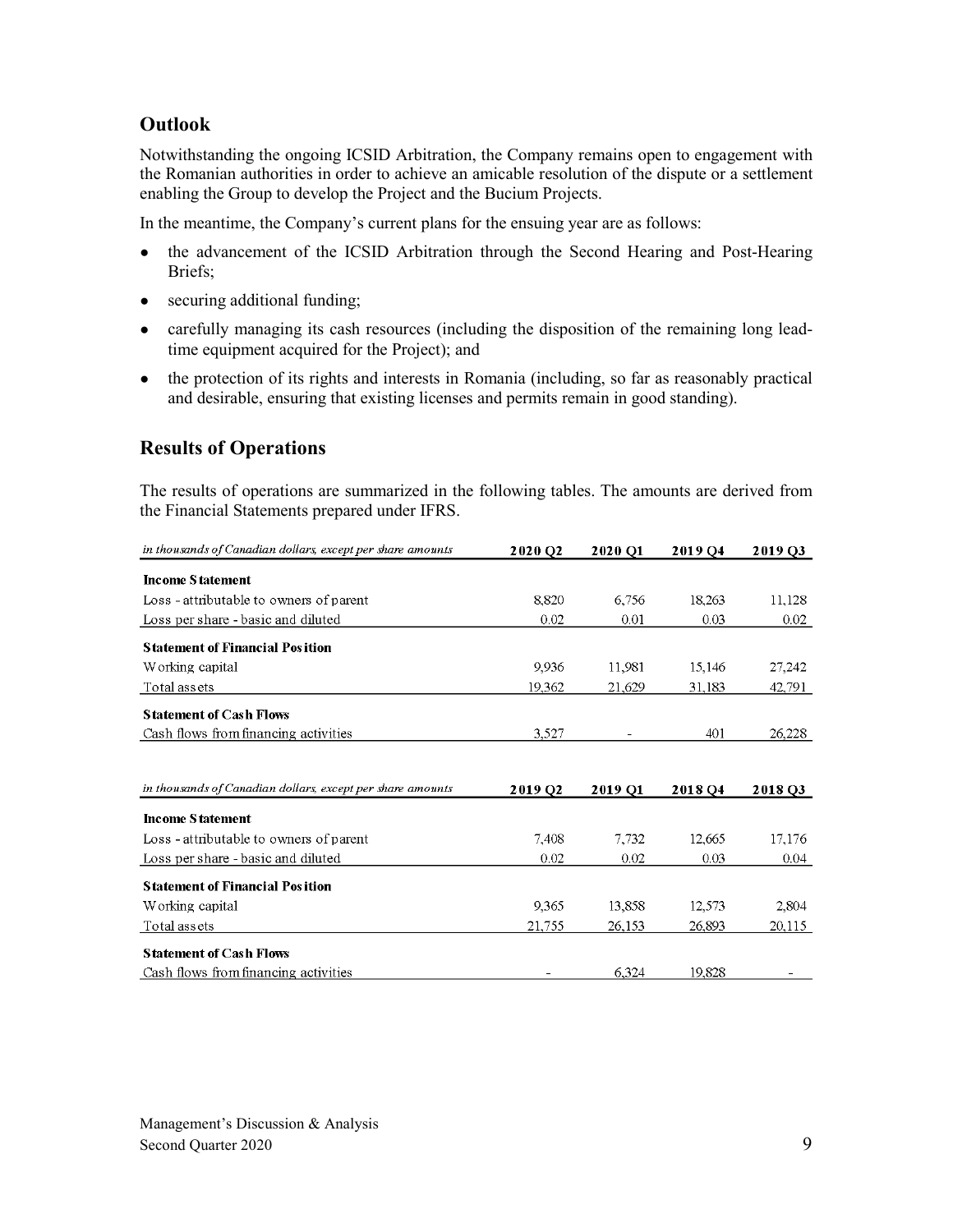## **Review of Financial Results**

|                                                            | 3 months ended<br>June 30 |       | 6 months ended<br>June 30 |        |  |
|------------------------------------------------------------|---------------------------|-------|---------------------------|--------|--|
| in thousands of Canadian dollars, except per share amounts | 2020                      | 2019  | 2020                      | 2019   |  |
| Operating loss for the period                              | 5.876                     | 5.008 | 11.716                    | 10,748 |  |
| Loss for the period                                        |                           |       |                           |        |  |
| - attributable to owners of parent <sup>(1)</sup>          | 8.820                     | 7.408 | 15.576                    | 15,140 |  |
| Loss per share - basic and diluted                         | 0.02                      | 0.02  | 0.03                      | 0.03   |  |

*(1) The transfer by the Company of equity in RMGC to Minvest RM during Q1 2014 resulted in the presentation of a non-controlling interest, as set out in the Financial Statements.*

Operating loss for the three-month period ended June 30, 2020 of \$5.9 million was \$0.9 million higher when compared to the corresponding 2019 period (\$5.0 million). Costs related to the ongoing ICSID Arbitration were \$1.2 million higher in the 2020 period compared to 2019, as explained in the Corporate, General and Administrative costs analysis below. This increase in costs was partially offset by a \$0.2 million lower charge for share-based compensation in the three-month period to June 30, 2020 when compared to the three-month period to June 30, 2019.

Loss for the three-month period ended June 30, 2020 was \$1.4 million higher than the prior year principally driven by (i) the ICSID Arbitration cost increase partially offset by reduction in sharebased compensation noted above; (ii) a \$0.3 million gain on disposal of fixed assets in the threemonth period to June 30, 2019; and (iii) \$0.3million higher finance costs in the three-month period to June 30, 2020 (\$2.5 million) when compared to the same period in 2019 (\$2.2 million). The increase in finance costs year-on-year is due to the accretion of the debt component of the convertible subordinated unsecured notes ("Convertible Notes") issued in the 2014 increasing as the liability to repay those notes increases over the period to maturity.

## **Expenses**

## *Corporate, General and Administrative*

|                                               | 3 months ended | 6 months ended<br>June $301$ |        |       |
|-----------------------------------------------|----------------|------------------------------|--------|-------|
| in thousands of Canadian dollars              | 2020           | 2019                         | 2020   | 2019  |
| <b>ICSID</b> Arbitration related              | 2,780          | 1,553                        | 4,453  | 2,722 |
| Payroll                                       | 1,454          | 1,305                        | 2,675  | 2,675 |
| Finance                                       | 190            | 242                          | 404    | 435   |
| Community relations                           | 187            | 220                          | 378    | 460   |
| Property and exploration taxes                | 176            | 176                          | 353    | 349   |
| Travel and transportation                     | 99             | 266                          | 299    | 494   |
| Legal                                         | 175            | 173                          | 233    | 275   |
| Office rental and utilities                   | 112            | 122                          | 243    | 251   |
| Long lead-time equipment storage costs        | 116            | 146                          | 237    | 296   |
| Information technology                        | 80             | 126                          | 193    | 234   |
| External communications                       | 19             | 33                           | 90     | 75    |
| Other                                         | 207            | 149                          | 539    | 534   |
| Corporate, general and administrative expense | 5,595          | 4.511                        | 10,097 | 8,800 |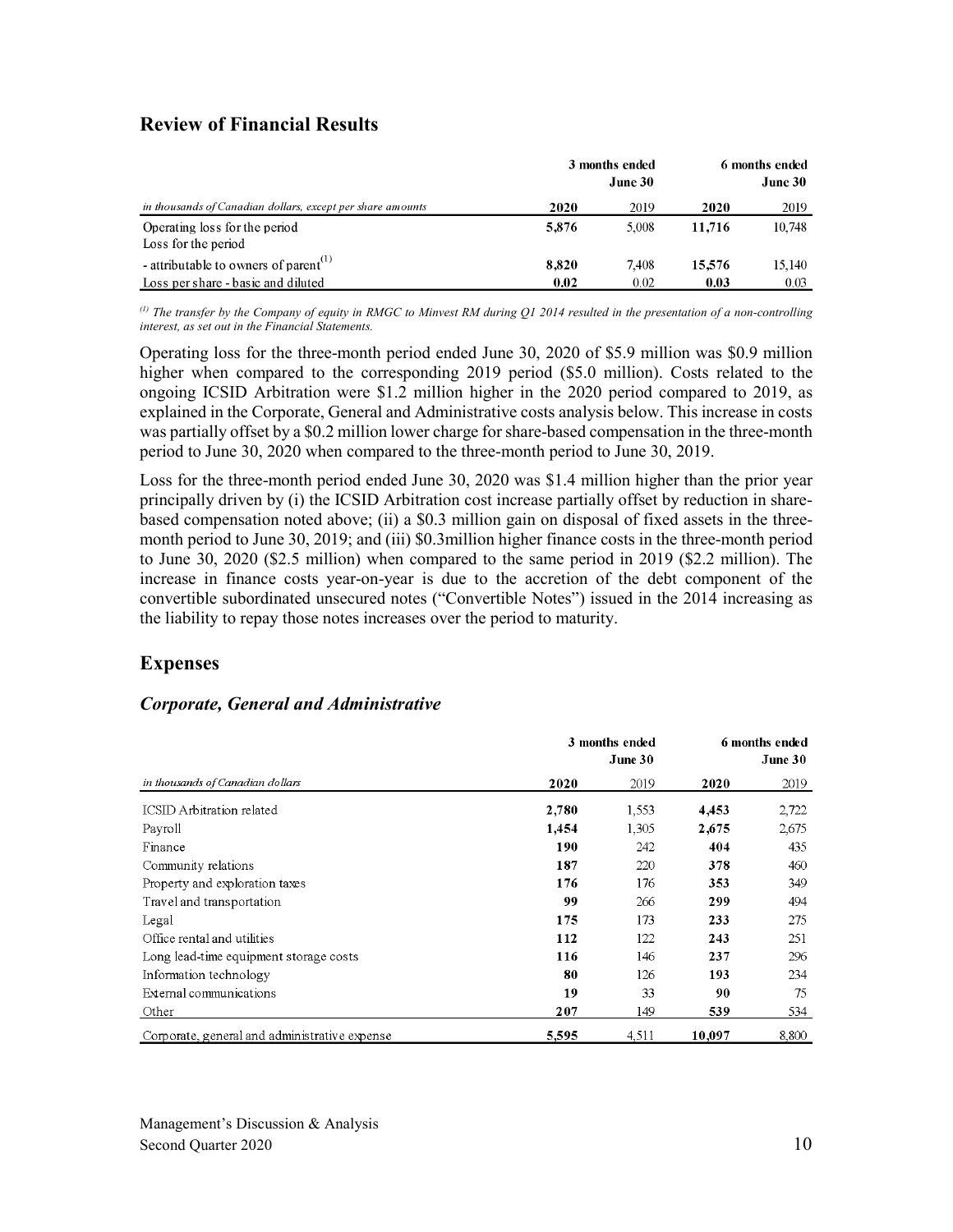All operating expenditures incurred by the Group are included in corporate, general and administrative expenses.

ICSID Arbitration related expenses are for legal and other services provided to the Company in respect of the ICSID Arbitration which, for the three-month period ended June 30, 2020, were approximately \$2.8 million, primarily reflecting activity preparing answers to the Tribunal Questions following the Hearing together with preparation of supplemental rebuttal documents and a response to the amicus curiae submission to the Tribunal by the European Commission. ICSID Arbitration activity in the corresponding quarter of 2019 was limited to addressing matters ahead of the Respondent's rejoinder, filed in May 2019, and analyzing the rejoinder thereafter.

Total payroll costs for the three-month period ended June 30, 2020 reflect a comparatively weaker foreign exchange position between Romanian Lei and the Canadian Dollar in the three-month period to June, 2020 compared to the same period in 2019, together with one-off adjustments relating to the first quarter.

Travel and transportation costs are lower in the three-month period ended June 30, 2020 due to the reduced mobility of personnel resulting from the Covid-19 restrictions and precautions taken.

LLTE costs for the three-month period ended June 30, 2020 are lower than the corresponding 2019 period as a result of reduced storage and other holding costs following the sale of the remaining ball mill in the fourth quarter of 2019.

Legal expenses include ongoing corporate legal advice within the Group, in particular with regard to matters such as the VAT Assessment and the ANAF investigations.

|                                                          |    | 3 months ended<br>June 30 |    |                           |      | 6 months ended |      | June 30                   |
|----------------------------------------------------------|----|---------------------------|----|---------------------------|------|----------------|------|---------------------------|
|                                                          |    | 2020                      |    | 2019                      |      | 2020           |      | 2019                      |
| Stock option compensation                                |    |                           |    |                           |      |                |      |                           |
| Number of stock options granted                          |    | 122,908                   |    | 105,375                   |      | 6,075,612      |      | 5,236,404                 |
| Average value as cribed to each option granted           | S  | 0.49                      | S. | 0.36                      | - \$ | 0.46           | - \$ | 0.36                      |
| Number of stock options exercised                        |    | 520,339                   |    |                           |      | 525,339        |      |                           |
| Average value as cribed to each option exercised         | \$ | 0.35                      | -8 |                           | \$.  | 0.35           | - \$ |                           |
| Number of stock options expired/cancelled                |    | 105,667                   |    |                           |      | 2,081,827      |      |                           |
| Average value as cribed to each option expired/cancelled | S  | 0.64                      | -S |                           | \$   | 0.56           | - \$ |                           |
| DSU compensation                                         |    |                           |    |                           |      |                |      |                           |
| Number of DSUs issued                                    |    | 95,127                    |    | 97.239                    |      | 211,071        |      | 228,109                   |
| Average value as cribed to each DSU is sued              | \$ | 0.49                      | -S | 0.43                      | -8   | 0.49           | - \$ | 0.33                      |
| Number of DSUs cancelled                                 |    | 115,165                   |    |                           |      | 115,165        |      |                           |
| Average value as cribed to each DSU cancelled            | \$ | 0.41                      | £. |                           |      | 0.41           | \$.  |                           |
|                                                          |    |                           |    | 3 months ended<br>June 30 |      |                |      | 6 months ended<br>June 30 |

#### *Stock Based Compensation*

|      | June 30 | 6 months ended<br>June 30 |              |  |
|------|---------|---------------------------|--------------|--|
| 2020 | 2019    | 2020                      | 2019         |  |
| (62) | (16)    | 59                        | 283<br>1.594 |  |
| 273  | 480     | 1.598                     | 1.877        |  |
|      | 335     | 3 months ended<br>496     | 1.539        |  |

Management's Discussion & Analysis Second Quarter 2020 11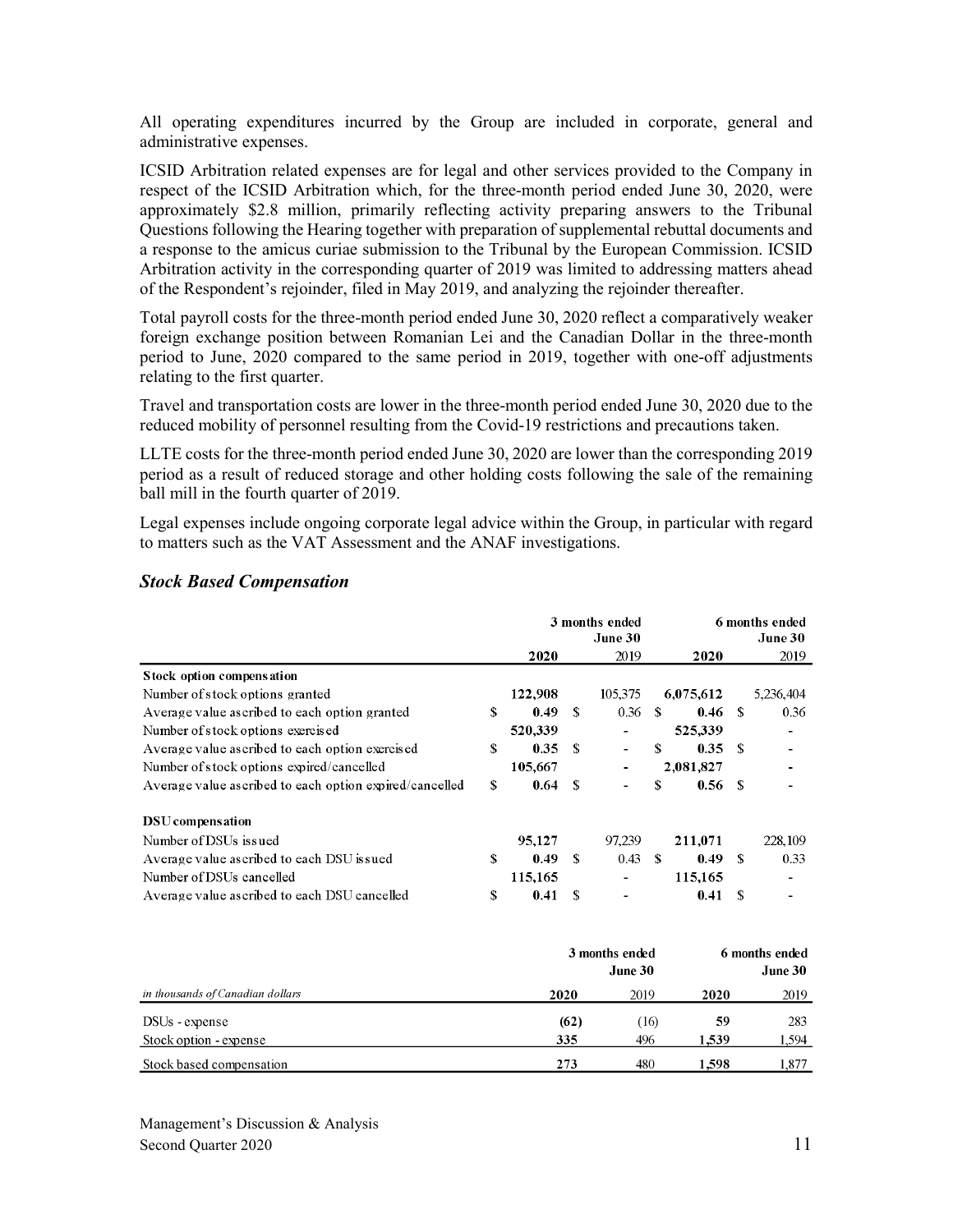The estimated fair value of the Options is calculated using the Black Scholes method as at the date of grant and amortized over the period during which the Options vest.

With effect from July 1, 2016, non-executive directors receive at least fifty per cent of their director's fees payable in deferred share units ("DSUs") or Options in lieu of cash. Certain nonexecutive directors have elected to receive all of their director's fees payable in DSUs or Options. A total of 122,908 Options (all of which vest immediately) and 105,375 DSUs were granted to certain non-executive directors during the three-month period ended June 30, 2020 in lieu of cash fees for services provided during Q1 2020. The Company has accrued \$0.1 million for the cost of future issuance of Options and DSUs for fees for services provided during Q2 2020.

DSUs are revalued each period end based on the period end closing share price. The initial value of the DSUs on grant, and the effect on the valuation of DSUs of the period-on-period change in share price, is expensed. At June 30, 2020, the Company's share price was \$0.46 (March 31, 2020: \$0.47, December 31, 2019: \$0.49), resulting in a DSU revaluation gain of \$0.1 million for the threemonth period ended June 30, 2020.

#### *Finance Income*

|                                  | 3 months ended |         |      | 6 months ended |  |  |
|----------------------------------|----------------|---------|------|----------------|--|--|
|                                  |                | June 30 |      | June 30        |  |  |
| in thousands of Canadian dollars | 2020           | 2019    | 2020 | 2019           |  |  |
| Interest income                  |                | 69      | 64   | 184            |  |  |

Interest income reflects the average holdings of cash and cash equivalents during the respective periods shown above.

As at June 30, 2020, approximately 68% of the Company's cash and cash equivalents were invested in US government guaranteed instruments, with the majority of the balance held as cash deposits with major Canadian banks.

#### *Finance Costs*

|                                              | 3 months ended |         | 6 months ended |          |  |
|----------------------------------------------|----------------|---------|----------------|----------|--|
|                                              |                | June 30 |                | June 30. |  |
| in thousands of Canadian dollars             | 2020           | 2019    | 2020           | 2019     |  |
| Financing costs - convertible note accretion | 2.482          | 2.205   | 4.892          | 4.346    |  |

Finance costs relate to the accretion of the debt components of the Convertible Notes issued in private placements closed in 2014 and 2016, which are measured at amortized cost using the effective interest rate method.

#### *Foreign Exchange*

The Company has experienced an increase in foreign currency gains and losses as a result of increased exposure to the US dollar. A significant portion of the funds raised in the four private placements of debt, equity and warrants since 2014 were received in US dollars and the Company retained these US dollars to fund its subsequent US dollar denominated working capital expenses, principally costs related to the ICSID Arbitration.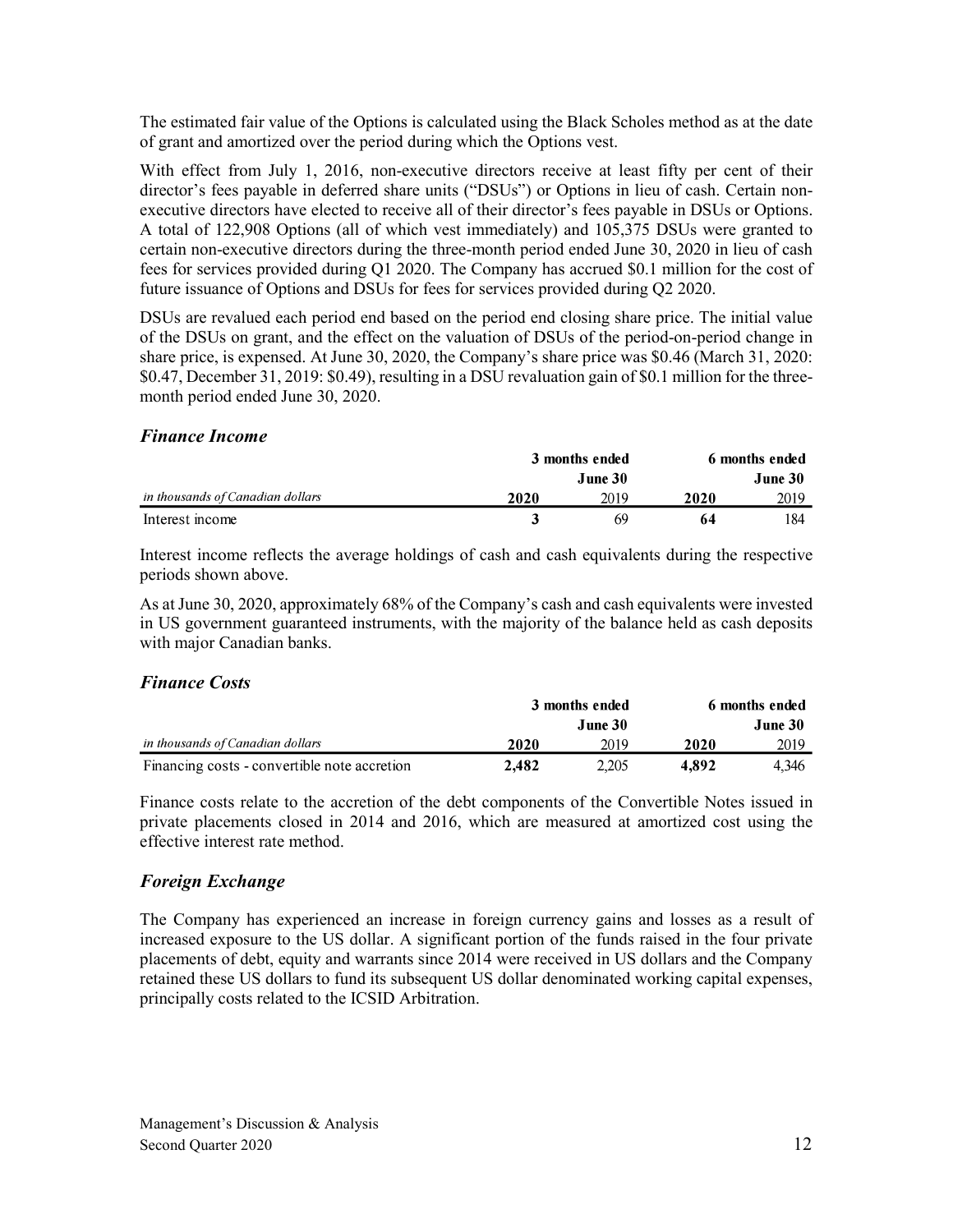## *Taxes*

Except as described above in the section entitled "*RMGC Audits and Investigations*", all tax assessments received prior to June 30, 2020 have been paid or provided for in the Financial Statements.

## **Investing Activities**

The majority of Group expenditures over the years through December 31, 2015 were for identifying and defining the size of the four ore bodies, for engineering to design the size and scope of the Project, environmental assessment and permitting, social support to local communities, communications and public relations activities to support the permitting process, archeological and rehabilitation work to buildings, as well as surface rights and property acquisition and resettlement housing and infrastructure.

Since January 1, 2016, no significant expenditures apart from building maintenance have been incurred in these areas and any such expenditures are expensed in the income statement.

#### *Purchase of Capital Assets*

|                                      | 3 months ended |         | 6 months ended |         |  |
|--------------------------------------|----------------|---------|----------------|---------|--|
|                                      |                | June 30 |                | June 30 |  |
| in thousands of Canadian dollars     | 2020           | 2019    | 2020           | 2019    |  |
| Total investment in capital assets   | $\blacksquare$ |         |                | 36      |  |
| Depreciation and disposal - expensed |                |         |                |         |  |

The purchase of capital assets remains low, in line with the Company's cost containment strategy. Depreciation costs have decreased in 2020 due to the de-recognition of certain leases that had been recognized as assets upon the 2019 adoption of IFRS 16 by the Company, which no longer qualify as such.

## **Financing Activities**

The Company has raised funds since 2014 through private placements of Convertible Notes, equity and warrants (together "Private Placements") amounting to gross aggregate proceeds of \$148.2 million. The Company is using the proceeds of the Private Placements to finance the costs of the continuing ICSID Arbitration and for general working capital purposes. Further information on the Private Placements is provided in the Financial Statements.

## **Cash Flow Statement**

#### *Liquidity and Capital Resources*

The main sources of liquidity are the Company's cash and cash equivalents, and the equity and debt markets. At June 30, 2020, aggregate cash and cash equivalents were \$14.0 million (December 31, 2019: \$25.7 million).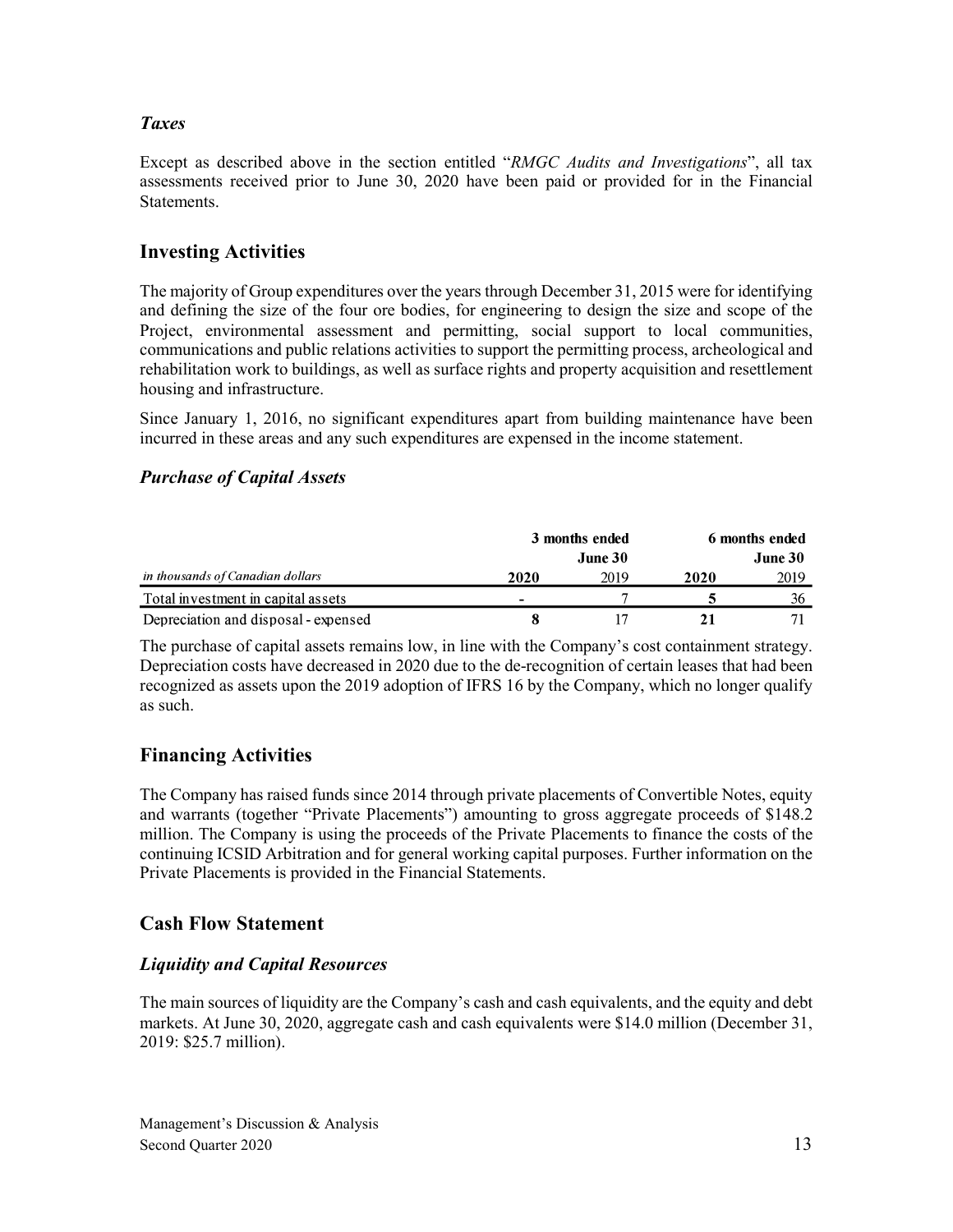## *Working Capital*

At June 30, 2020, the Company had working capital, calculated as total current assets less assets held for sale less total current liabilities, of \$10.0 million (December 31, 2019: \$15.1 million).

As at June 30, 2020, the Company had current liabilities of \$4.9 million (December 31, 2019: \$11.3 million). This period on period decrease is primarily due to the payment of significant ICSID Arbitration cost accruals at December 31, 2019 for work performed in preparation for, and attendance at, the Hearing.

## **Resettlement Liabilities**

RMGC had a program for purchasing homes in the Project area, which was suspended in February 2008 due to the suspension of the environmental review process in September 2007.

At June 30, 2020 the Company had accrued resettlement liabilities totaling \$0.6 million (December 31, 2019: \$0.6 million).

## **Contractual Obligations**

A summary of the Company's contractual capital and operating lease commitments as of June 30, 2020 is included within the Financial Statements.

The Company and its subsidiaries have a number of arms-length agreements with third parties who provide a wide range of goods and services. Typically, the service agreements are for a term of not more than one year and permit either party to terminate upon notice periods ranging from 15 to 90 days. At termination, the Company has to pay for services rendered, and costs incurred, to the date of termination.

## **Critical Accounting Estimates**

The preparation of Financial Statements in conformity with IFRS requires Management to make estimates and assumptions that affect the reported amount of assets and liabilities and disclosure of contingent assets and liabilities at the date of the Financial Statements and the reported amount of expenses and other income during the reporting period.

Significant estimates and assumptions include those related to going concern, the recoverability or impairment of certain assets, benefits of future income tax assets, estimated useful lives of capital assets, valuation of stock based compensation and other benefits, assumptions and determinations as to whether costs are expensed or capitalized, and the valuation and measurement of the components of the Private Placements.

While Management believes that these estimates and assumptions are reasonable, actual results could vary significantly therefrom. The critical accounting estimates are not significantly different from those reported in the Financial Statements as at, and for the year ended, December 31, 2019.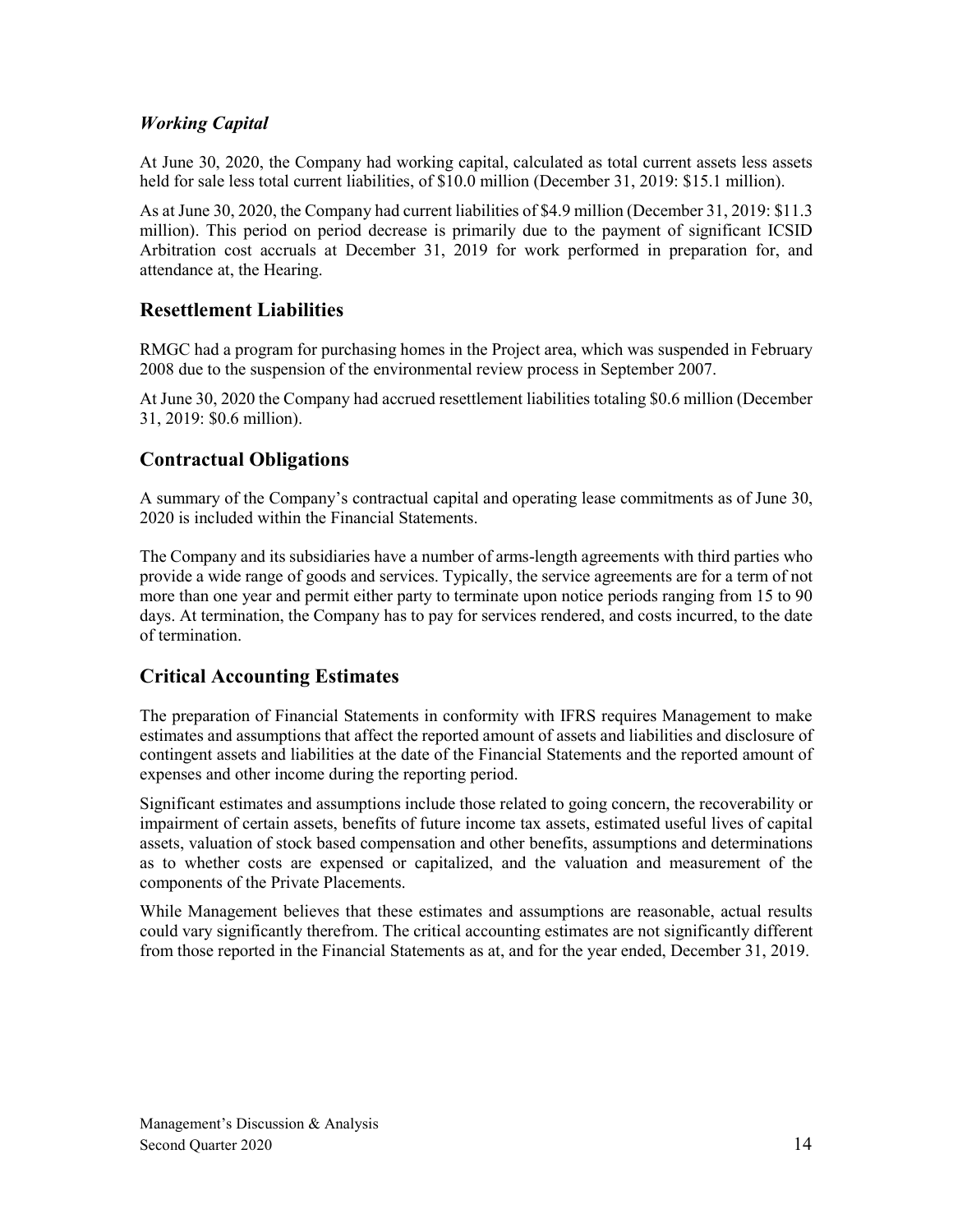### *Going Concern*

On the basis of the Company's balance of cash and cash equivalents as at June 30, 2020, the Company believes that it has sufficient sources of funding to enable the Group to maintain its primary assets, including its License and associated rights and permits, and to fund general working capital requirements together with the material estimated costs associated with the Company advancing the ICSID Arbitration through the Second Hearing to the end of January 2021. There can be no assurances that the ICSID Arbitration will advance in a customary or predictable manner or within any specific or reasonable period of time.

Management continues to review the Company's activities in order to identify areas to rationalize expenditures. As at June 30, 2020, the Group had no sources of operating cash flows and does not have sufficient cash to fund either the development of the Project or all the long-term activities required to see the ICSID Arbitration through to its conclusion, including in any potential annulment proceeding and/or litigation to enforce any award. Accordingly, once costs associated with the Company advancing the ICSID Arbitration through the Second Hearing are taken into account, the Group will require additional funding in the short-term to maintain its primary assets while it awaits the decision of the Tribunal and thereafter to pursue the ICSID Arbitration to its conclusion.

#### *Future income tax assets*

Income taxes are calculated using the asset and liability method of tax accounting. Under this method, current income taxes are recognized for the estimated income taxes payable for the current period. Future income tax assets and liabilities are determined based on differences between the financial reporting and tax bases of assets and liabilities, and are measured using the substantively enacted tax rates and laws that are expected to be in effect when the differences reverse. Income tax assets are recognized to the extent that the recoverability of future income tax assets is considered probable.

The Company has subsidiaries in countries that have differing tax laws and tax rates, primarily Romania and the United Kingdom. The provision for income taxes is based on a number of estimates and assumptions made by Management, including its understanding of domestic and international tax rules. Advice is also sought from local professional tax advisors in the respective countries where the Group operates.

Tax authorities in Romania have regularly initiated various tax audits to assess the appropriateness of RMGC's tax filing positions. Regulators may interpret tax regulations differently from the Company and its subsidiaries, which may cause changes to the estimates made. As noted above, in 2017 RMGC received the VAT Assessment from ANAF which, with interest and penalties, amounted to approximately RON 45.6 million (approximately \$14.6 million). RMGC initiated a formal challenge to the VAT Assessment through the Romanian courts, with a favorable ruling from the Alba Iulia Court of Appeal which has now been appealed by ANAF. A hearing date for the appeal has been set as December 2, 2020.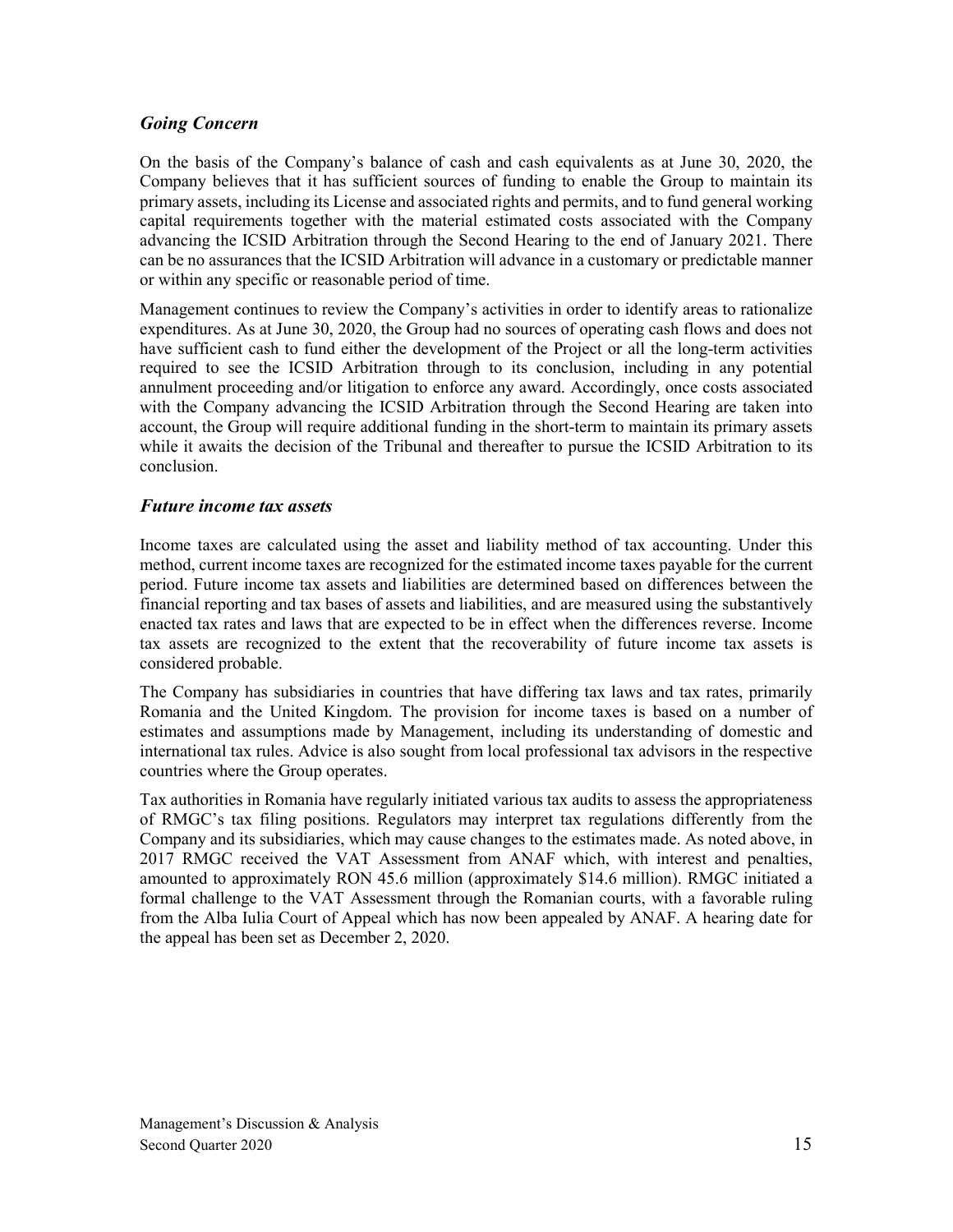#### *Valuation of the Private Placements*

The units issued by the Company in 2014 and 2016 private placements consisted of Convertible Notes, warrants and arbitration value rights. The Company utilized a Black Scholes valuation model to value the warrant component of the units and a discounted cash flow model to value the debt component of notes. The equity component of the notes was recognized initially at the difference between the fair value of each private placement as a whole and the fair value of the debt and warrant components. Any directly attributable transaction costs were allocated to the liability and equity components in proportion to their initial carrying amounts. A nil value was initially ascribed to the arbitration value rights and, given the current stage of the ICSID Arbitration process, a nil valuation remains applicable as at June 30, 2020. The private placements in 2014 and 2016 contain two embedded derivatives, both of which were initially valued at nil with no subsequent adjustment in value.

The units issued by the Company in the 2018 and 2019 private placements consisted of Common Shares and warrants each of which entitle the holder to acquire one Common Share at an exercise price of \$0.49 and \$0.645 respectively, at any time in the five years following issuance. The Company utilized a Black Scholes valuation model to value the warrant component of the units and allocated the remainder of the value to the equity component. Any directly attributable transaction costs were allocated to the equity and warrant components in proportion to their initial carrying amounts.

## *Useful lives of capital assets*

The Company's policy is to amortize capital assets over their useful lives once the assets are brought into production. Management assesses useful lives to ensure that the useful lives of assets reflect the intended use of those assets.

#### *Valuation of stock-based compensation*

The Company utilizes Options, DSUs and restricted share units ("RSUs") as means of compensation. Equity settled RSUs and Options are valued using a Black Scholes valuation model, and are amortized over the expected vesting periods. Management reviews the assumptions used in the Black Scholes valuation on an annual basis to ensure appropriateness.

DSUs are initially issued at the five-day weighted average market price of the Common Shares at the date of issue, and the value thereof is subsequently recalculated to fair value based on the quoted market value of the Common Shares at the end of each reporting period.

## **Financial instruments and management of financial risk**

The recorded amounts for cash, cash equivalents, accounts receivable, accounts payable, accrued liabilities and other liabilities approximate fair values based on the nature of those instruments.

The Company's objective is to safeguard its cash and cash equivalents in order to be able to fund ongoing expenditures. The Company manages its capital structure and makes adjustments to it based on the level of funds on hand and anticipated future expenditures. The long-term costs, including advisors' fees of pursuing the ICSID Arbitration and general corporate working capital, have been material and are estimated to continue to be significant.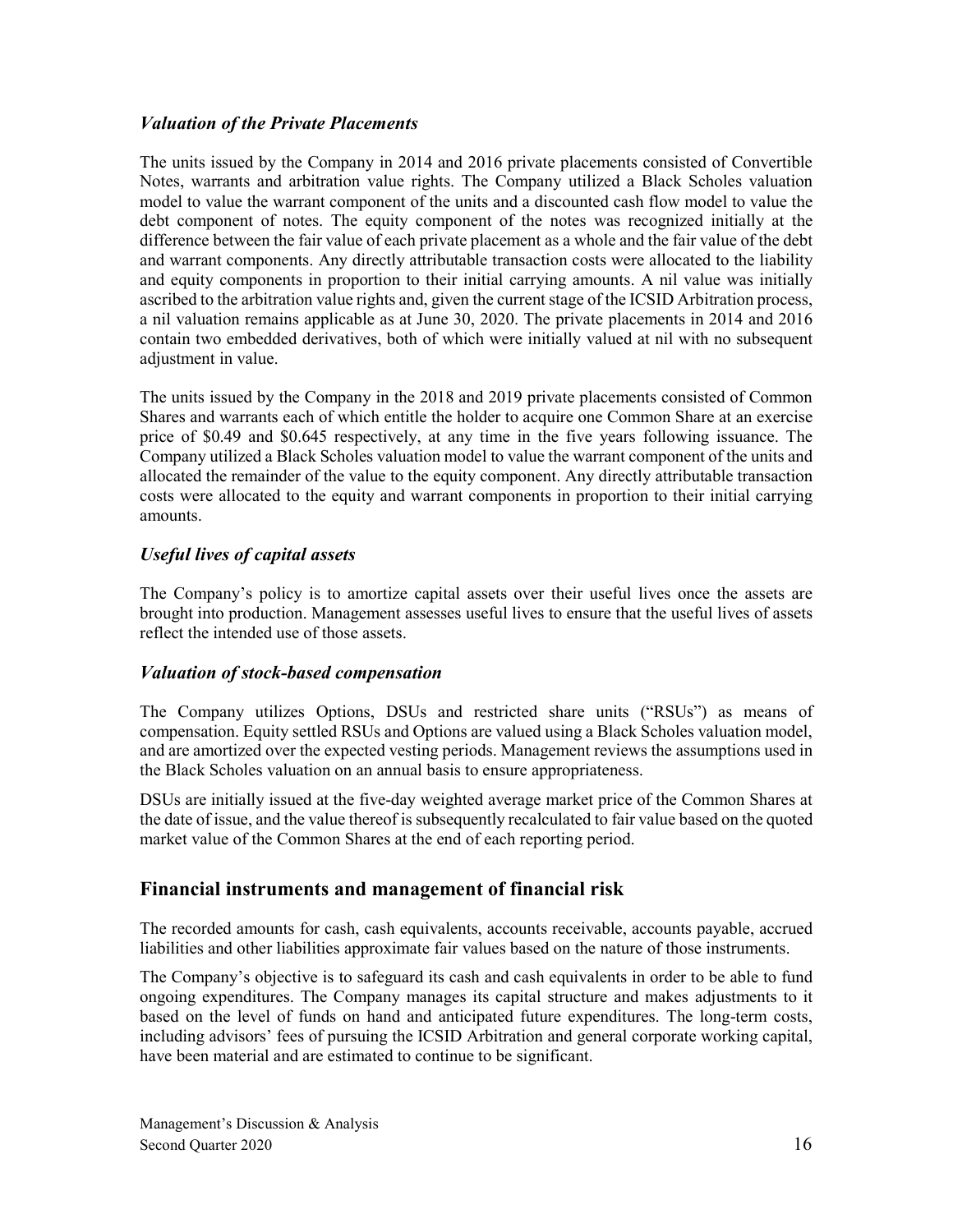To safeguard cash the Company invests its surplus capital in liquid instruments at reputable financial institutions with acceptable credit standings.

The Group's risk exposures and the impact on the Group's financial instruments are summarized below:

#### *Credit risk*

The Group's credit risk is primarily attributable to cash and cash equivalents that are held in investment accounts with Canadian banks and invested in Canadian and United States sovereign debt. The Group has adopted an investment strategy to minimize its credit risk by investing in sovereign debt (primarily issued by Canada and the United States, subject to availability) with the balance of cash being invested on short-term overnight deposit with the major Canadian banks.

The Group is exposed to the credit risk of domestic Romanian banks that hold and disburse cash on behalf of its Romanian subsidiaries. The Group manages its Romanian bank credit risk by centralizing custody, control and management of its surplus cash resources outside of Romania at the corporate office and only transferring money to its Romanian subsidiary based on near-term cash requirements, thereby mitigating exposure to domestic Romanian banks.

The Group holds small cash balances in the United Kingdom to fund corporate office activities.

The Group's credit risk is also attributable to value-added taxes receivable. Value-added taxes receivable are primarily receivables from the Romanian Government, which are more recent and not subject to challenge pursuant to the VAT Assessment. As at June 30, 2020, overdue VAT receivable amounts claimed by RMGC total approximately \$0.4 million.

## *Liquidity risk*

The Company has the ability to repay the Convertible Notes at maturity by issuing Common Shares from treasury (as more fully described in the Financial Statements); these notes represent a significant portion of the long-term Group liabilities. As of the date of this MD&A, taking account of the Group's existing treasury balances, and subject to raising additional funding as described above, the Group expects to have sufficient funds to settle all other current and existing long-term contractual liabilities as they fall due.

#### *Market risk*

#### *(a) Interest rate risk*

The Group has significant cash balances and fixed coupon debt in the form of Convertible Notes. The Group maintains a short-term investment horizon, typically less than 3 months, for its cash and cash equivalents, and therefore minimizes the risk of interest rate volatility at investment maturity.

With a short-term investment horizon and the intent to hold all investments until maturity, the Group is only marginally exposed to capital erosion should interest rates rise and cause fixed yield investments to devalue.

The Group's primary objective with respect to cash and cash equivalents is to mitigate credit risk. The Group has elected to forego yield in favor of capital preservation.

The interest rate attributable to the Convertible Notes is a fixed interest rate for the period of the instrument and is therefore not subject to market fluctuations.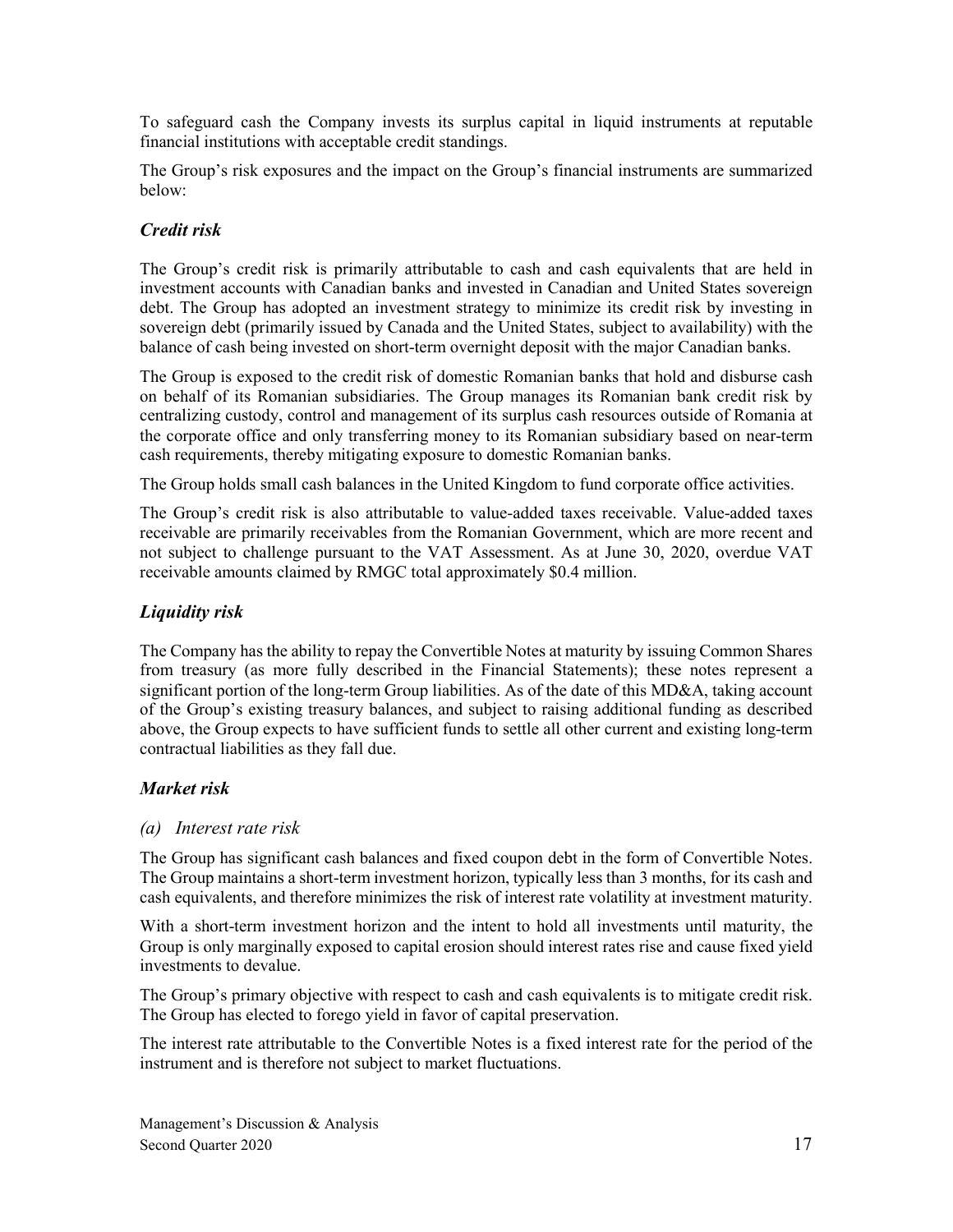#### *(b) Foreign currency risk*

The Group's presentation currency is the Canadian dollar and its activities expose it to fluctuations in foreign exchange rates. The Group has monetary assets and liabilities which are denominated in Romanian Lei, US dollars, UK pounds and Euros and is, therefore, subject to exchange variations against both the functional and presentation currency.

The Group maintains cash and cash equivalents in various currencies and is therefore susceptible to market volatility as foreign cash balances are revalued to the functional currency of the entity and thereafter to the presentation currency of the Group. Therefore, the Group may report foreign exchange gains or losses during periods of significant economic and market volatility. At June 30, 2020 the Group held 69% and 27% of its cash and cash equivalents in US and Canadian dollars, respectively.

The Company has not entered into any derivative hedging activities.

#### *Sensitivity*

As of June 30, 2020, the carrying amount of the financial instruments equals fair market value. Based on Management's knowledge and experience of the financial markets, in respect of the Company's balance of cash and cash equivalents as at June 30, 2020, the Company believes the following market movements are "reasonably possible" over a twelve-month period and would have the stated effects on net income:

- A plus or minus 1% change in earned interest rates; would affect net interest income by \$0.1 million.
- A plus or minus 1% change in foreign exchange rates; would affect net income by \$0.1 million.

## **Risks and uncertainties**

An investment in the Common Shares is subject to a number of risks and uncertainties. This section describes existing and future material risks to the business of the Group. The risks described below are not exhaustive. Additional risks and uncertainties not currently known to the Company, or those that it currently deems to be immaterial, may become material and adversely affect the Group's business. The realization of any of these risks may materially and adversely affect the Group's business, financial condition, results of operations and/or the market price of Gabriel's securities.

#### *The outbreak of the coronavirus (COVID‐19)*

The Company faces risks related to health epidemics and other outbreaks of communicable diseases, which could significantly disrupt the Group's operations, including, but not limited to, the advancement of the ICSID Arbitration, and the effects of the coronavirus or other epidemics may materially and adversely affect its business and financial conditions.

The extent to which the coronavirus impacts the Group's business and operations, and the market for its securities, will depend on future developments, which are highly uncertain and cannot be predicted at this time, and include the duration, severity and scope of the outbreak and the actions taken to contain or treat the coronavirus outbreak.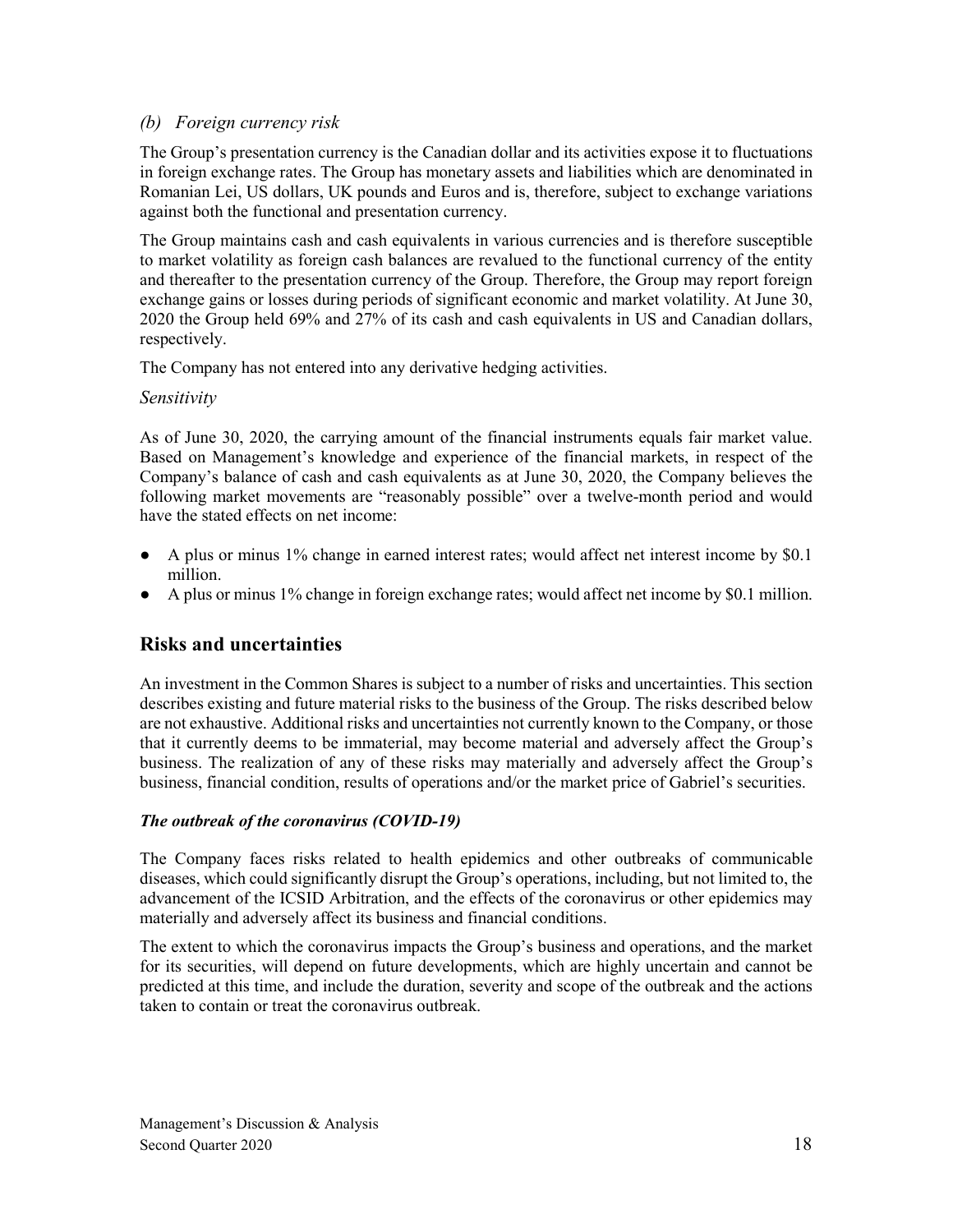In particular, the continued spread of the coronavirus and travel and other restrictions established to curb the spread of the coronavirus, could materially and adversely impact the Group's business including, without limitation, the progress of the ICSID Arbitration (for example the availability of legal counsel, industry experts and ICSID personnel), the planned Project work program, employee health, limitations on travel, and other factors that will depend on future developments beyond the Company's control, which may have a material and adverse effect on the its business, financial condition and results of operations. There can be no assurance that the Group's personnel will not be impacted by these pandemic diseases and ultimately the Group may see its workforce productivity reduced or incur increased medical costs or insurance premiums as a result of these health risks.

#### *ICSID Arbitration*

The resources necessary to pursue the ICSID Arbitration are substantial and the costs, fees and other expenses and commitments payable in connection with the ICSID Arbitration may differ materially from Management's expectations. In view of the case-specific nature of arbitration, and the inherent uncertainty in the actions of the Respondent and in the process, timing and outcome of the ICSID Arbitration, there can be no assurances that the ICSID Arbitration will advance in a customary or predictable manner or be completed or settled within any specific or reasonable period of time.

There is no assurance that the Claimants will be successful in establishing Romania's liability in the ICSID Arbitration or, if successful, that the Claimants will collect an award of compensation from the Respondent in the amount requested or at all. Failure to prevail in the ICSID Arbitration, or to obtain adequate compensation for the loss in value of the Group's investment, would materially adversely affect the Group.

The pursuit by the Company of the ICSID Arbitration may lead to the commencement of further abusive fiscal and other investigations and assessments against RMGC or its staff or employees by the Romanian State.

#### *UNESCO World Heritage List*

As described above, on January 31, 2020, the Romanian Government indicated that it had taken steps to resume the procedure to list the "Roşia Montană Mining Landscape" as a UNESCO World Heritage site.

The act of applying to UNESCO for such designation is wholly incompatible with the development of the Project. The application itself is an undertaking by Romania to protect the Project area from development and precludes mining, as would a decision accepting the application. The inclusion of Roșia Montană on the UNESCO World Heritage List would have a material adverse impact on the Company's business insofar as it would undermine the possibility of an amicable resolution of the dispute with Romania that would allow for the development of the Project.

#### *Additional funding*

Further funding will be required by the Company to pursue the ICSID Arbitration to its conclusion, including the enforcement of any award, and for general working capital requirements.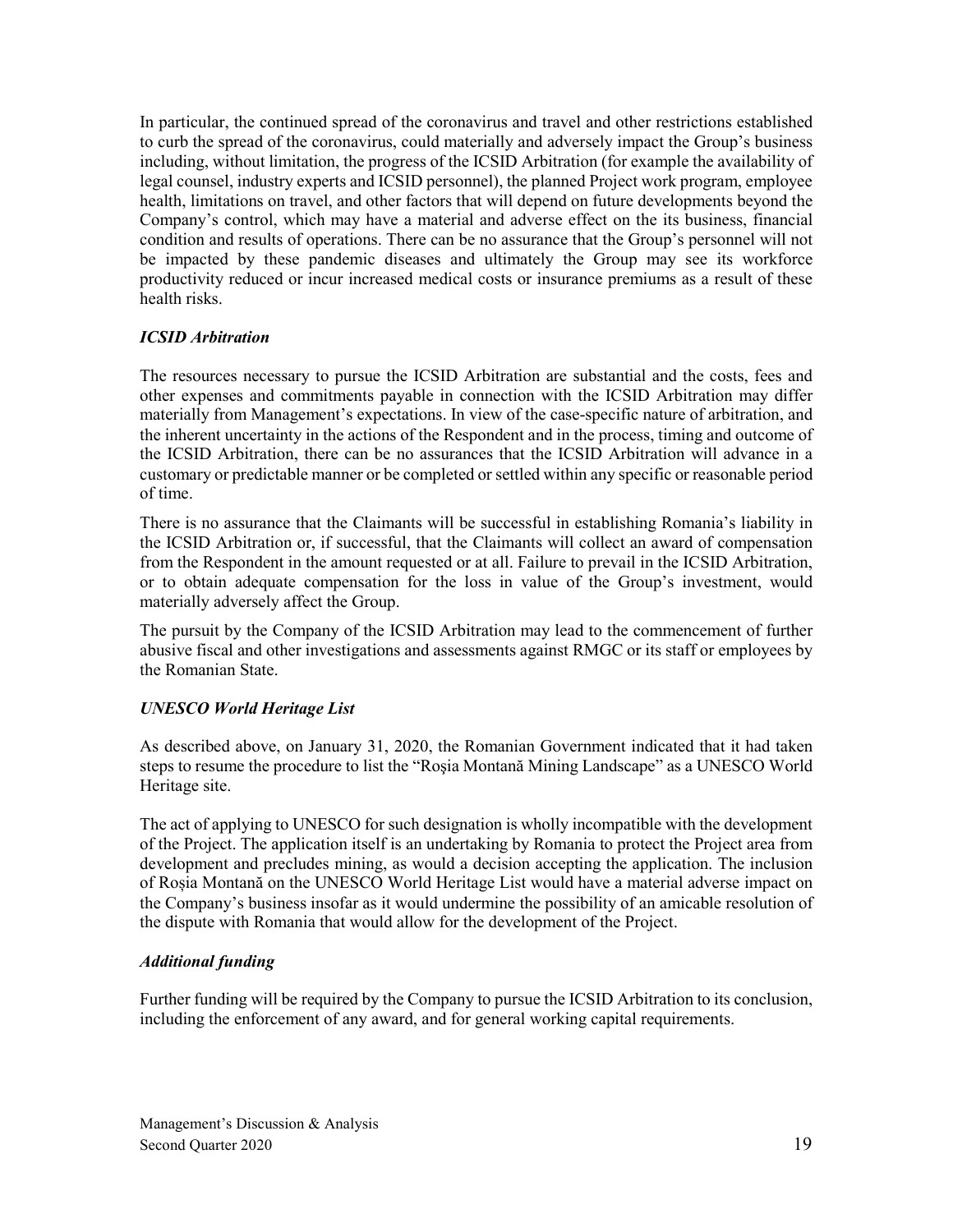Historically the Company has been financed through the issuance of its Common Shares, Convertible Notes and other equity based securities. Although the Company has been successful in the past in obtaining financing, it has limited access to financial resources as a direct result of the dispute concerning the Project and the core focus of the Company upon the ICSID Arbitration. Notwithstanding the Company's historic funding, there is a risk that sufficient additional financing may not be available to the Company on acceptable terms, or at all. In addition, the current outbreak of COVID-19 has had a negative impact on global economies and financial markets. The continued spread of COVID-19 and any future emergence and spread of similar pathogens could have an adverse impact on global economic conditions, which may adversely impact the Company's ability to obtain financing.

While, as disclosed above, the Company is continuing a process to sell its remaining LLTE which would, if completed, provide the Company with a reduced cost base and additional working capital, there are no assurances regarding the success of such a sale process or that any proceeds may be realized from the sale of the remaining equipment. The timing of the receipt of any such sales proceeds is also uncertain.

#### *Refinancing of existing securities*

The Company may need or desire to refinance all or a portion of the Convertible Notes issued and outstanding pursuant to the Private Placements. There can be no assurance that the Company will be able to refinance any of its indebtedness or incur additional indebtedness.

#### *Political and economic uncertainty in Romania*

Gabriel's material operations, property rights and other interests are located in Romania. As such, the Company's activities are subject to a number of country specific risks over which it has no control. These risks may include risks related to social, political, economic, legal and fiscal instability and changes of Romanian laws and regulations affecting mining, foreign ownership, taxation, working conditions, rates of exchange, exchange control, exploration licensing, and export licensing and export duties.

In the event of a dispute arising in respect of the Company's activities in Romania (other than the ICSID Arbitration), the Company may be subject to the exclusive jurisdiction of foreign courts or may not be successful in subjecting foreign persons to the jurisdiction of courts in Canada or elsewhere. Any adverse or arbitrary decision of a court, arbitrator or other governmental or regulatory body may have a material adverse impact on the Company's business, assets, prospects, financial condition and results of operations and/or the market price of its securities.

#### *Mineral tenure rights*

RMGC is the titleholder of the License which had an initial duration of 20 years and was due to expire on June 21, 2019. RMGC has the right to extend the term of the License for successive subsequent five-year periods as may be needed to ensure rational exploitation of the mineral resources and reserves identified and approved by the Romanian National Agency for Mineral Resources ("NAMR"). Although RMGC retains "nominal ownership" of the License, the acts and omissions of the Romanian State have prevented RMGC from realizing any benefits of such ownership and thus have deprived the License entirely of its value.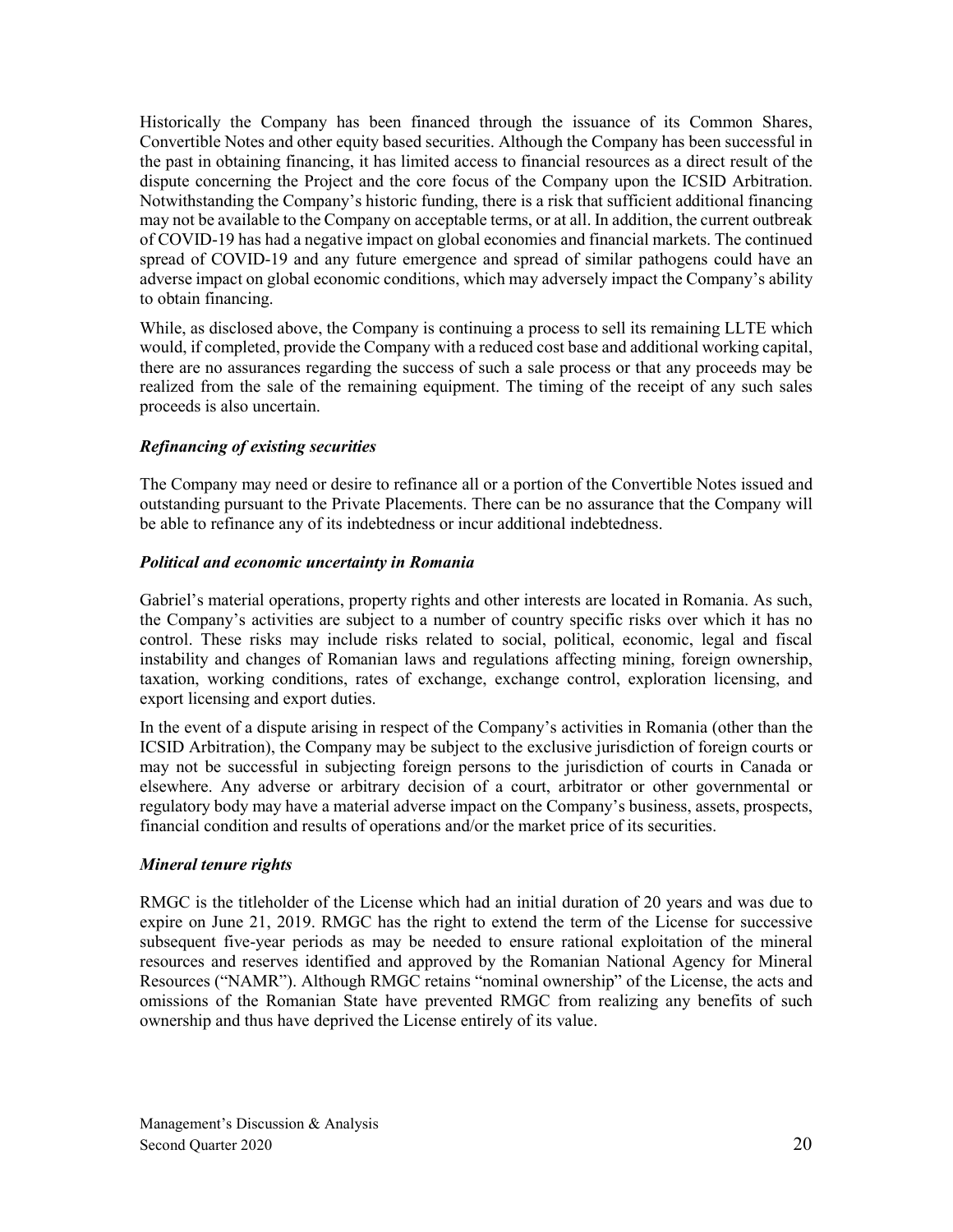An addendum providing for the extension of the term of the License to June 20, 2024, and including a revised royalty rate to 6% on mineral production value (as set forth in Romanian law since 2014), was concluded on June 18, 2019.

Pursuant to an exploration concession license issued by the Romanian State in May 1999 relating to the Rodu-Frasin and Tarniţa deposits located in the vicinity of Roşia Montană, and following the completion of extensive exploration at Bucium which identified two feasible deposits, RMGC acquired a direct and exclusive legal right to obtain exploitation licenses for such deposits. However, in violation of RMGC's legal rights and of Romania's legal obligations, Romania has failed for the last 11 years to act on RMGC's applications for exploitation licenses for Rodu-Frasin and Tarnita.

As illustrated above, any adverse or arbitrary decision of NAMR may have a material adverse impact on the Company's business, assets, prospects, financial condition and results of operations and/or the market price of its securities.

#### *Legal proceedings*

As previously disclosed, Gabriel has been party (directly and through RMGC) to a number of legal challenges in Romania and, in the course of its business, may from time to time become involved in the defence and initiation of legal claims, arbitration and other legal proceedings.

Due to the inherent uncertainties of the judicial process in Romania, the nature and results of any such legal proceedings cannot be predicted with any certainty. In addition, such claims, arbitration and other legal proceedings can be lengthy and involve the incurrence of substantial costs and resources by the Company. The initiation, pursuit and/or outcome of any particular claim, arbitration or legal proceeding could have a material adverse effect on the Company's financial position and results of operations, and on the Company's business, assets and prospects.

#### *Dependence on Management and key personnel*

The Group is dependent on a relatively small number of key directors, officers and employees. Loss of any one of those persons could have an adverse effect on it. Retaining qualified and experienced personnel is critical to the Company's success. However, there can be no assurance that the Group will be successful in so doing.

Furthermore, the loss of key employees, in particular those who possess important historical knowledge related to the Project which could be relevant to the ICSID Arbitration, could have a material adverse effect on the outcome of the ICSID Arbitration and future operations of the Group.

#### *Minvest mine closure plan*

In May 2006, Minvest permanently ceased all of its mining operations at Roșia Montană. As a result, a mine closure plan was developed, which, Gabriel understands, was approved by the Romanian Ministry of Economy and NAMR. The mine closure plan was developed to integrate into RMGC's development plans for Roșia Montană in order to avoid any conflict between the Romanian State's closure activities and RMGC's development activities. A state-owned company under the coordination of the Ministry of Economy, S.C. CONVERSMIN S.A. ("CONVERSMIN"), has responsibility for the mine closure plan.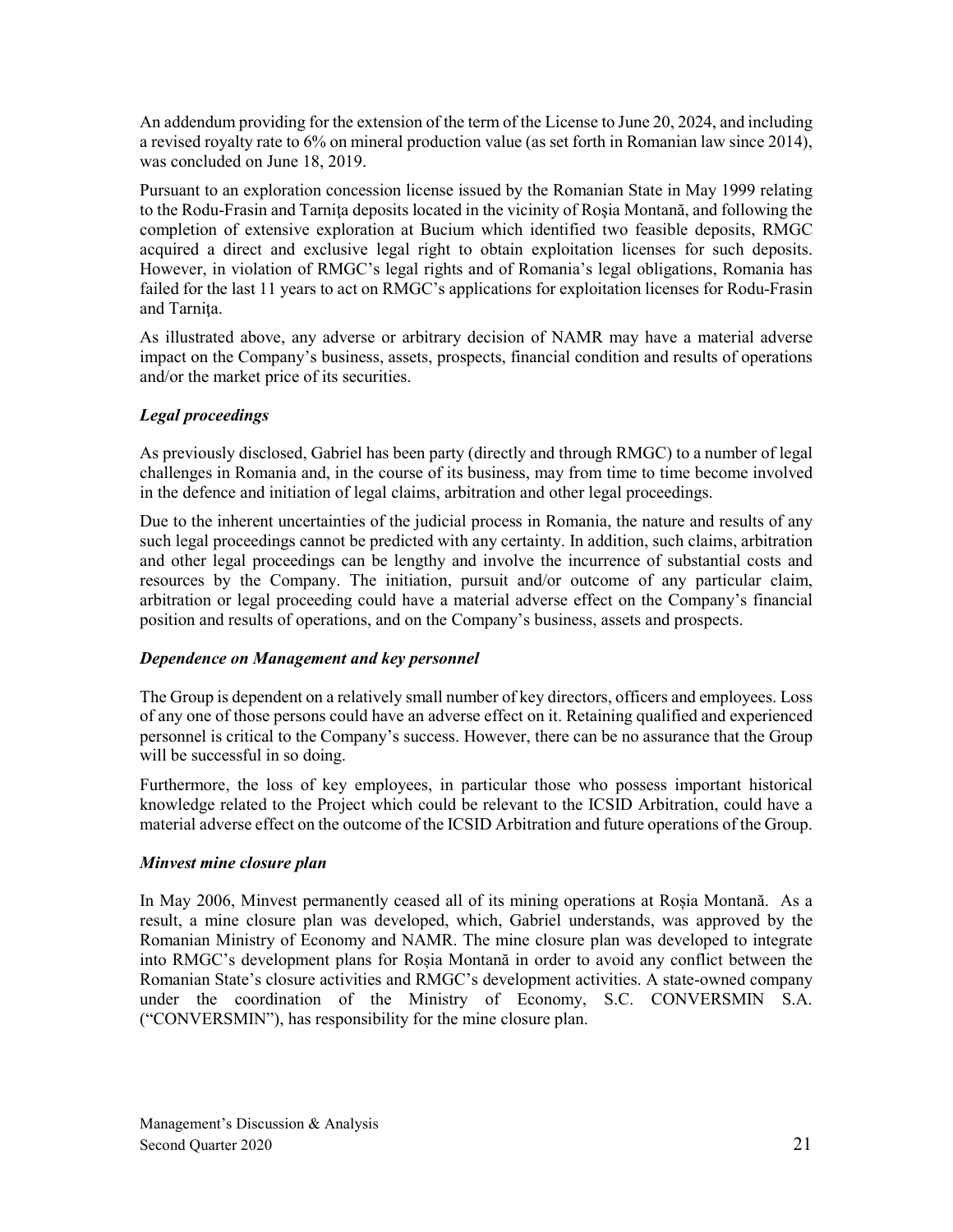There can be no assurance that the activities contemplated by such mine closure plan will be implemented in a timely fashion, and no such action has been undertaken to date. Until the mine closure plan has been fully implemented, there can be no assurance that such activities will not attract liability to RMGC, as the titleholder of the License, under the current or future laws, rules and regulations applicable to mining activities in Romania. Likewise, there can be no assurance that the legally binding assumption by the Romanian State-owned operator of all liabilities associated with its past mining operations and the indemnification of RMGC from such liabilities will be fulfilled by, or be enforceable against, such entity. However, CONVERSMIN is currently seeking funding from the EU, through the Operational Programme for Large Infrastructure (POIM), for several mine closures including Rosia Montana.

#### *Potential dilution to existing shareholders*

As described above, the Company will require additional financing in order to pursue the ICSID Arbitration to its conclusion and for general working capital requirements. In order to raise such financing, the Company may sell additional equity securities including, but not limited to, Common Shares, share purchase warrants or some form of convertible security. The additional issuances of equity securities, if made, will result in dilution to existing shareholders.

The conversion and/or exercise (as applicable) of the Company's outstanding Convertible Notes and existing warrants could result in the issuance of a significant number of Common Shares causing significant dilution to the ownership of existing shareholders. Unless and until the Company successfully permits the Project or collects an arbitral award, if any, or acquires and/or develops other operating properties which provide positive cash flow, the Company's ability to meet its obligations as they fall due or redeem in whole or part or otherwise restructure the Convertible Notes will be limited to the Company's cash on hand and/or its ability to issue additional equity or debt securities in the future. Such transactions could potentially cause substantial dilution to the shareholders at that time.

#### *Continued listing of the Common Shares*

The continued listing of the Common Shares on the Exchange is conditional upon its ability to meet the applicable continued listing requirements of the Exchange. In the event that Gabriel is not able to maintain a listing of its Common Shares on the Exchange or any substitute exchange, it may be extremely difficult or impossible for shareholders to sell their Common Shares. If the Company is delisted from the Exchange but obtains a substitute listing for the Common Shares, the Common Shares may have less liquidity and more price volatility than experienced on the Exchange. Shareholders may not be able to sell their Common Shares on any such substitute exchange in the quantities, at the times, or at the prices that could potentially be available on a more liquid trading market.

As a result of these factors, if the Common Shares are delisted from the Exchange, the price of the Common Shares may decline and the Company's ability to obtain financing in the future could be materially impaired.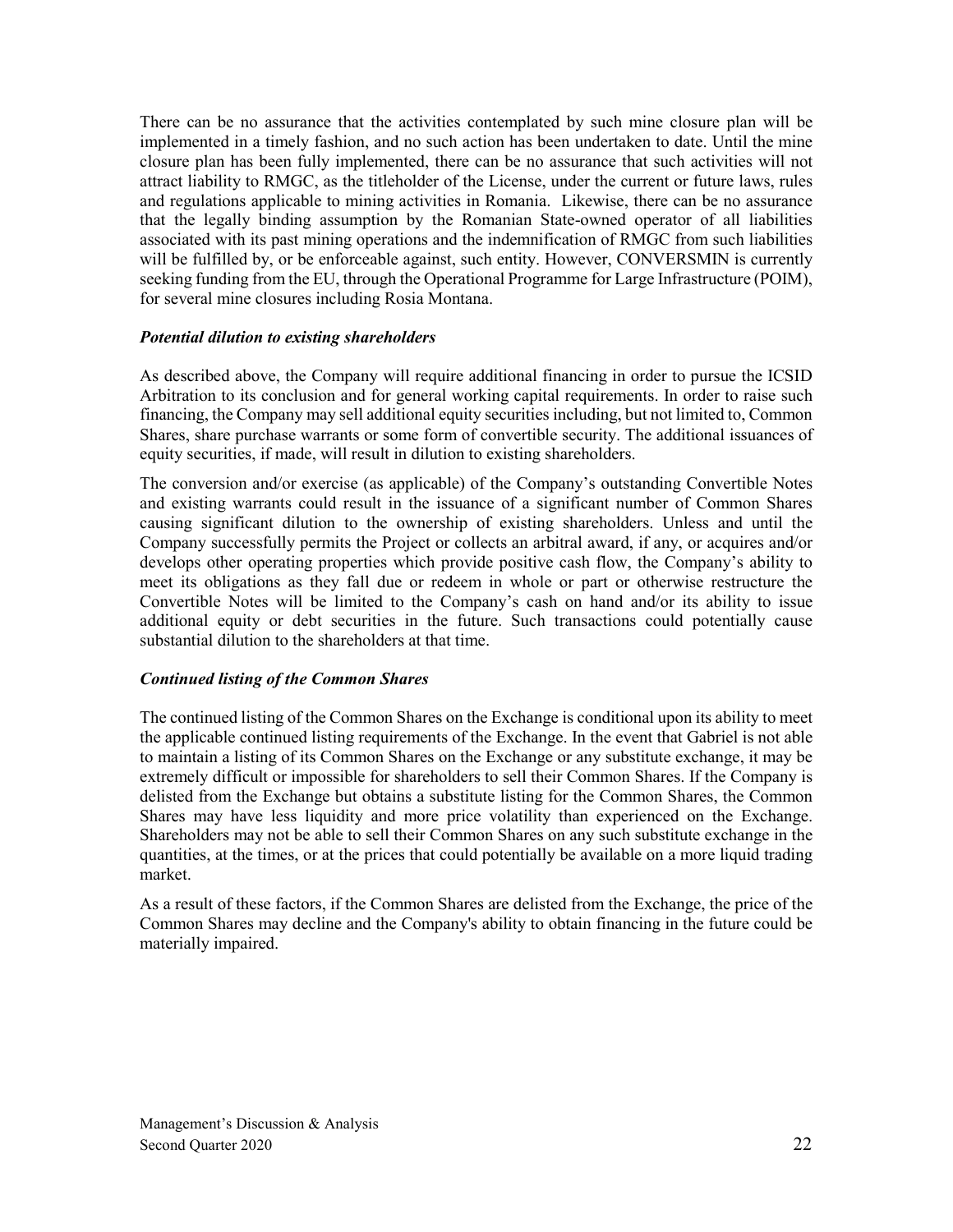#### *Compliance with Anti-Corruption Laws*

Gabriel is subject to various anti-corruption laws and regulations including, but not limited to, the Canadian Corruption of Foreign Public Officials Act 1999 and the UK Bribery Act 2010. In general, these laws prohibit a company and its employees and intermediaries from bribing or making other prohibited payments to foreign officials or other persons to obtain or retain business or gain some other business advantage. Gabriel's primary operations are located in Romania, a country which, according to Transparency International, is perceived as having fairly high levels of corruption relative to the rest of Europe (Romania ranks 70th out of 180 countries in terms of corruption, according to a 2019 index published in January 2020 by Transparency International). Gabriel cannot predict the nature, scope or effect of future anti-corruption regulatory requirements to which Gabriel's operations might be subject or the manner in which existing laws might be administered or interpreted.

Failure to comply with the applicable legislation and other similar foreign laws could expose Gabriel and/or its senior management to civil and/or criminal penalties, other sanctions and remedial measures, legal expenses and reputational damage, all of which could materially and adversely affect Gabriel's business, financial condition and results of operations. Likewise, any investigation of any potential violations of the applicable anti-corruption legislation by UK, Canadian or foreign authorities could also have an adverse impact on Gabriel's ability to develop the Project or its business, financial condition and results of operations.

As a consequence of these legal and regulatory requirements, Gabriel has instituted policies and procedures with regard to business ethics, which have been designed to ensure that Gabriel and its employees comply with applicable anti-corruption laws and regulations. However, there can be no assurance or guarantee that such efforts have been and will be completely effective in ensuring Gabriel's compliance, and the compliance of its employees, consultants, contractors and other agents, with all applicable anti-corruption laws and regulations.

#### *Insurance and uninsurable risks*

Gabriel maintains insurance to protect it against certain risks related to its operations in type and amounts that it believes are reasonable depending upon the circumstances surrounding each identified risk and the advice of its retained insurance advisor. There are also risks against which the Company cannot insure or against which it may elect not to insure for various reasons. The potential costs associated with any liabilities not covered by insurance, or in excess of insurance coverage, or compliance with applicable laws and regulations may cause substantial delays to its operations and require significant capital outlays, adversely affecting the future business, assets, prospects, financial condition and results of operations of the Company.

#### *General economic and financial market conditions*

Global economic and financial conditions may impact the ability of the Company to obtain loans, financing and other credit facilities in the future and, if obtained, on terms favorable to the Company. As a consequence, global financial conditions could adversely impact the Company's financial status and share price.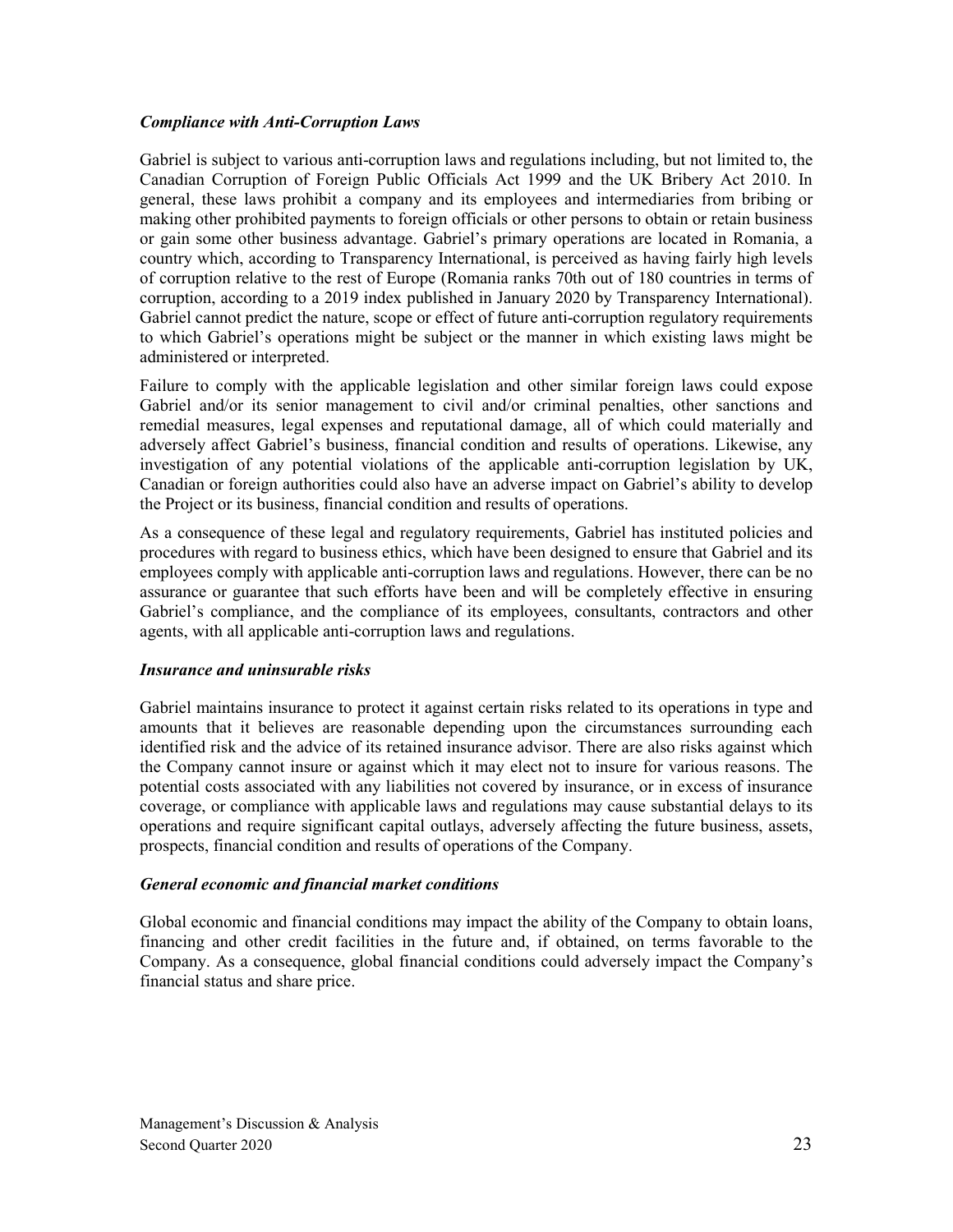#### *Currency fluctuations*

The Company's reporting currency is the Canadian dollar, which is exposed to fluctuations against other currencies. The Company's primary operations are located in Romania and many of its expenditures and obligations are denominated in Romanian Lei. In addition, the Company has and/or will have expenditures and obligations denominated in other currencies including, but not limited to, Canadian dollars, US dollars, EUROs and United Kingdom pounds sterling ("GBP"). The Company maintains active cash accounts in Canadian dollars, US dollars, GBP and RON and has either monetary assets and/or liabilities in currencies including US dollars, Canadian dollars, EUROs, GBP and RON. As such, the Company's results of operations are subject to foreign currency fluctuation risks and such fluctuations may adversely affect the financial position and operating results of the Company. The Company does not currently use any derivative products to actively manage or mitigate any foreign exchange exposure.

#### *Market price volatility*

Publicly quoted securities are subject to a relatively high degree of price volatility. It may be anticipated that the quoted market for the Common Shares will be subject to market trends generally and there may be significant fluctuations in the price of the Common Shares.

#### *No history of earnings or dividends*

The Company has no history of earnings and as such the Company has not paid dividends on its Common Shares since incorporation. The Company does not intend to declare or pay cash dividends at present.

#### *Accounting policies and internal controls*

Since January 1, 2011, the Company has prepared its financial reports in accordance with International Financial Reporting Standards. In preparation of financial reports, Management of Gabriel may need to rely upon assumptions, make estimates or use their best judgment in determining the financial condition of the Company. Significant accounting policies are described in more detail in the Company's audited Financial Statements.

In order to have a reasonable level of assurance that financial transactions are properly authorized, assets are safeguarded against unauthorized or improper use, and transactions are properly recorded and reported, the Company has implemented and continues to analyze its internal control systems for financial reporting. Although the Company believes its financial reporting and Financial Statements are prepared with reasonable safeguards to ensure reliability, the Company cannot provide absolute assurance.

#### *Enforcement of civil liabilities*

As substantially all of the assets of Gabriel and its subsidiaries are located outside of Canada, and certain of its directors and officers are resident outside of Canada, it may be difficult or impossible to enforce judgements granted by a court in Canada against the assets of Gabriel or its subsidiaries or its directors and officers residing outside of Canada.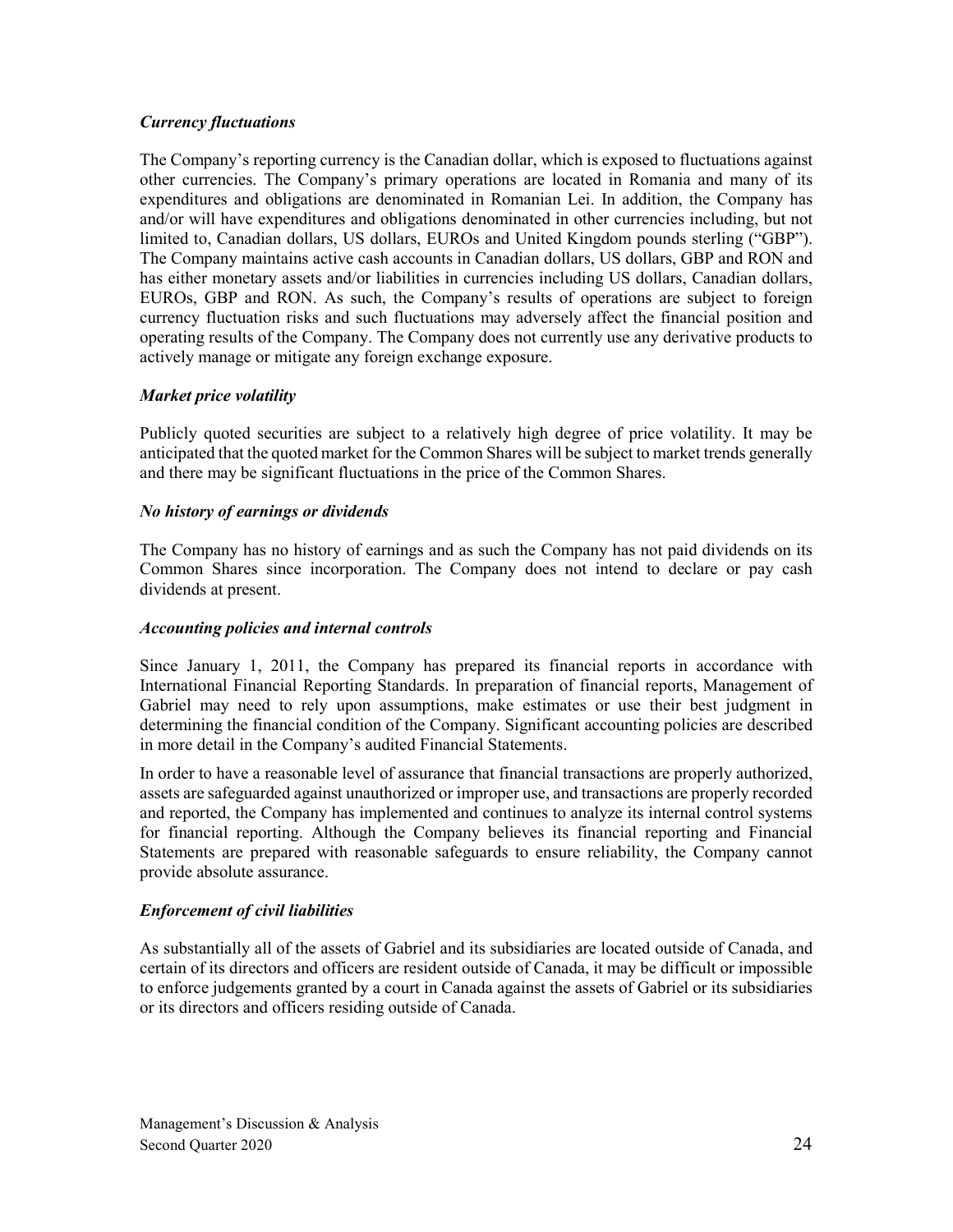#### *Conflicts of interest*

Some of the directors and officers of the Company are, or may be, on the boards of other natural resource companies, or other providers of finance, from time-to-time resulting in conflicts of interests. Therefore, there is the potential for a conflict of interest between the Company and some of its directors and officers. Directors and officers of the Company with conflicts of interest will be subject to and will follow the procedures set out in applicable corporate and securities legislation, regulations, rules and policies.

## **CEO/CFO Certification**

The Company's Chief Executive Officer ("CEO") and Chief Financial Officer ("CFO") have reviewed the interim financial statements and interim MD&A (the "Interim Filings") for the threemonth period ended June 30, 2020.

The CEO and CFO certify that, as at June 30, 2020, based on their knowledge, having exercised reasonable diligence, the Interim Filings do not contain any untrue statement of a material fact or omit to state a material fact required to be stated or that is necessary to make a statement not misleading in light of the circumstances under which it was made, for the period covered by the Interim Filings.

The CEO and CFO certify that, as at June 30, 2020, based on their knowledge, having exercised reasonable diligence, the interim financial statements for the period, together with the other financial information included in the Interim Filings, fairly present in all material respects the financial condition, financial performance and cash flows of the Company, as of June 30, 2020 and for the three month period to that date.

## **Outstanding Share Data**

The Company's fully diluted share capital as at August 2, 2020 was:

|                                        | <b>Outstanding</b> |
|----------------------------------------|--------------------|
| Common shares                          | 597,780,038        |
| Common stock options                   | 30,977,613         |
| Deferred share units - Common Shares   | 3,337,649          |
| Restricted share units - Common Shares | 539,000            |
| <b>Warrants</b>                        | 292,023,900        |
| Convertible notes (maturing June 2021) | 292, 631, 239      |
| Fully diluted share capital            | 1,217,289,439      |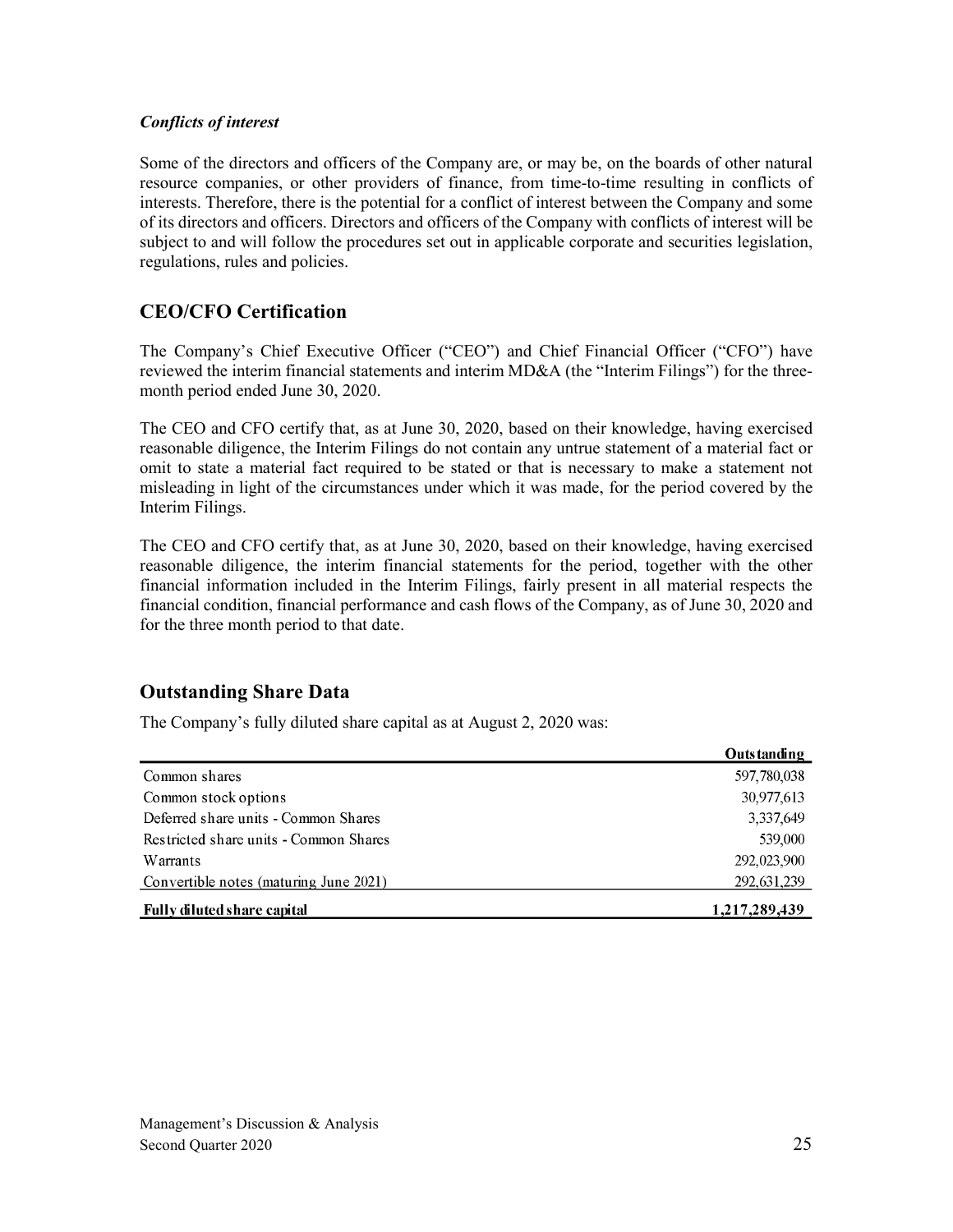## **Forward-Looking Statements**

This MD&A contains "forward-looking information" (also referred to as "forward-looking statements") within the meaning of applicable Canadian securities legislation. Forward-looking statements are provided for the purpose of providing information about Management's current expectations and plans and allowing investors and others to get a better understanding of the Company's operating environment. All statements, other than statements of historical fact, are forward-looking statements.

In this MD&A, forward-looking statements are necessarily based upon a number of estimates and assumptions that, while considered reasonable by the Company at this time, are inherently subject to significant business, economic and competitive uncertainties and contingencies that may cause the Company's actual financial results, performance, or achievements to be materially different from those expressed or implied herein. Some of the uncertainties associated with material factors or assumptions used to develop forward-looking statements include, without limitation: the progress of the ICSID Arbitration, actions by the Romanian Government or affiliates thereof, the impact of current or future litigation against the Group, conditions or events impacting the Company's ability to fund its operations (including but not limited to the completion of additional funding noted above) or service its debt, the ability to progress exploration, development and operation of mining properties and the overall impact of misjudgments made in good faith in the course of preparing forward-looking information.

Forward-looking statements involve risks, uncertainties, assumptions, and other factors including those set out above and below, that may never materialize, prove incorrect or materialize other than as currently contemplated, which could cause the Company's results to differ materially from those expressed or implied by such forward-looking statements.

Any statements that express or involve discussions with respect to predictions, expectations, beliefs, plans, projections, objectives, assumptions or future events or performance (often, but not always, identified by words or phrases such as "expects", "is expected", "is of the view" "anticipates", "believes", "plans", "projects", "estimates", "assumes", "intends", "strategy", "goals", "objectives", "potential", "possible" or variations thereof or stating that certain actions, events, conditions or results "may", "could", "would", "should", "might" or "will" be taken, occur or be achieved, or the negative of any of these terms and similar expressions) are not statements of fact and may be forward-looking statements.

Numerous factors could cause actual results to differ materially from those in the forward-looking statements, including without limitation:

- the outbreak of the coronavirus (COVID-19) may affect the Company's operations and/or the anticipated timeline for the ICSID Arbitration;
- the duration, required disclosure, costs, process and outcome of the ICSID Arbitration;
- the advancement of Romania's nomination of the "Rosia Montană Mining Landscape" as a UNESCO World Heritage site;
- changes in the Group's liquidity and capital resources;
- access to funding to support the Group's continued ICSID Arbitration and/or operating activities in the future;
- equity dilution resulting from the conversion of the Convertible Notes, or exercise of warrants, in part or in whole to Common Shares;
- the ability of the Company to maintain a continued listing on the Exchange or any regulated public market for trading securities;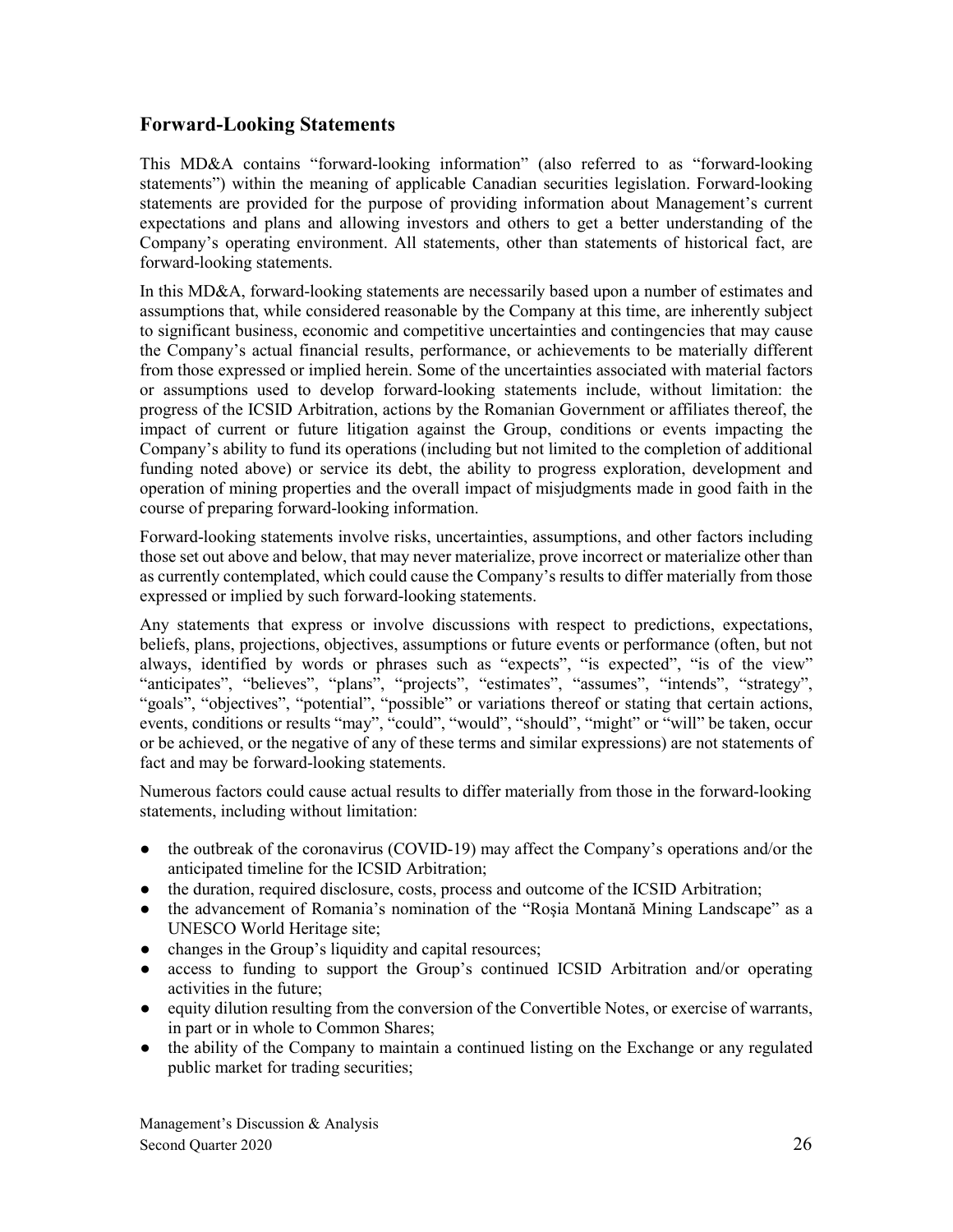- the impact on business strategy and its implementation in Romania of: any allegations of historic acts of corruption, uncertain legal enforcement both for and against the Group and political and social instability;
- regulatory, political and economic risks associated with operating in a foreign jurisdiction including changes in laws, governments and legal and fiscal regimes;
- volatility of currency exchange rates; and
- the availability and continued participation in operational or other matters pertaining to the Group of certain key employees and consultants.

This list is not exhaustive of the factors that may affect any of the Company's forward-looking statements.

Investors are cautioned not to put undue reliance on forward-looking statements, and investors should not infer that there has been no change in the Company's affairs since the date of this MD&A that would warrant any modification of any forward-looking statement made in this document, other documents periodically filed with or furnished to the relevant securities regulators or documents presented on the Company's website. All subsequent written and oral forward-looking statements attributable to the Company or persons acting on its behalf are expressly qualified in their entirety by this notice. The Company disclaims any intent or obligation to update publicly or otherwise revise any forward-looking statements or the foregoing list of assumptions or factors, whether as a result of new information, future events or otherwise, subject to the Company's disclosure obligations under applicable Canadian securities regulations. Investors are urged to read the Company's filings with Canadian securities regulatory agencies.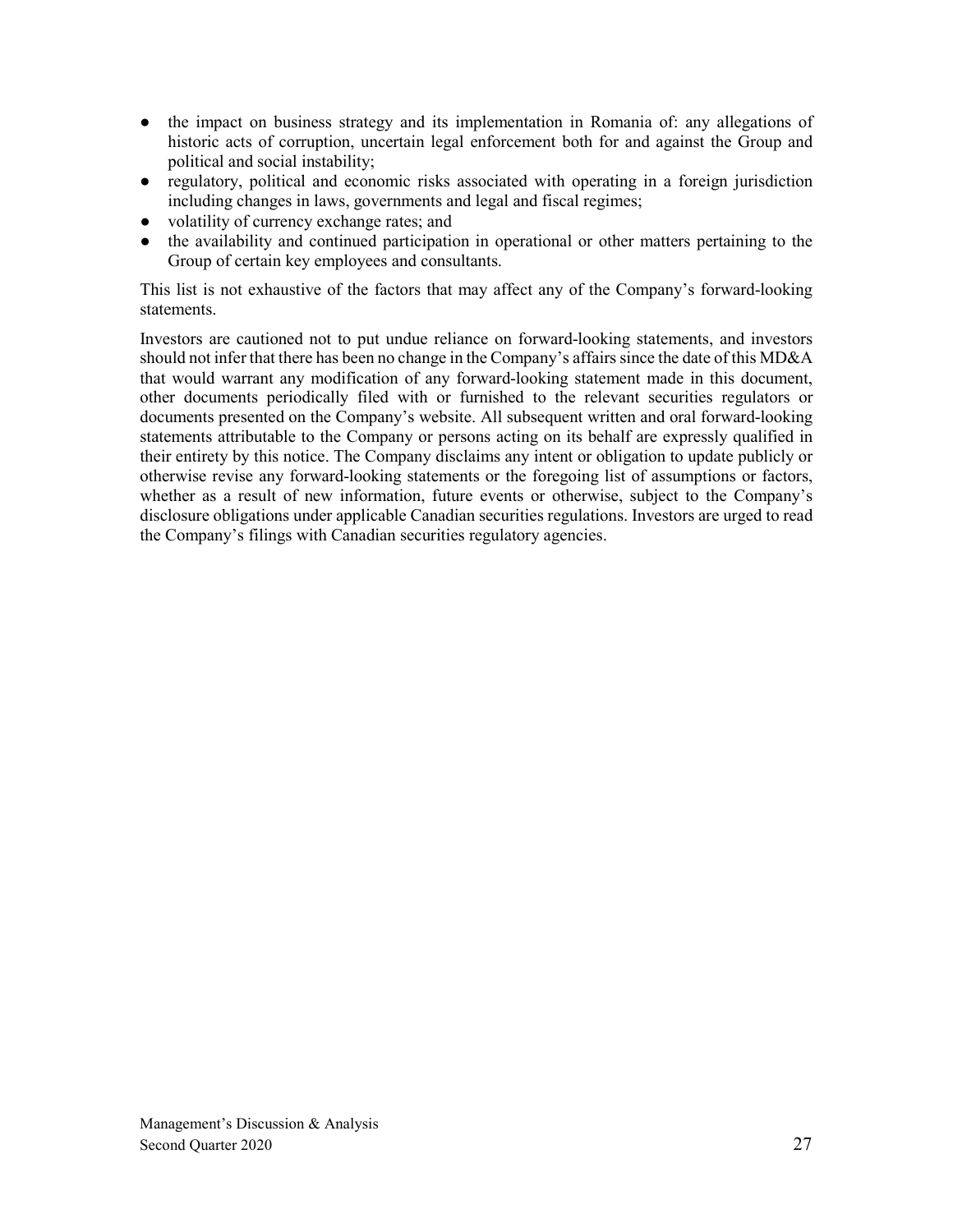# **Gabriel Resources Ltd.**

Condensed Interim Consolidated Financial Statements (Unaudited) For the period ended June 30, 2020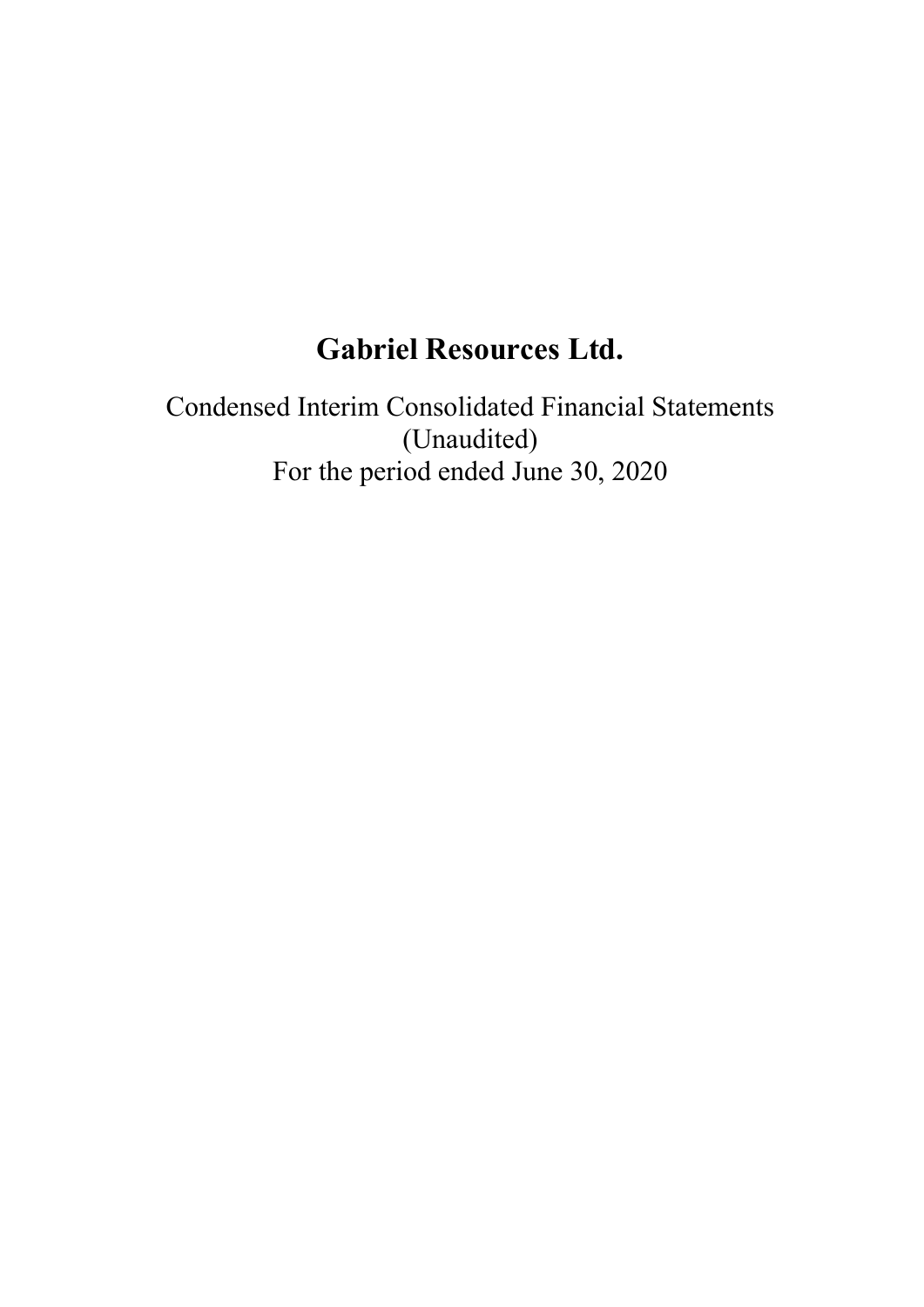# Condensed Consolidated Statement of Financial Position

As at June 30, 2020 and December 31, 2019

*(Unaudited and expressed in thousands of Canadian dollars)*

|                                                                     |              | June 30       | December 31   |
|---------------------------------------------------------------------|--------------|---------------|---------------|
|                                                                     | <b>Notes</b> | 2020          | 2019          |
| <b>Assets</b>                                                       |              |               |               |
| <b>Current assets</b>                                               |              |               |               |
| Cash and cash equivalents                                           | 7            | 13,998        | 25,730        |
| Trade and other receivables                                         |              | 361           | 368           |
| Prepaid expenses and supplies                                       |              | 496           | 395           |
| Total current assets (excluding assets classified as held for sale) |              | 14,855        | 26,493        |
| Assets held for sale                                                | 6            | 3,254         | 3,210         |
| <b>Total current assets</b>                                         |              | 18,109        | 29,703        |
| <b>Non-current assets</b>                                           |              |               |               |
| Restricted cash                                                     | 7            | 356           | 526           |
| Property, plant and equipment                                       |              | 125           | 142           |
| Loan receivable                                                     | 12           | 772           | 812           |
| <b>Total non-current assets</b>                                     |              | 1,253         | 1,480         |
| <b>TOTAL ASSETS</b>                                                 |              | 19,362        | 31,183        |
|                                                                     |              |               |               |
| <b>Liabilities</b>                                                  |              |               |               |
| <b>Current liabilities</b>                                          |              |               |               |
| Trade and other payables                                            | 8            | 2,775         | 9,241         |
| Resettlement liabilities                                            | 9            | 590           | 563           |
| Other current liabilities                                           | 10           | 1,554         | 1,543         |
| <b>Total current liabilities</b>                                    |              | 4,919         | 11,347        |
| <b>Non-current liabilities</b>                                      |              |               |               |
| Convertible, subordinated, unsecured notes                          | 13           | 80,773        | 80,070        |
|                                                                     |              |               |               |
| <b>Total non-current liabilities</b>                                |              | 80,773        | 80,070        |
| <b>TOTAL LIABILITIES</b>                                            |              | 85,692        | 91,417        |
|                                                                     |              |               |               |
| <b>Deficit</b>                                                      |              |               |               |
| Share capital                                                       | 14           | 911,337       | 900,583       |
| Other reserves                                                      |              | 156,146       | 157,461       |
| Currency translation adjustment                                     |              | 1,656         | 1,623         |
| Accumulated deficit                                                 |              | (1, 139, 438) | (1, 123, 862) |
| Deficit attributable to owners of the parent                        |              | (70, 299)     | (64, 195)     |
| Non-controlling interest                                            | 11           | 3,969         | 3,961         |
| <b>TOTAL DEFICIT</b>                                                |              | (66,330)      | (60, 234)     |
| <b>TOTAL DEFICIT AND LIABILITIES</b>                                |              | 19,362        | 31,183        |

**Going concern – Note 1**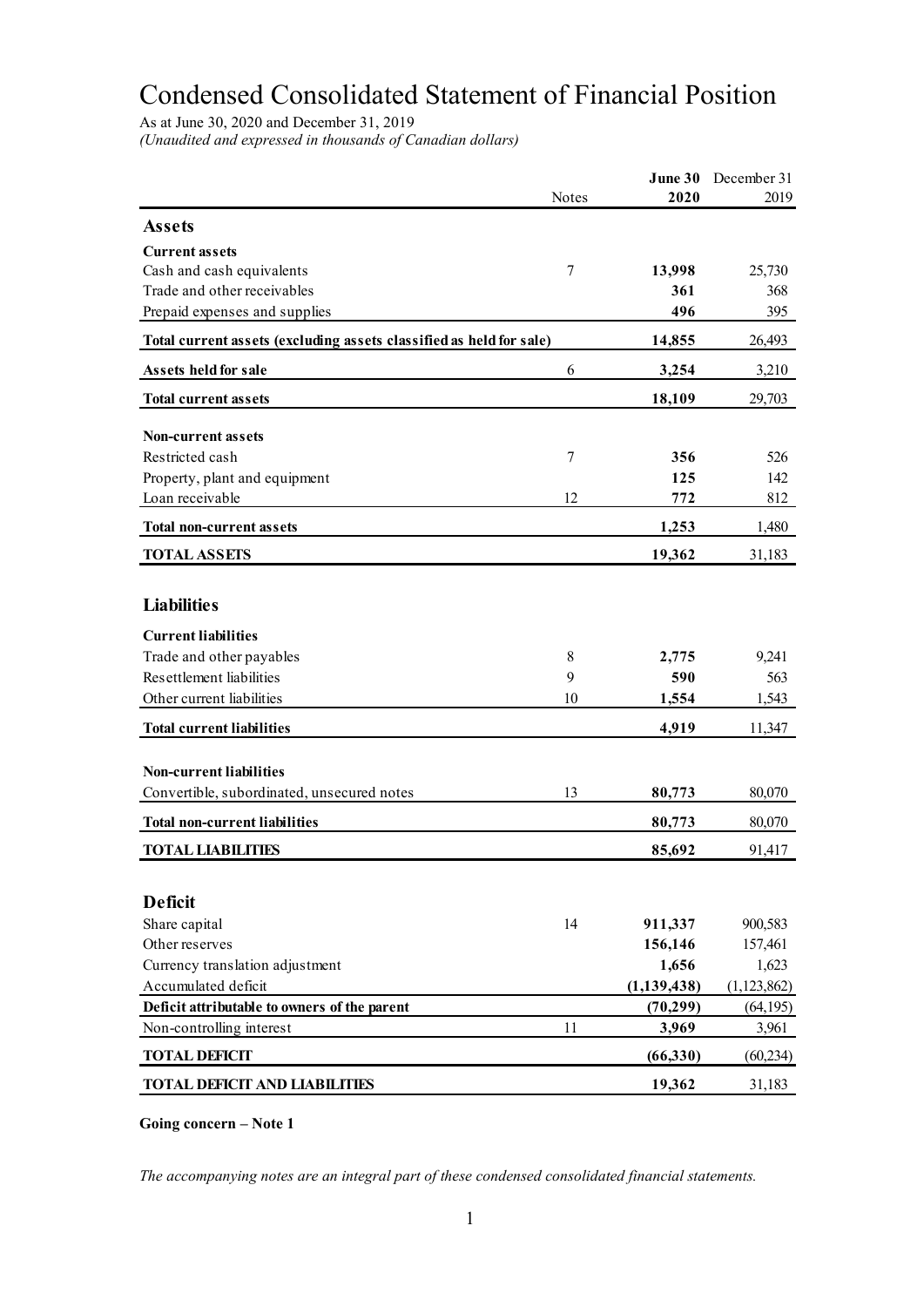## Condensed Consolidated Income Statement

For the three and six-month periods ended June 30

(*Unaudited and expressed in thousands of Canadian dollars, except per share data)*

|                                                          |              |        | 3 months ended | 6 months ended |           |  |
|----------------------------------------------------------|--------------|--------|----------------|----------------|-----------|--|
|                                                          |              |        | June $30$      |                | June $30$ |  |
|                                                          | <b>Notes</b> | 2020   | 2019           | 2020           | 2019      |  |
| <b>Expenses</b>                                          |              |        |                |                |           |  |
| Corporate, general and administrative                    | 5            | 5,595  | 4,511          | 10,097         | 8,800     |  |
| Share-based compensation                                 |              | 273    | 480            | 1,598          | 1,877     |  |
| Depreciation                                             |              | 8      | 17             | 21             | 71        |  |
| <b>Operating loss</b>                                    | 15           | 5,876  | 5,008          | 11,716         | 10,748    |  |
| Other (income) / expense                                 |              |        |                |                |           |  |
| Interest received                                        |              | (3)    | (69)           | (64)           | (184)     |  |
| Gain on disposal of assets                               |              |        | (290)          | (19)           | (290)     |  |
| Finance costs: lease liability accretion                 |              |        | 2              |                | 31        |  |
| Finance costs: convertible notes accretion               | 13           | 2,482  | 2,205          | 4,892          | 4,346     |  |
| Foreign exchange loss / (gain)                           |              | 465    | 552            | (949)          | 489       |  |
| Loss for the period attributable to owners of the parent |              | 8,820  | 7,408          | 15,576         | 15,140    |  |
| Basic and diluted loss per share                         |              | \$0.02 | \$0.02         | \$0.03         | \$0.03    |  |

# Condensed Consolidated Statement of Comprehensive Loss

For the three and six-month periods ended June 30 (*Unaudited and expressed in thousands of Canadian dollars)*

|                                                             |       | 3 months ended | 6 months ended<br>June $30$ |        |  |
|-------------------------------------------------------------|-------|----------------|-----------------------------|--------|--|
|                                                             |       | June $30$      |                             |        |  |
|                                                             | 2020  | 2019           | 2020                        | 2019   |  |
| Loss for the period                                         | 8,820 | 7,408          | 15,576                      | 15,140 |  |
| Other comprehensive (income) / loss                         |       |                |                             |        |  |
| - may recycle to the Income Statement in future periods     |       |                |                             |        |  |
| Currency translation adjustment                             | 100   | 14             | (41)                        | 180    |  |
| Comprehensive loss for the period                           | 8.920 | 7,422          | 15,535                      | 15,320 |  |
| Comprehensive (gain) / loss for the period attributable to: |       |                |                             |        |  |
| - Owners of the parent                                      | 8.901 | 7.419          | 15,543                      | 15,285 |  |
| - Non-controlling interest                                  | 19    | 3              | (8)                         | 35     |  |
| Comprehensive loss for the period                           | 8.920 | 7.422          | 15.535                      | 15,320 |  |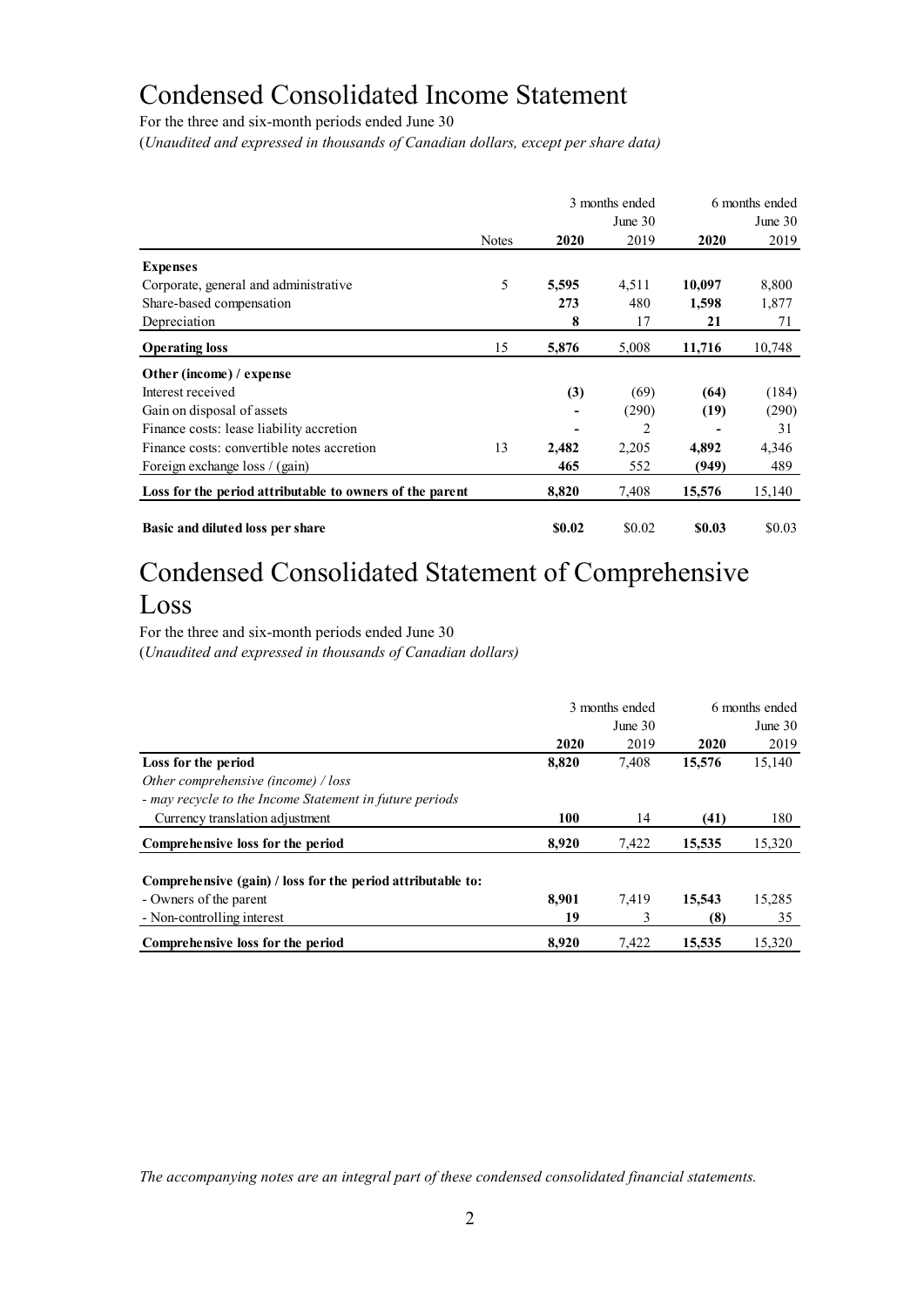# Condensed Consolidated Statement of Changes in Shareholders' Deficit

For the six-month period ended June 30

*(Unaudited and expressed in thousands of Canadian dollars)*

|                                                                     |      |               | 6 months ended   |
|---------------------------------------------------------------------|------|---------------|------------------|
|                                                                     | Note | 2020          | June 30<br>2019  |
| <b>Common shares</b>                                                |      |               |                  |
| At January 1                                                        | 14   | 900,583       | 880,197          |
| Shares issued in private placement                                  |      |               | 3,798            |
| Shares issued on the exercise of share options                      | 14   | 183           |                  |
| Transfer from contributed surplus: exercise of share options        | 14   | 142           |                  |
| Shares issued on exercise of warrants                               | 14   | 3,527         |                  |
| Transfer from contributed surplus - exercise of warrants            | 14   | 323           |                  |
| Shares issued on conversion of convertible notes                    | 14   | 4,190         |                  |
| Transfer from contributed surplus - conversion of convertible notes | 14   | 2,389         |                  |
| At June 30                                                          |      | 911,337       | 883,995          |
|                                                                     |      |               |                  |
| Other reserves                                                      |      |               |                  |
| At January 1                                                        |      | 157,461       | 142,481<br>1,594 |
| Share-based compensation                                            |      | 1,539         |                  |
| Exercise of share options                                           | 14   | (142)         |                  |
| Equity component of warrants exercised                              | 14   | (323)         |                  |
| Equity component of convertible notes converted                     | 14   | (2,389)       |                  |
| Issue of Warrants, net of issue costs                               |      |               | 2,526            |
| At June 30                                                          |      | 156,146       | 146.601          |
| <b>Currency translation adjustment</b>                              |      |               |                  |
| At January 1                                                        |      | 1,623         | 1,836            |
| Currency translation adjustment                                     |      | 33            | (145)            |
| At June 30                                                          |      | 1,656         | 1,691            |
| Accumulated deficit                                                 |      |               |                  |
| At January 1                                                        |      | (1, 123, 862) | (1,079,331)      |
| Loss for the period                                                 | 15   | (15,576)      | (15, 140)        |
| At June 30                                                          |      | (1, 139, 438) | (1,094,471)      |
|                                                                     |      |               |                  |
| Non-controlling interest                                            |      |               |                  |
| At January 1                                                        |      | 3,961         | 4,012            |
| Currency translation adjustment                                     |      | 8             | (35)             |
| At June 30                                                          |      | 3,969         | 3,977            |
|                                                                     |      |               |                  |
| Total shareholders' deficit at June 30                              |      | (66, 330)     | (58,207)         |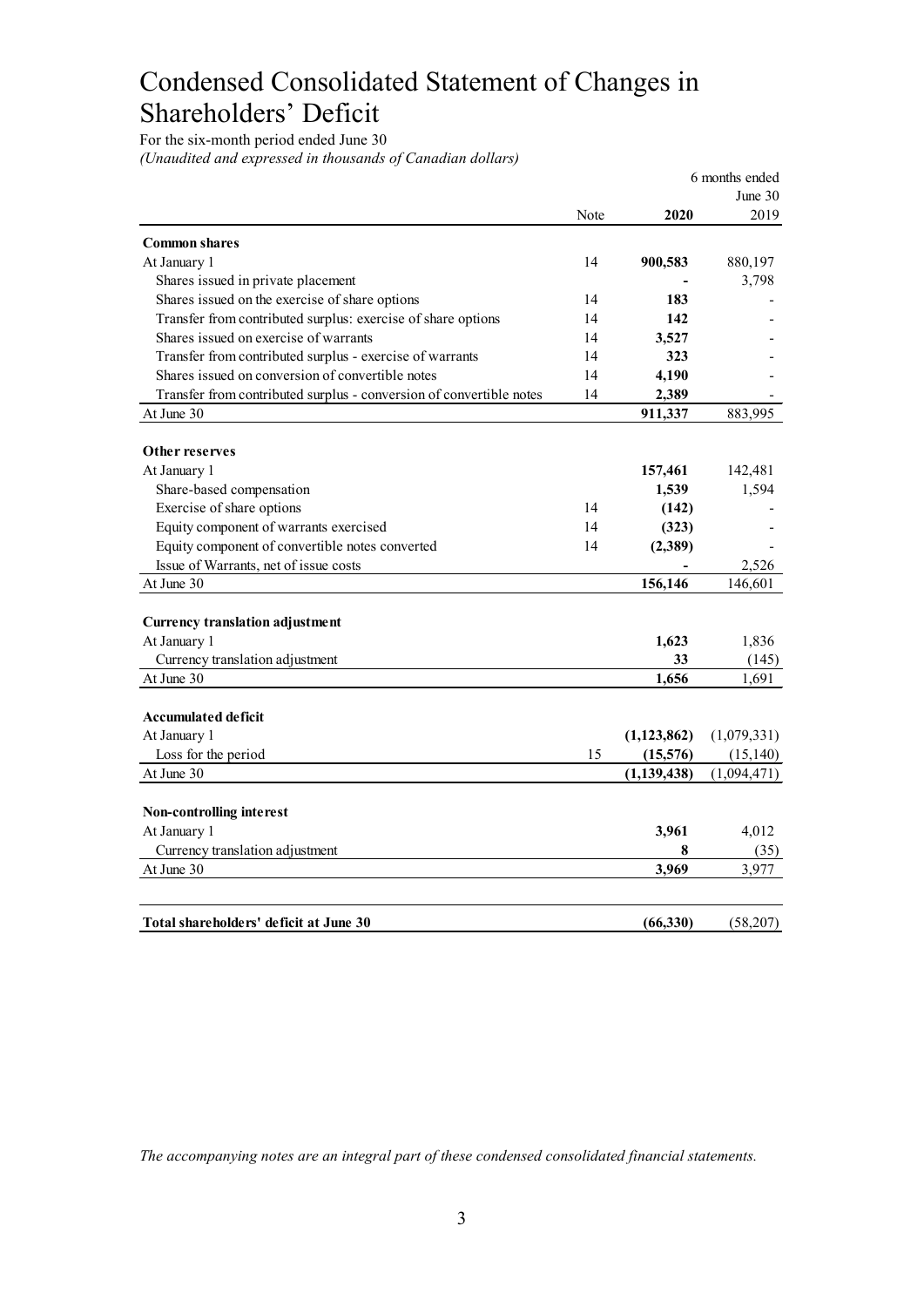# Condensed Consolidated Statement of Cash Flows

For the six-month period ended June 30

*(Unaudited and expressed in thousands of Canadian dollars)*

|                                                            |       |           | 6 months ended |
|------------------------------------------------------------|-------|-----------|----------------|
|                                                            |       |           | June 30        |
|                                                            | Notes | 2020      | 2019           |
| Cash flows used in operating activities                    |       |           |                |
| Loss for the period                                        |       | (15,576)  | (15, 140)      |
| Adjusted for the following non-cash items:                 |       |           |                |
| Depreciation                                               |       | 21        | 71             |
| Share-based compensation                                   |       | 1,598     | 1,877          |
| Gain on disposal of assets                                 |       | (19)      | (290)          |
| Finance costs: convertible notes accretion                 | 13    | 4,892     | 4,346          |
| Unrealized foreign exchange (gain) / loss                  |       | (885)     | 285            |
|                                                            |       | (9,969)   | (8, 851)       |
| Changes in operating working capital:                      |       |           |                |
| Unrealized foreign exchange (gain) / loss                  |       | (68)      | 215            |
| Decrease in accounts payable                               |       | (6,299)   | (2,044)        |
| Increase in accounts receivable                            |       | (54)      | (524)          |
|                                                            |       | (16,390)  | (11,204)       |
| Cash flows used in investing activities                    |       |           |                |
| Purchase of property, plant and equipment                  |       | (5)       | (36)           |
|                                                            |       | (5)       | (36)           |
| Cash flows provided by financing activities                |       |           |                |
| Proceeds from exercise of warrants                         | 13    | 3,527     |                |
| Proceeds from the exercise of share options                |       | 183       |                |
| Proceeds from December 2018 private placement, received in |       |           |                |
| January 2019, net of costs                                 | 13    |           | 6,324          |
|                                                            |       | 3,710     | 6,324          |
| Decrease in cash and cash equivalents                      |       | (12, 685) | (4,916)        |
| Effect of foreign exchange on cash and cash equivalents    |       | 953       | (500)          |
| Cash and cash equivalents - beginning of period            |       | 25,730    | 18,116         |
| Cash and cash equivalents - end of period                  |       | 13,998    | 12,700         |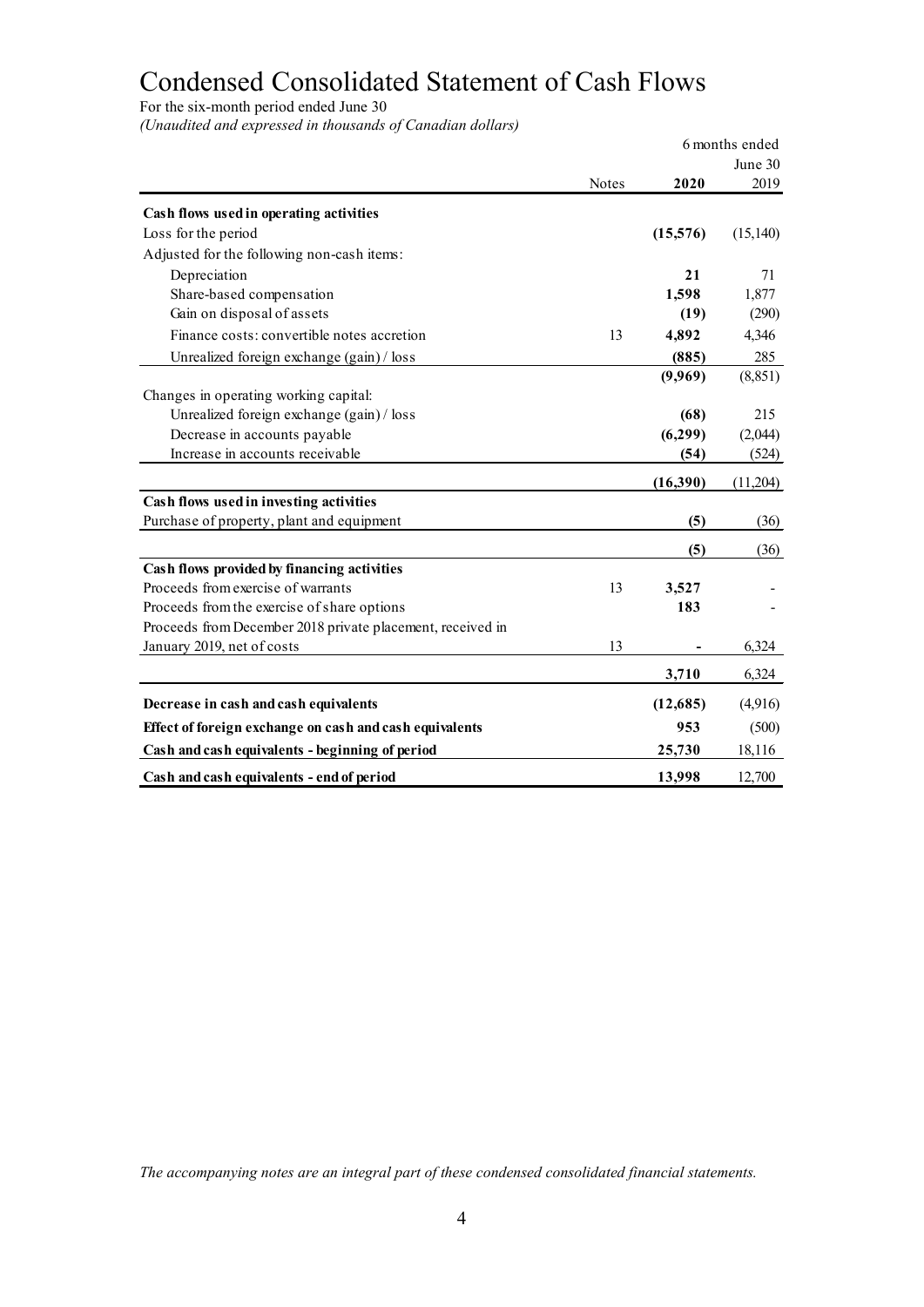For the period ended June 30, 2020 *(Unaudited, tabular amounts in thousands of Canadian dollars, unless otherwise stated)*

#### **1. Nature of operations and going concern**

Gabriel Resources Ltd. ("Gabriel" or the "Company") is a Canadian resource company whose common shares ("Common Shares") are listed on the TSX Venture Exchange ("Exchange").

Gabriel's activities over many years were previously focused on permitting and developing the Roșia Montană gold and silver project (the "Project") in Romania. The exploitation license for the Project ("License") is held by Roșia Montană Gold Corporation S.A. ("RMGC"), a Romanian company in which Gabriel owns an 80.69% equity interest, with the 19.31% balance held by Minvest Roșia Montană S.A. ("Minvest RM"), a Romanian state-owned mining company.

Over US\$700 million has been invested to maintain and develop the Project in accordance with all applicable laws, regulations, licenses, and permits and also in defining two valuable mineral deposits at the Rodu-Frasin (epithermal gold and silver) site and the Tarniţa (porphyry copper-gold) site, both within the Bucium area located in the vicinity of Roşia Montană ("Bucium Projects"). The Romanian State has, however, frustrated and prevented the implementation of those developments in an unlawful manner, ultimately depriving the Claimants (defined below) of the use, benefit and entire value of their property rights associated with the Project and the Bucium Projects.

These Condensed Interim Consolidated Financial Statements ("Condensed Financial Statements") reflect the principal focus of Gabriel and its subsidiary companies (together the "Group") on the pursuit of international bilateral investment treaty claims against Romania, as described further below, which seek compensation resulting from the Romanian State's expropriation, unfair and inequitable treatment, discrimination, and other unlawful treatment in respect of the Project and the Bucium Projects.

On July 21, 2015, pursuant to the provisions of international bilateral investment protection treaties which the Romanian State entered into with each of Canada and the United Kingdom of Great Britain and Northern Ireland for the Promotion and Reciprocal Protection of Investments (together the "Treaties"), Gabriel and its subsidiary company, Gabriel Resources (Jersey) Limited ("Claimants"), filed a request for arbitration ("Arbitration Request") before the World Bank's International Centre for Settlement of Investment Disputes ("ICSID") against the Romanian State ("ICSID Arbitration"). The Arbitration Request was registered by ICSID on July 30, 2015 and the presiding tribunal for the ICSID Arbitration ("Tribunal") was originally constituted on June 21, 2016. The ICSID Arbitration seeks compensation for all of the loss and damage resulting from the Romanian State's wrongful conduct and its breaches of the Treaties' protections.

The Company is well advanced in the ICSID Arbitration process. Key milestones in the ICSID Arbitration proceedings to date include:

- On June 30, 2017, the Claimants delivered a memorial to ICSID on the merits and quantum of the ICSID Arbitration claims ("Memorial").
- On February 22, 2018, the Romanian State ("Respondent") delivered a counter memorial ("Counter Memorial") in response to the Memorial filed by the Claimants.
- On May 25, 2018, the Respondent supplemented the submission of its Counter-Memorial with a further preliminary objection to the jurisdiction of the Tribunal to hear the claims presented by Gabriel Resources (Jersey) Limited ("Jurisdictional Challenge").
- On November 2, 2018, the Claimants filed with ICSID a reply in support of the claims ("Reply") responding to the Respondent's Counter-Memorial and Jurisdictional Challenge.
- On February 28, 2019, the Claimants and the Respondent filed their comments on a submission to the Tribunal by certain non-governmental organizations (or "non-disputing parties") who opposed the Project for many years.
- On May 24, 2019, the Respondent filed its response to the Reply ("Rejoinder") and its reply on the Jurisdictional Challenge, the Respondent's final substantive submission.
- On June 28, 2019, the Claimants filed a surrejoinder on the Jurisdictional Challenge ("Surrejoinder").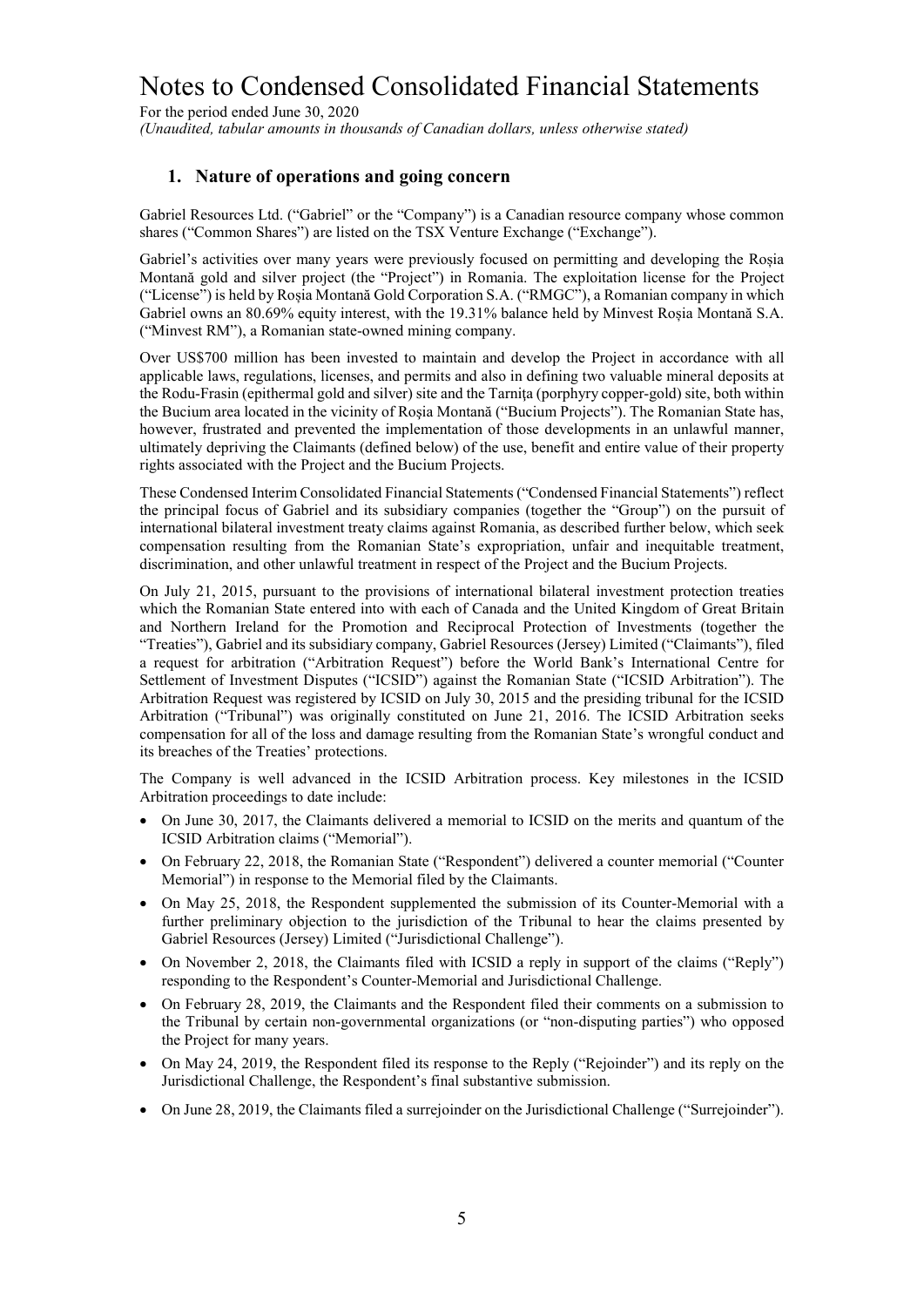For the period ended June 30, 2020 *(Unaudited, tabular amounts in thousands of Canadian dollars, unless otherwise stated)*

## **1. Nature of operations and going concern (continued)**

- An oral hearing on the merits of the claim was held in Washington D.C. between December 2 and December 13, 2019 ("Hearing") to address the evidentiary record in the case, issues on liability and jurisdiction and to hear testimony from certain of the parties' fact and expert witnesses.
- On March 10, 2020, the Tribunal issued a list of further questions arising from the evidence presented during the Hearing ("Tribunal Questions") followed by directions on the timing and manner of responses expected while reserving the possibility of having an additional round of answers to the relevant questions;
- On April 10, 2020, the Claimants and the Respondent filed their comments on a written submission to the Tribunal by the European Commission as a "non-disputing party" in the ICSID Arbitration.
- On May 11, 2020, the Claimants provided their answers to the Tribunal Questions; and
- On July 13, 2020, the Respondent provided its answers to the Tribunal Questions.

As previously disclosed, an additional one week oral hearing ("Second Hearing") has been scheduled for the week commencing September 28, 2020. Given the ongoing impact of the COVID-19 pandemic on travel and the ability to form large gatherings, the parties have agreed that the Second Hearing will be held virtually. The parties have reached agreement on a joint proposed protocol for the conduct of the Second Hearing and have proposed to hold the hearing from Monday, September 28 to Sunday, October 4, 2020. The Second Hearing will focus on the technical and feasibility-related aspects of the Project and the quantum of the damages claimed, with further related testimony from certain of the parties' fact and expert witnesses.

The Tribunal has indicated to the parties that they will each have the opportunity, following completion of the Second Hearing, to submit post-hearing briefs, in order to comment in conclusion on the full evidentiary record, as is typically permitted in such arbitrations ("Post-Hearing Briefs"). It is expected that the Tribunal will issue its decision thereafter. There is no specified timeframe in the ICSID Rules in which such a decision is to be made. The Company is informed, however, that it is typical for tribunals in this type of arbitration to require twelve to eighteen months to finalize and issue a decision after Post-Hearing Briefs are submitted. Furthermore, that decision may be subject to a request for annulment (albeit such request can only be on very limited grounds).

There can be no assurances that the ICSID Arbitration will advance in a customary or predictable manner or be completed or settled within any specific or reasonable period of time. The resources necessary in pursuing the ICSID Arbitration are substantial and the costs, fees and other expenses and commitments payable in connection with the ICSID Arbitration may differ materially from Management's expectations. Further funding will be required by the Company to pursue the ICSID Arbitration to its conclusion, including any potential annulment proceeding and/or litigation to enforce any award.

#### *Impact of the Coronavirus*

With respect to the outbreak of the novel coronavirus (COVID-19), Gabriel has carefully considered the impact, noting the widespread disruption to normal activities and the uncertainty over the duration of this disruption. The highest priority of the Board of Directors is the health, safety and welfare of the Group's employees, contractors and community members. Gabriel recognizes that the situation is extremely fluid and is monitoring the relevant recommendations and restrictions on travel. At this time, these recommendations and restrictions do not significantly impact Gabriel's ability to continue the ICSID Arbitration process (other than a change to a virtual format for the Second Hearing) or conduct the limited operations in Romania.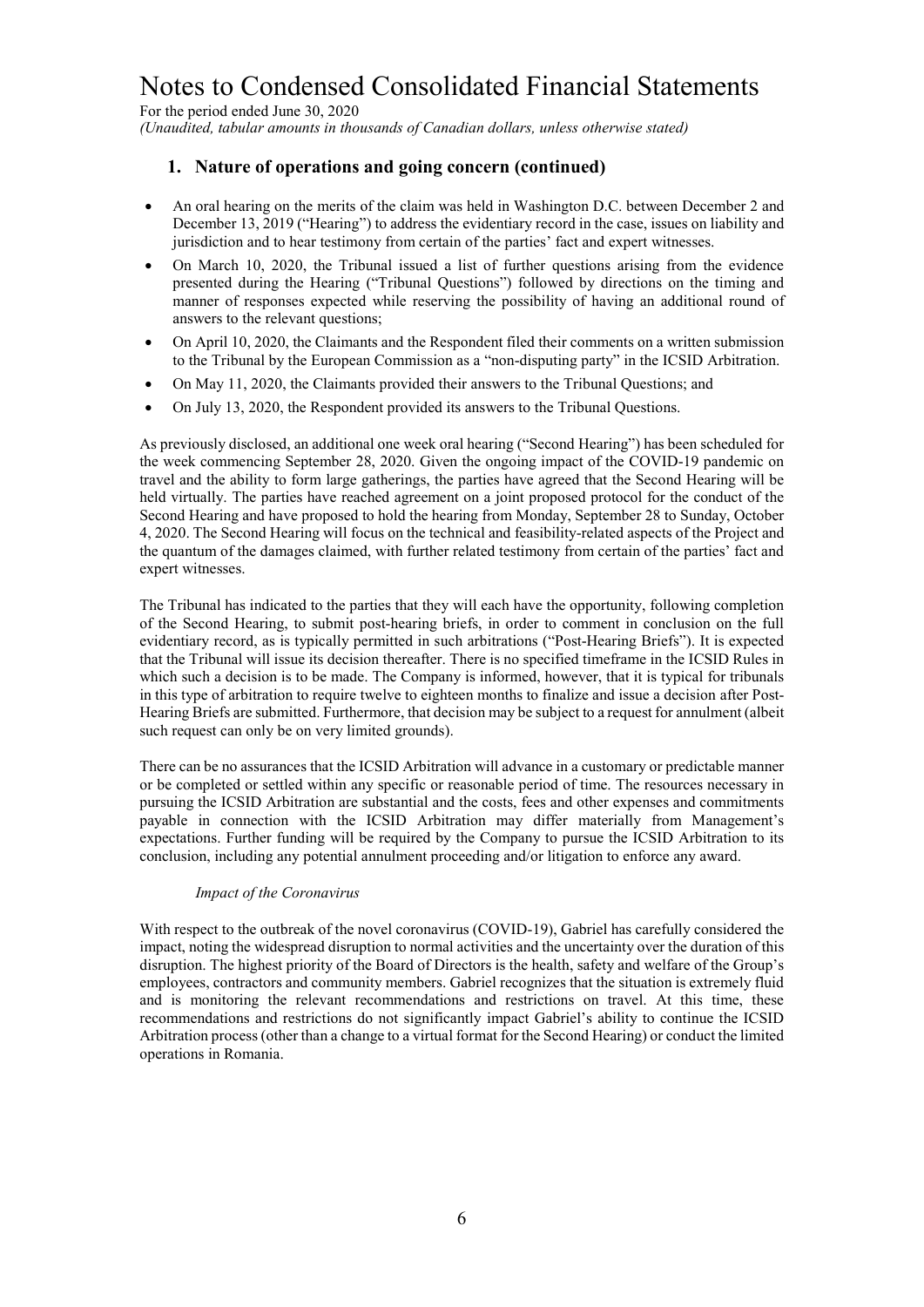For the period ended June 30, 2020

*(Unaudited, tabular amounts in thousands of Canadian dollars, unless otherwise stated)*

#### **1. Nature of operations and going concern (continued)**

As previously announced, the Group is currently seeking new investment and is also looking to sell its long lead-time equipment. The market and timing for each initiative may be adversely affected by the effects of COVID-19. As a result, Gabriel will make the necessary adjustments to the work processes required to maintain the ICSID Arbitration calendar and, should the disruption last for an extended duration, review certain planned activities in Romania and take remedial actions if it is determined to be necessary or prudent to do so.

#### *Going concern*

The Condensed Financial Statements have been prepared on a going concern basis, which assumes that the Company will be able to meet its obligations and continue its operations for the foreseeable future. On the basis of the Company's balance of cash and cash equivalents as at June 30, 2020, the Company has sufficient funding necessary to maintain the Group's primary assets and to fund general working capital requirements together with the material estimated costs associated with the Company advancing the ICSID Arbitration through the Second Hearing to the end of January 2021. The Group will require additional funding in the short-term to maintain its primary assets, including its License and associated rights and permits whilst it awaits the decision of the Tribunal, and thereafter to pursue the ICSID Arbitration to its conclusion. Notwithstanding the Company's historic funding, there is a risk that sufficient additional financing may not be available to the Company on acceptable terms, or at all. This material uncertainty may cast significant doubt about the Company's ability to continue as a going concern.

The Condensed Financial Statements do not reflect the adjustments to the carrying values of assets or liabilities and the reported expenses and consolidated statement of financial position classifications that would be necessary if the Company were unable to realize its assets and settle its liabilities as a going concern in the normal course of operations or as a result of any adverse conclusion to the ICSID Arbitration. Such adjustments could be material.

The Company's registered address is Suite 200 – 204 Lambert Street, Whitehorse, Yukon, Canada Y1A 1Z4. The Company receives significant management services from its wholly owned subsidiary, RM Gold (Services) Ltd. ("RMGS"). The principal place of business for RMGS is Central Court, 25 Southampton Buildings, London, WC2A 1AL, United Kingdom. The Company is the ultimate parent of the Group and does not have any controlling shareholders.

#### **2. Basis of preparation**

The Condensed Financial Statements for the three-month period ended June 30, 2020 have been prepared in accordance with IFRS as applicable to the preparation of interim financial statements, including International Accounting Standard 34 - Interim Financial Reporting. The Condensed Financial Statements should be read in conjunction with the audited consolidated financial statements for the year ended December 31, 2019 (the "2019 Financial Statements"), which have been prepared in accordance with IFRS. The Condensed Financial Statements have been prepared according to the historical cost convention and were approved by the Board of Directors on August 4, 2020.

#### **3. Critical accounting estimates, risks and uncertainties**

The preparation of the Condensed Financial Statements in conformity with IFRS requires Management to make estimates and assumptions that affect the reported amounts of assets and liabilities and the disclosure of contingent liabilities, if any, at the date of the financial statements and the reported amount of expenses and other income for the period, including the classification and measurement of assets as held for sale. These estimates and assumptions are based on Management's knowledge of the relevant facts and awareness of circumstances, having regard to prior experience and information available at the balance sheet date. The significant estimates and assumptions are not materially different from those disclosed in the 2019 Financial Statements.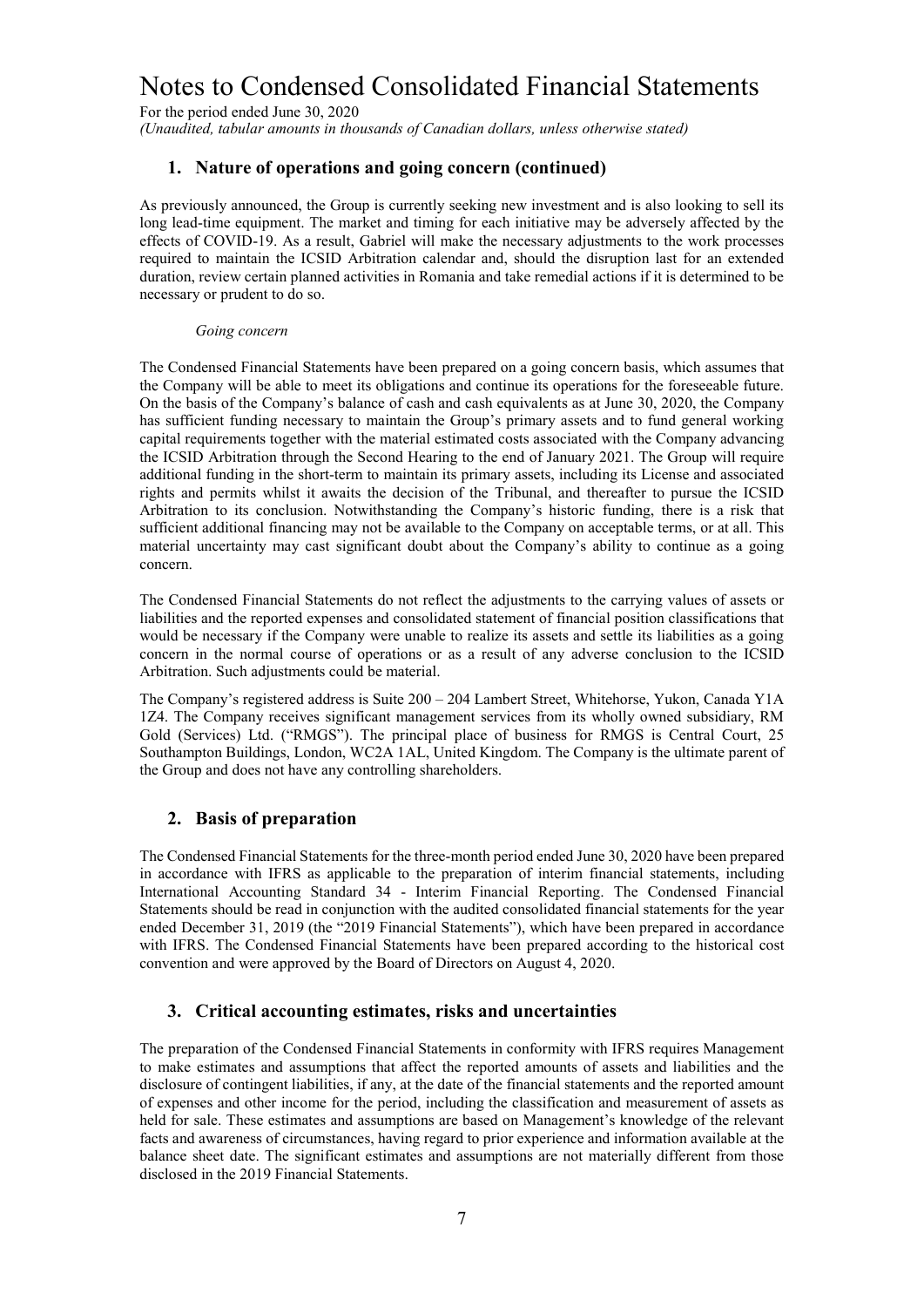For the period ended June 30, 2020

*(Unaudited, tabular amounts in thousands of Canadian dollars, unless otherwise stated)*

### **4. Accounting policies**

The material accounting policies followed in the Condensed Financial Statements are the same as those applied in the 2019 Financial Statements.

### **5. Corporate, General and Administrative expenses**

|                                               |       | 3 months ended | 6 months ended |         |
|-----------------------------------------------|-------|----------------|----------------|---------|
|                                               |       | June 30        |                | June 30 |
| in thousands of Canadian dollars              | 2020  | 2019           | 2020           | 2019    |
| <b>ICSID</b> Arbitration related              | 2,780 | 1,553          | 4,453          | 2,722   |
| Payroll                                       | 1,454 | 1,305          | 2,675          | 2,675   |
| Finance                                       | 190   | 242            | 404            | 435     |
| Community relations                           | 187   | 220            | 378            | 460     |
| Property and exploration taxes                | 176   | 176            | 353            | 349     |
| Travel and transportation                     | 99    | 266            | 299            | 494     |
| Legal                                         | 175   | 173            | 233            | 275     |
| Office rental and utilities                   | 112   | 122            | 243            | 251     |
| Long lead-time equipment storage costs        | 116   | 146            | 237            | 296     |
| Information technology                        | 80    | 126            | 193            | 234     |
| External communications                       | 19    | 33             | 90             | 75      |
| Other                                         | 207   | 149            | 539            | 534     |
| Corporate, general and administrative expense | 5,595 | 4,511          | 10,097         | 8.800   |

ICSID Arbitration related costs are legal and other advisory services provided to the Company in respect of the ICSID Arbitration. The increase compared to the corresponding 2019 period is due to the reduced 2019 activity level while awaiting the May 2019 filing of the Rejoinder by the Respondent as compared to activities in the first half of 2020 preparing answers to the Tribunal Questions, supplemental documents for the Claimant's rebuttal submission, and a response to the amicus curiae submission to the Tribunal by the European Commission.

Payroll is the total of salaries, bonuses and relevant taxes for all Group employees.

#### **6. Assets held for sale**

| <b>Balance - December 31, 2018</b> | 6,554   |
|------------------------------------|---------|
| Disposal                           | (2,120) |
| Impairment charge                  | (956)   |
| Currency translation adjustment    | (268)   |
| <b>Balance - December 31, 2019</b> | 3,210   |
| Currency translation adjustment    | 44      |
| <b>Balance - June 30, 2020</b>     | 3.254   |

The prospect of the long lead-time equipment being used in the future for the purpose for which it was purchased is considered remote. In late 2015, the Company engaged two specialist agents to broker the sale of the long lead-time equipment, and the equipment was transferred to assets held for sale on December 31, 2015. Piecemeal sales of the equipment have completed since that time and the agents' engagement is ongoing.

On October 18, 2019, RMGC concluded the sale of the remaining ball mill, excluding motors, for aggregate gross proceeds of US\$3.3 million (approximately \$4.3 million). The remaining long lead-time equipment consists of milling equipment, predominantly a SAG mill, together with a gearless motor drive and ball mill motors. These items are currently stored in warehouses in the port of Antwerp, Belgium. During the three-month period ended June 30, 2020, the value of the long lead-time equipment was assessed for indicators of impairment. No further indicators of impairment were noted.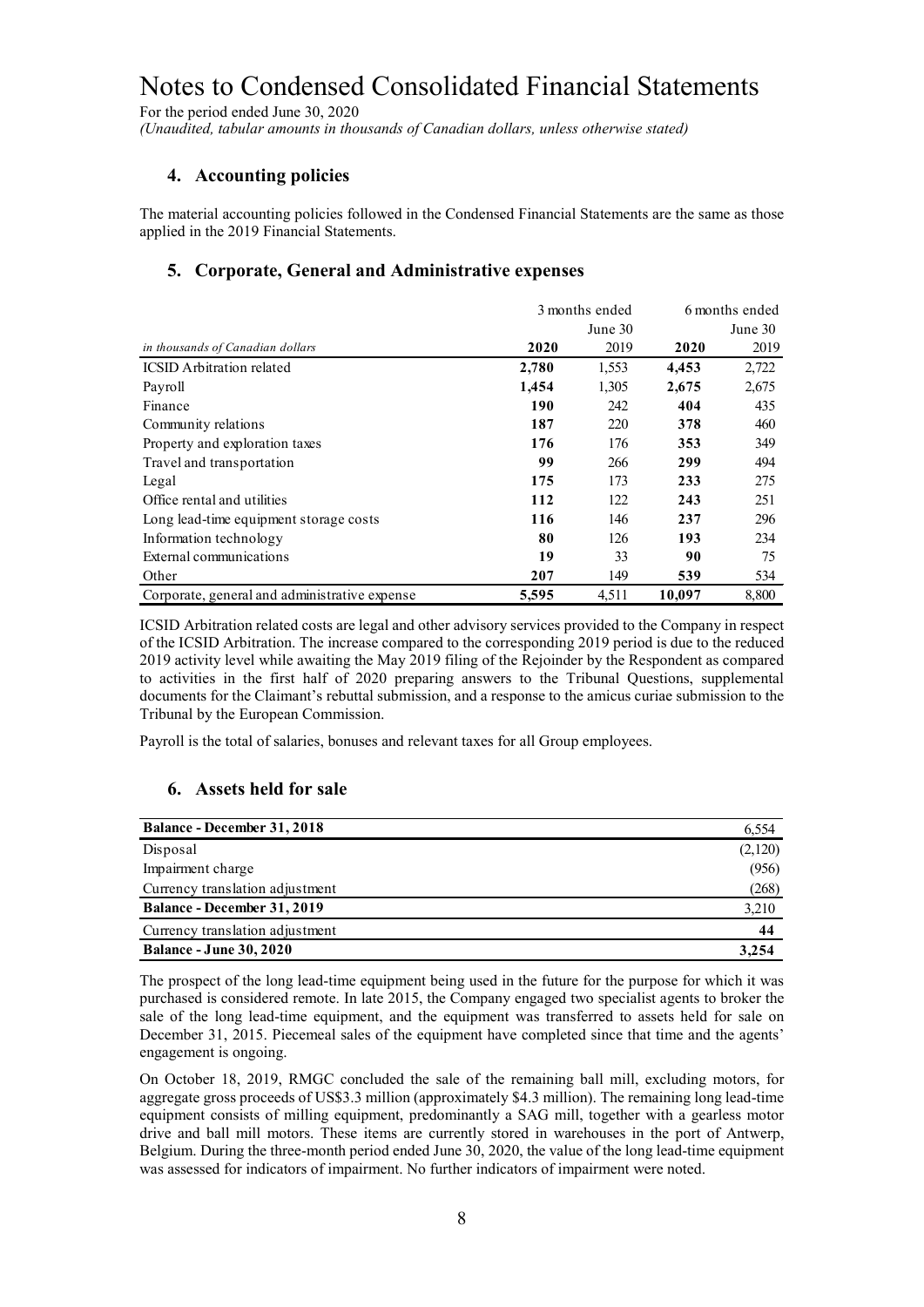For the period ended June 30, 2020

*(Unaudited, tabular amounts in thousands of Canadian dollars, unless otherwise stated)*

|                           | June 30 | December 31 |
|---------------------------|---------|-------------|
| As at                     | 2020    | 2019        |
| Cash at bank and on hand  | 4.465   | 7,501       |
| Short-term bank deposits  | 9,533   | 18,229      |
| Cash and cash equivalents | 13,998  | 25,730      |
| Restricted cash           | 356     | 526         |
|                           | 14,354  | 26,256      |

#### **7. Cash and cash equivalents and restricted cash**

Cash at bank and on hand earns interest at floating rates based on daily bank deposit rates. Cash is readily accessible and is deposited at reputable financial institutions with acceptable credit standings.

The Group manages its domestic Romanian bank credit risk by centralizing custody, control and management of its surplus cash resources from its corporate office and only transferring money to its Romanian subsidiary based on near term cash requirements, thereby mitigating exposure to domestic Romanian banks. At June 30, 2020, the Group held \$0.4 million in unrestricted cash and cash equivalents in Romanian banks (at December 31, 2019: \$0.3 million).

Short-term bank deposits represent investments in government treasury bills with maturities of less than 90 days.

Restricted cash represents cash collateralization of legally required environmental guarantees for future clean-up costs of \$0.1 million and cash subject to a restriction order (noted below) of \$0.3 million.

In late 2013 the Romanian regional prosecutor's office in Ploiesti placed a restriction order on \$0.3 million held in one of RMGC's Romanian bank accounts pending the outcome of an investigation into a group of companies, one of which was a former supplier to RMGC. The cash subject to the restriction order represented the value of the goods procured from the supplier during 2012. In March 2020, RMGC was informed that the prosecutor's office had closed the file in relation to the commercial relationship between RMGC and the supplier but transmitted the file to another prosecutor's office for continued investigation of the commercial relations between RMGC and a list of service providers. In April 2020, RMGC filed a request with the prosecutor's office, amongst other things, for the removal of the restriction order and removal of a notation on RMGC's file at the Romanian Trade Registry that the company was "under criminal investigation". The prosecutor's office subsequently admitted RMGC's requests and ordered the lifting of the restriction order and the removal of the notation from the Trade Register. On May 11, 2020, RMGC received confirmation that the funds would be released, however until written confirmation is received the funds can only to be used to pay salaries and salary taxes if no other funds are available. After salary payments were made on July 1, 2020, all restricted cash has been released.

#### **8. Trade and other payables**

|                             | June 30 | December 31 |
|-----------------------------|---------|-------------|
| As at                       | 2020    | 2019        |
| Trade payables              | 315     | 90          |
| Payroll liabilities         | 319     | 2,365       |
| Accruals and other payables | 2,141   | 6,786       |
|                             | 2,775   | 9,241       |

Trade and other payables are accounted for at amortized cost and are categorized as other financial liabilities. Lower payroll liabilities at June 30, 2020 compared to December 31, 2019 reflect the payment in the period of 2019 performance related compensation, accrued at December 31, 2019 following the annual review by the Board of Directors. The decrease in accruals and other payables between balance sheet dates is due to the material decrease in ICSID Arbitration related activities in the six-month period to June 30, 2020 and payment of significant costs previously accrued in respect of preparation for and attendance at the Hearing in December 2019.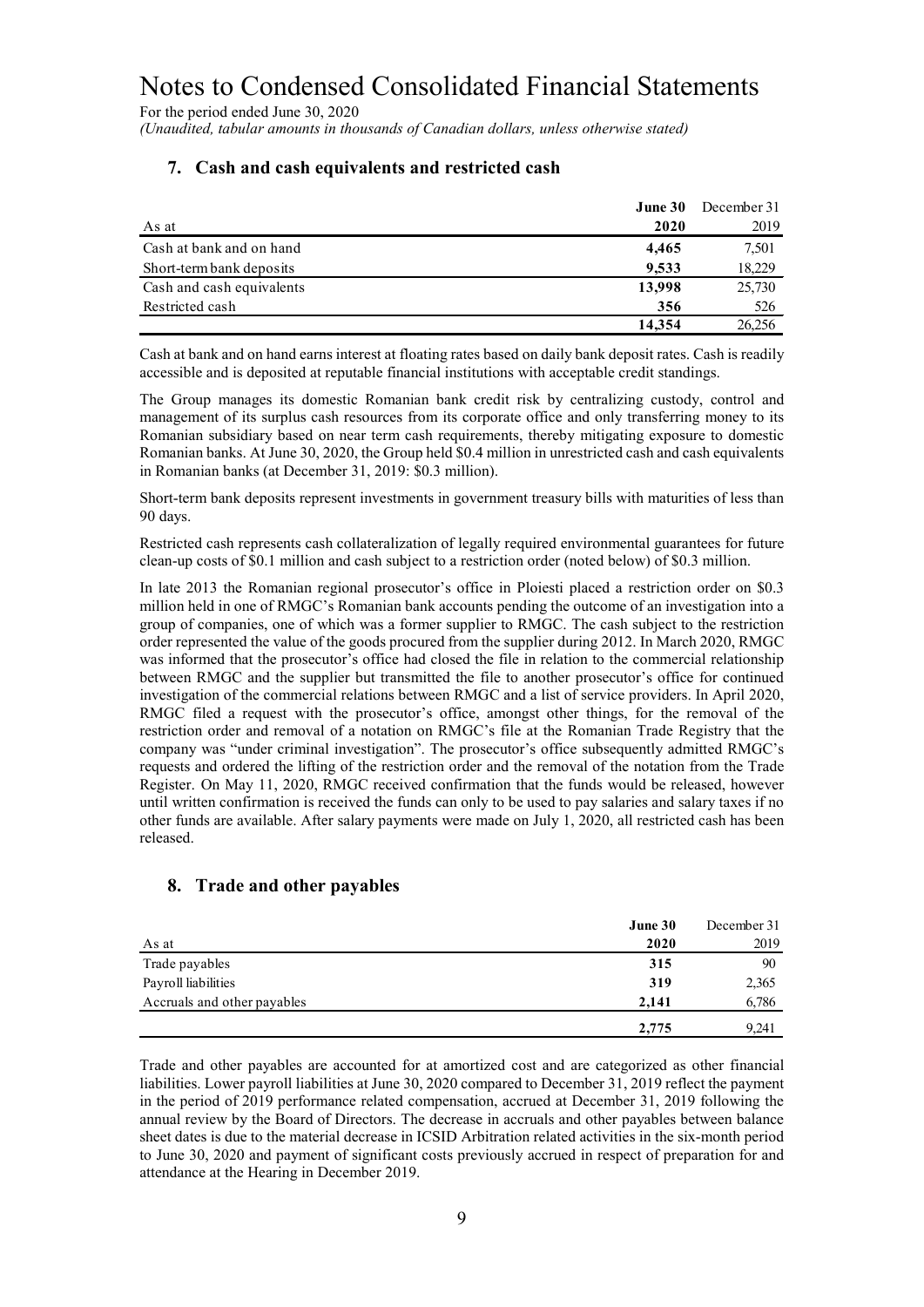For the period ended June 30, 2020

*(Unaudited, tabular amounts in thousands of Canadian dollars, unless otherwise stated)*

#### **9. Resettlement liabilities**

RMGC previously had a program for purchasing homes in the Project area. Under the resettlement program residents were offered two choices; either to take the sale proceeds and move to a new location of their choosing, or exchange their properties for a new property to be built by RMGC at a new resettlement site. For those residents who chose the new resettlement site alternative, the Company recorded a resettlement liability for the anticipated construction costs of the resettlement houses. The total resettlement liability balance at June 30, 2020 was \$0.6 million (December 31, 2019:\$0.6 million).

#### **10. Other current liabilities**

The Company has a deferred share unit ("DSU") plan under which qualifying participants receive certain compensation in the form of DSUs. Certain Company non-executive directors receive fifty percent or more of their director fees payable in DSUs. DSUs are initially valued at the five-day weighted average market price of the Common Shares at the date of grant, with the value adjusted based on fair value on the closing share price at the end of each subsequent reporting period.

As at June 30, 2020, the Company's share price decreased in comparison to December 31, 2019 and, accordingly, a fair value decrease has been recorded in the DSU liability. This decrease is offset by the fair value of the DSUs issued during the period and a net increase in the liability has thus been recognised.

Lease liabilities of less than \$0.1 million (2019: less than \$0.1 million) relating to right-of-use assets are also contained within other current liabilities.

#### **11. Non-controlling interest**

The Company has historically advanced loans totaling US\$39.5 million to Minvest RM, the noncontrolling shareholder of RMGC, to facilitate mandatory statutory share capital increases in RMGC in accordance with Romanian company law rules on capitalization. These loans, which remain outstanding at June 30, 2020, are non-interest bearing and according to their terms are to be repaid as and when RMGC distributes dividends to its shareholders. The loans are accounted for as part of the Group's net investment in RMGC and, accordingly, have been set-off against non-controlling interests in the Consolidated Statement of Financial Position. The loans and non-controlling interest components will be reflected individually at such time as repayment of the loans is made possible.

In December 2013, the Group was required to recapitalize RMGC in order to comply with minimum company law requirements. The subscription to RMGC share capital by the Company was effected through a conversion of existing intercompany debt. On January 17, 2014, the Group agreed to transfer to Minvest RM, for nil consideration, a proportion of the shares subscribed to in December 2013, with a face value of \$20.4 million, in order to preserve the respective shareholdings in RMGC. This transfer gave rise to the disclosed non-controlling interest and subsequent accounting.

#### **12. Related Party Transactions**

The Group had related party transactions with associated persons or corporations which were undertaken in the normal course of operations as follows:

Historical related party transactions with Minvest RM are disclosed in Note 11.

In June 2018, the Company entered into a facility agreement with SC Total Business Land SRL ("TBL"), an entity controlled by current and former employees of RMGC, pursuant to which it agreed to lend \$0.9 million to TBL. The loan is repayable in 2028, accrues interest at a rate of 1% per annum and is secured by a mortgage over certain assets of the borrower and personal guarantees in favor of the Company by the principals of TBL. By February 2019, TBL had drawn down the entire \$0.9 million facility. Partial payments of principal on the loan were received in 2019, and during the six-month period to June 30, 2020.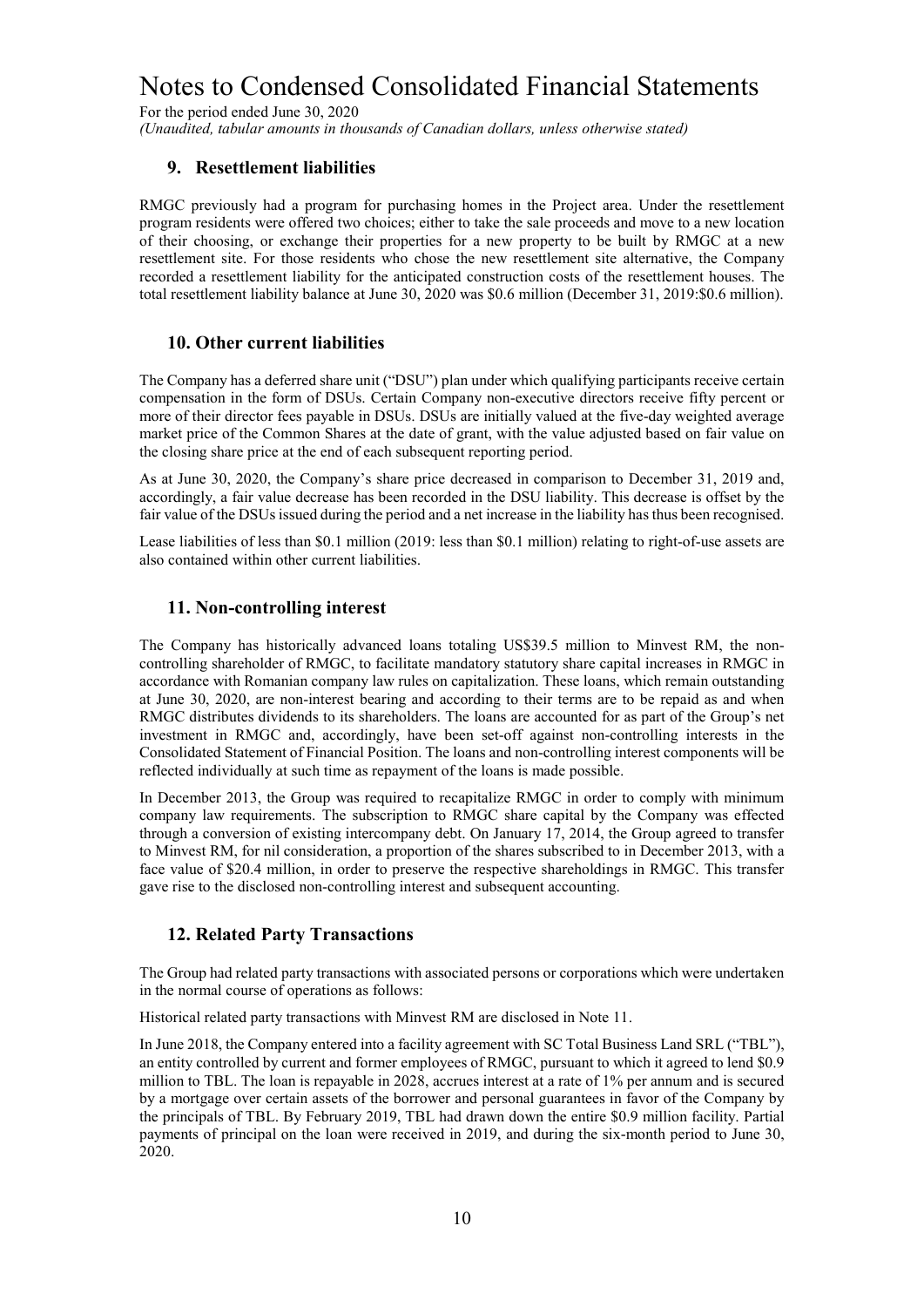For the period ended June 30, 2020 *(Unaudited, tabular amounts in thousands of Canadian dollars, unless otherwise stated)*

### **13. Private placements**

#### *2014 and 2016 Private Placements*

In 2014 and 2016, the Company completed private placements in which a total of 95,625 units were issued at a price of \$1,000 per unit to raise aggregate gross proceeds of \$95.625 million (the "2014 and 2016 Private Placements").

The units issued in the 2014 and 2016 Private Placements consist, in aggregate, of:

- \$95,625,000 of convertible subordinated unsecured notes, with an annual coupon of 0.025%, a conversion price of \$0.3105 and a maturity date of June 30, 2021 ("Notes");
- 111,536,250 Common Share purchase warrants which are exercisable at a price of \$0.46 at any time prior to June 30, 2021; and
- 95,625 arbitration value rights ("AVRs"), comprising, in aggregate, of an entitlement to a pro rata share of 13.04% of any proceeds received in relation to the ICSID Arbitration, subject to a maximum aggregate entitlement of \$304.3 million among all holders of such AVRs.

In June 2020, a total of \$4,763,000 of the Notes were converted into 15,339,773 Common Shares of the Company and 7,668,430 of the Common Share purchase warrants were exercised at \$0.46 with the Company receiving proceeds of \$3,527,478.

Subsequent to initial measurement, the debt component of the 2014 and 2016 Private Placements is measured at amortized cost using the effective interest rate method. The valuation of the equity component is not adjusted subsequent to the initial recognition except on conversion or expiry.

There are two derivatives that are embedded within the Notes to the 2014 and 2016 Private Placements: a 'make-whole premium' to protect holders of the Notes in a change of control event as stated in the note indenture; and a 'common share repayment right' providing the Company with the right to repay the principal in Common Shares at a discounted amount of 95% of par at maturity. As at June 30, 2020, these two embedded derivatives were determined to have insignificant values and were accordingly not accounted for, but will be reassessed by Management at each reporting date.

The aggregate composition of the 2014 and 2016 Private Placements is set out in the following table:

|                                                    |            | Gross Financing | <b>Net</b> |
|----------------------------------------------------|------------|-----------------|------------|
|                                                    | allocation | fees            | allocation |
|                                                    |            |                 |            |
| Liability component of convertible debentures      | 52,205     | 461             | 51.744     |
| Equity component of convertible debentures         | 45.213     | 642             | 44,571     |
| Warrants                                           | 32,573     | 417             | 32,156     |
| Charge on issue of in-the-money equity instruments | (34,366)   |                 | (34,366)   |
| Proceeds of private placement                      | 95.625     | 1.520           | 94,105     |

In accordance with IFRS 7, changes in the value of the 2014 and 2016 Private Placements are as follows:

| <b>Balance - December 31, 2018</b> | 71,136  |
|------------------------------------|---------|
| Interest paid                      | (24)    |
| Accretion of debt component        | 8,958   |
| Balance - December 31, 2019        | 80,070  |
| Conversion                         | (4,189) |
| Accretion of debt component        | 4,892   |
| <b>Balance - June 30, 2020</b>     | 80,773  |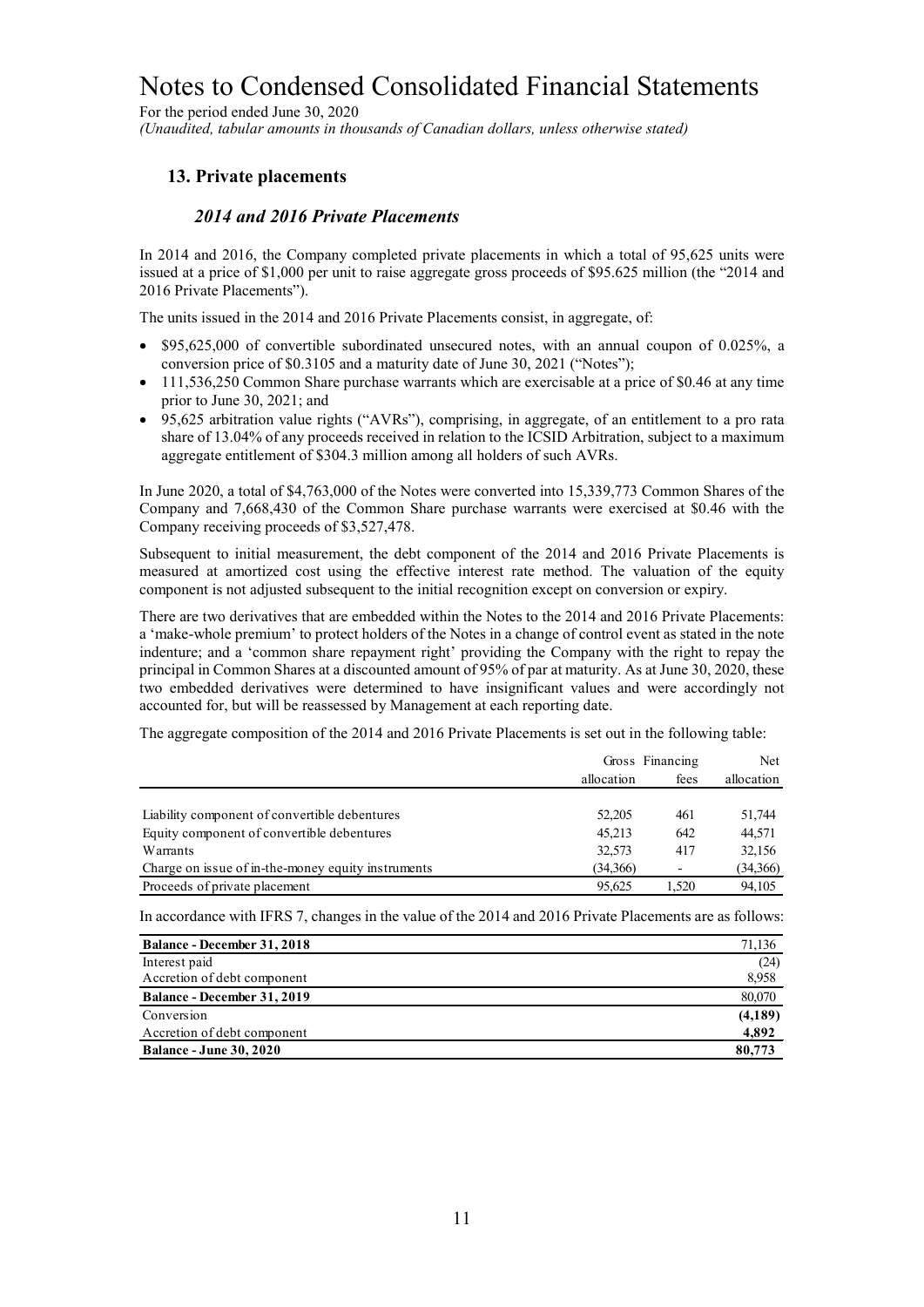For the period ended June 30, 2020

*(Unaudited, tabular amounts in thousands of Canadian dollars, unless otherwise stated)*

#### **13. Private placements (continued)**

#### *2018 Private Placement*

On December 13, 2018, the Company announced it had entered into definitive subscription agreements in connection with a non-brokered private placement of up to 106,425,846 units at a price of \$0.2475 per unit to raise gross proceeds of up to US\$20 million (approximately \$26.3 million), subject to stock exchange and other approvals as applicable (the "2018 Private Placement").

Each unit of the 2018 Private Placement consists of:

- One Common Share; and
- One Common Share purchase warrant, which entitles the holder to acquire one Common Share at an exercise price of \$0.49 at any time prior to the date that is five years following the date of issue.

On December 24, 2018, the Company announced that it had completed an initial closing of the 2018 Private Placement of a total of 80,702,475 units, issued at a price of \$0.2475 per unit to raise aggregate gross proceeds of approximately \$20 million.

On January 15, 2019, the Company announced that it had completed the final closing of the 2018 Private Placement by issuing a further 25,723,372 units, on the same terms as above, to raise gross proceeds of approximately \$6.3 million.

#### *2019 Private Placement*

On August 6, 2019, the Company announced it had entered into definitive subscription agreements in connection with a non-brokered private placement of up to 81,730,233 units at a price of \$0.3225 per unit to raise gross proceeds of up to US\$20 million (approximately \$26.3 million), subject to stock exchange and other approvals as applicable (the "2019 Private Placement").

Each unit of the 2019 Private Placement consists of:

- One Common Share; and
- One Common Share purchase warrant, which entitles the holder to acquire one Common Share at an exercise price of \$0.645 at any time prior to the date that is five years following the date of issue.

On August 23, 2019, the Company announced that it had completed an initial closing of the 2019 Private Placement of a total of 76,504,263 units, issued at a price of \$0.3225 per unit, to raise aggregate gross proceeds of approximately \$24.6 million.

On September 13, 2019, the Company announced that it had completed the final closing of the 2019 Private Placement by issuing the remaining 5,225,970 units, on the same terms as above, to raise gross proceeds of approximately \$1.7 million.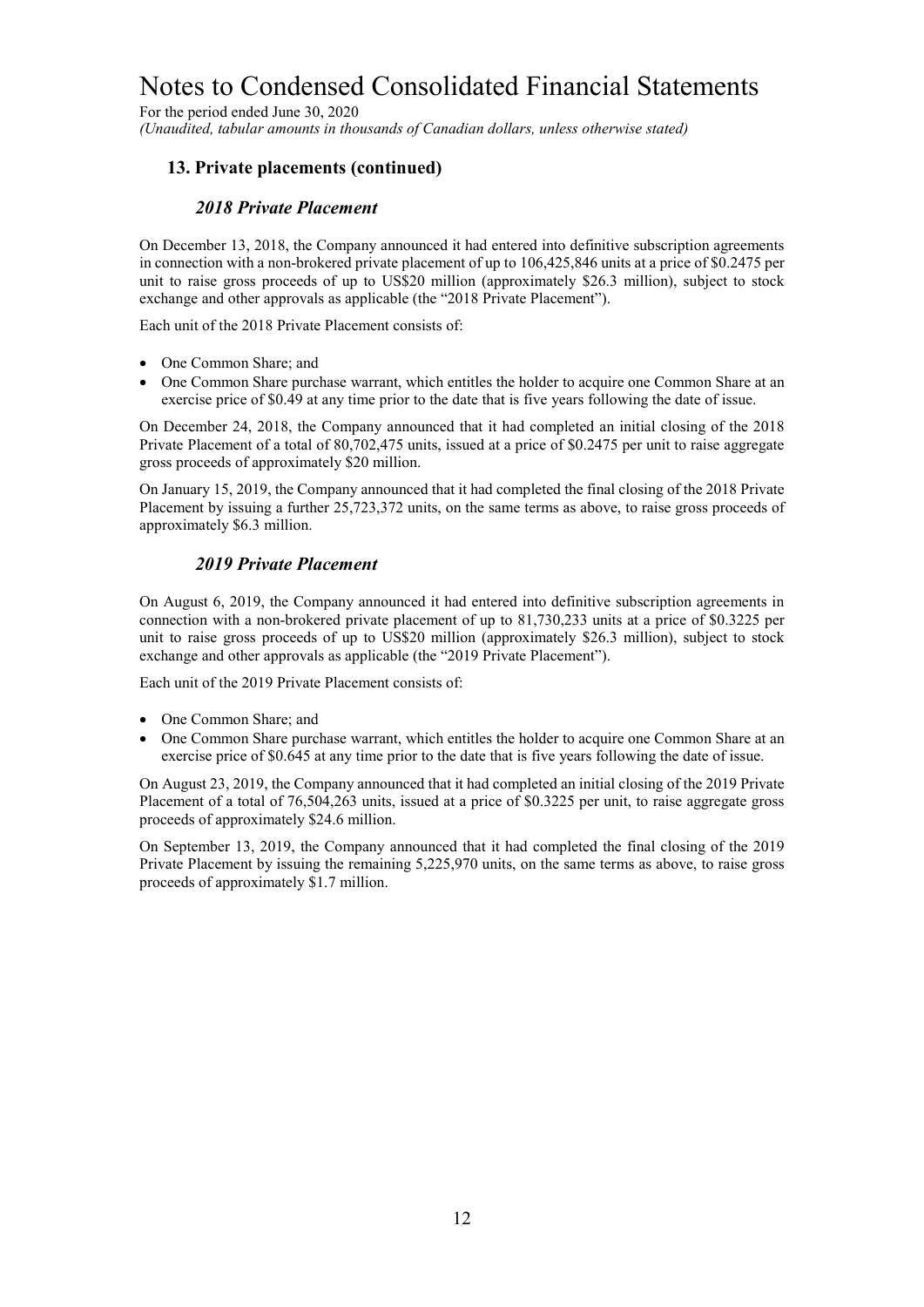For the period ended June 30, 2020 *(Unaudited, tabular amounts in thousands of Canadian dollars, unless otherwise stated)*

#### **14. Share capital**

#### Authorized:

Unlimited number of Common Shares without par value

Unlimited number of preferred shares, issuable in series, without par value (none outstanding) Issued:

|                                                               | Number of        |               |
|---------------------------------------------------------------|------------------|---------------|
|                                                               | shares $(000's)$ | <b>Amount</b> |
| <b>Balance - December 31, 2018</b>                            | 465,156          | 880,197       |
| Shares issued in private placement                            | 107,454          | 19,687        |
| Shares issued on the exercise of RSUs                         | 694              |               |
| Shares issued on the exercise of DSUs                         | 89               |               |
| Shares issued on the exercise of share options                | 853              | 425           |
| Transfer from contributed surplus - exercise of share options |                  | 274           |
| Balance - December 31, 2019                                   | 574,246          | 900,583       |
| Shares issued on the conversion of convertible notes          | 15,340           | 6,579         |
| Shares issued on the exercise of warrants                     | 7,668            | 3,850         |
| Shares issued on the exercise of share options                | 525              | 183           |
| Transfer from contributed surplus - exercise of share options |                  | 142           |
| <b>Balance - June 30, 2020</b>                                | 597,779          | 911,337       |

#### *Common Share purchase warrants*

In June 2020, a total of 7,668,430 warrants with an expiry date of June 30, 2021 were exercised, resulting in a cash inflow to the Company of approximately \$3.5 million. A summary of Common Share purchase warrants issued and outstanding, along with their exercise prices, are as follows:

| <b>Expiry date</b> |             | Number of warrants Exercise price (dollars) |
|--------------------|-------------|---------------------------------------------|
| June 30, 2021      | 103,867,820 | 0.460                                       |
| December 21, 2023  | 80,702,475  | 0.490                                       |
| January 15, 2024   | 25,723,372  | 0.490                                       |
| August 23, 2024    | 76,504,263  | 0.645                                       |
| September 13, 2024 | 5,225,970   | 0.645                                       |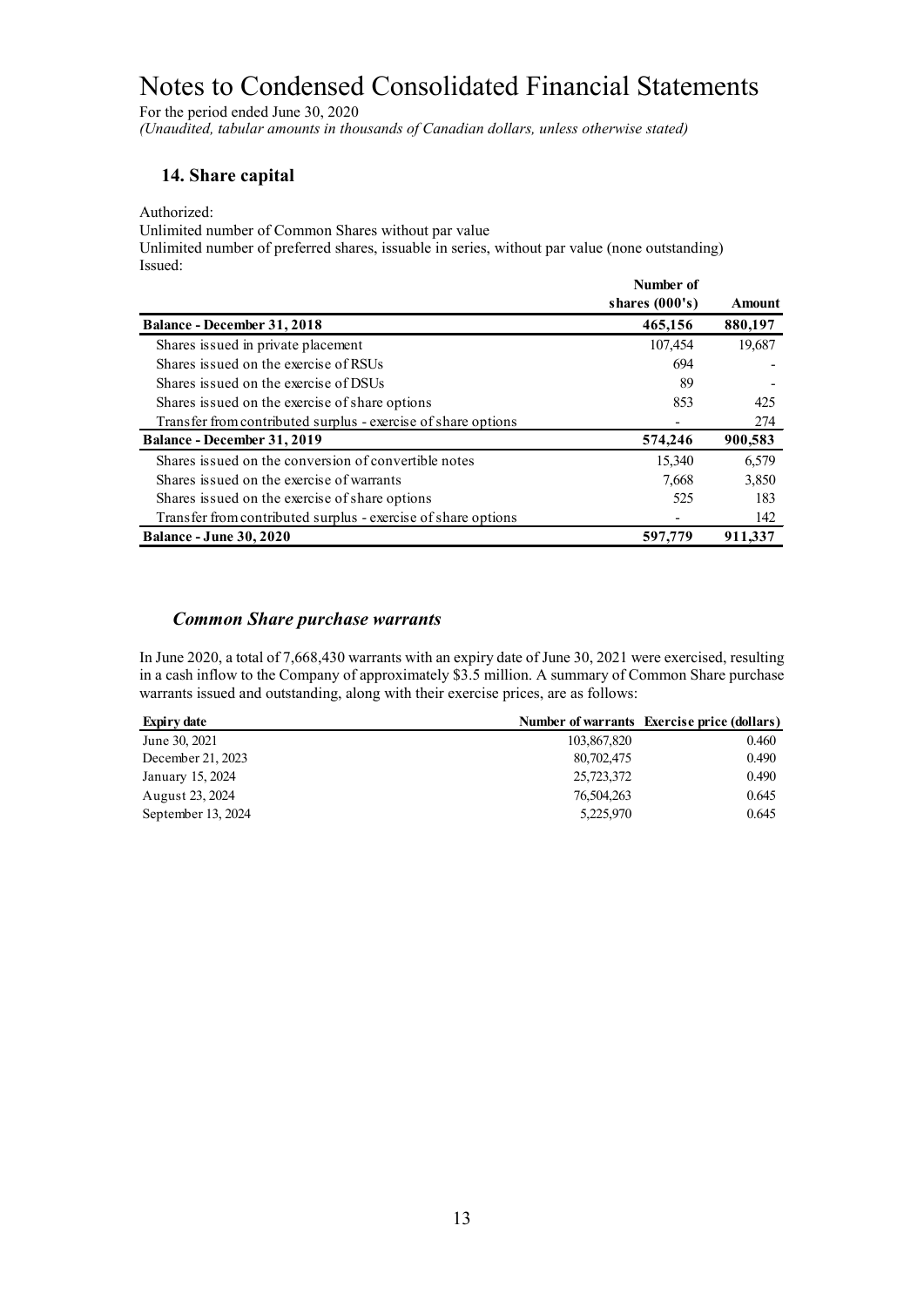For the period ended June 30, 2020

*(Unaudited, tabular amounts in thousands of Canadian dollars, unless otherwise stated)*

### **14. Share capital (Continued)**

#### *Share Options*

The exercise price of Share Options is determined as the higher of the five-day weighted average closing price of the Common Shares prior to the grant date of the Share Option and the closing price of the Common Shares on the day before the grant date of the Share Option. Share Options granted vest in accordance with milestones or vesting periods set by the Board at the grant date and are exercisable over five years to ten years from the date of issuance.

The maximum number of Common Shares issuable under the Option Plan is equal to 10% of the issued and outstanding Common Shares at any point in time.

As at June 30, 2020, Share Options held by directors, officers, employees and consultants were as follows:

|                   |             | <b>Outstanding</b> |              |              | <b>Exercisable</b> |              |
|-------------------|-------------|--------------------|--------------|--------------|--------------------|--------------|
|                   |             | Weighted           | Weighted     |              | Weighted           | Weighted     |
|                   |             | average            | average      |              | average            | average      |
|                   | Number of   | exercise           | remaining    | Number of    | exercise           | remaining    |
| Range of exercise | options     | price              | contractual  | options      | price              | contractual  |
| prices (dollars)  | (thousands) | (dollars)          | life (years) | (thous ands) | (dollars)          | life (years) |
| $0.28 - 0.40$     | 14,486      | 0.36               | 7.3          | 12,951       | 0.35               | 7.5          |
| $0.41 - 0.50$     | 10.923      | 0.45               | 8.4          | 7,685        | 0.44               | 7.9          |
| $0.51 - 0.60$     | 88          | 0.57               | 9.3          | 88           | 0.57               | 9.3          |
| $0.61 - 0.70$     | 481         | 0.65               | 6.1          | 481          | 0.65               | 6.1          |
| $0.71 - 0.80$     | 5,000       | 0.79               | 3.5          | 5,000        | 0.79               | 3.5          |
|                   | 30,978      | 0.46               | 7.1          | 26,205       | 0.47               | 6.8          |

The estimated fair value of Share Options is amortized using graded vesting over the period in which the Share Options vest. For those Share Options which vest on a single date, either on issuance or on achievement of milestones (the "measurement date"), the fair value of these Share Options is amortized using graded vesting over the anticipated vesting period.

Certain Share Option grants have performance vesting conditions. The fair value of these Share Options that vest upon achievement of milestones will be recognized and expensed over the estimated vesting period of these Share Options. Adjustments resulting from the recalculation of the estimated vesting periods are recorded in the Consolidated Statement of Comprehensive Loss.

Director, officer, employee and consultant Share Options were as follows:

|                                    | Number of<br>options<br>(1000) | Weighted average<br>exercise price<br>(dollars) |
|------------------------------------|--------------------------------|-------------------------------------------------|
| <b>Balance - December 31, 2018</b> | 24,619                         | 0.53                                            |
| Options granted                    | 6,068                          | 0.37                                            |
| Options expired                    | (2,325)                        | 0.84                                            |
| Options exercised                  | (853)                          | 0.50                                            |
| Balance - December 31, 2019        | 27,509                         | 0.47                                            |
| Options granted                    | 6,076                          | 0.46                                            |
| Options expired                    | (2,082)                        | 0.56                                            |
| Options exercised                  | (525)                          | 0.40                                            |
| <b>Balance - June 30, 2020</b>     | 30,978                         | 0.46                                            |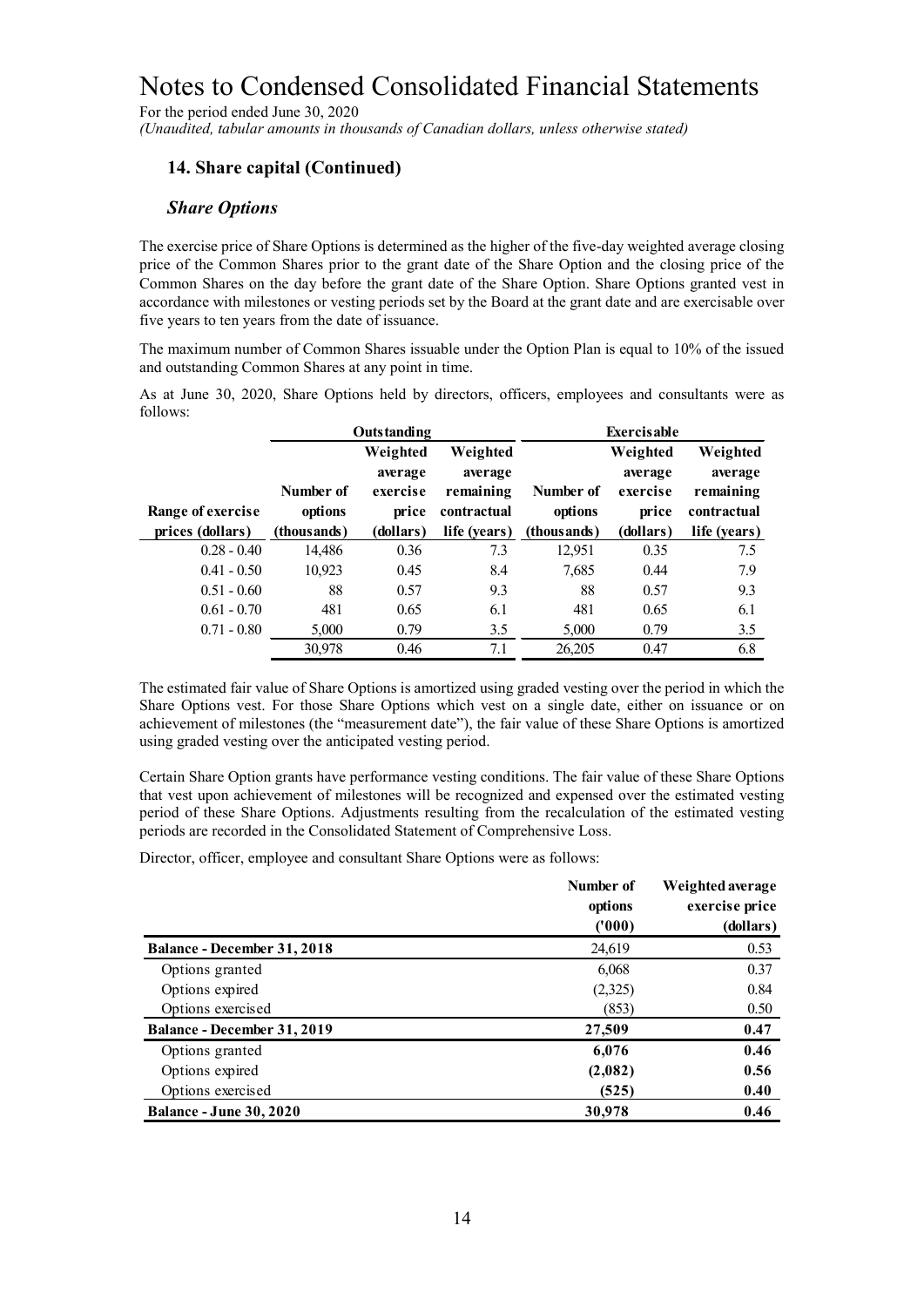For the period ended June 30, 2020

*(Unaudited, tabular amounts in thousands of Canadian dollars, unless otherwise stated)*

#### **14. Share capital (Continued)**

During the six-month period ended June 30, 2020, 6.1 million incentive stock options ("Options") were granted at a weighted average exercise price across all grants of \$0.46, of which 3.2 million vested immediately and the remaining 2.9 million vest on the first anniversary of the grant. A total of 2.1 million Options lapsed unexercised in the period.

In the corresponding six-month period ended June 30, 2019, 5.2 million Options were granted at a weighted average exercise price of \$0.36, of which 2.7 million vested immediately and the remaining 2.5 million vested on the first anniversary of the grant. A total of 1.6 million Options lapsed unexercised in the period.

The valuation of the Options granted was calculated using a Black-Scholes valuation model with the following assumptions:

|                                            | June 30<br>2020 | December 31<br>2019 |
|--------------------------------------------|-----------------|---------------------|
| Weighted average risk-free interest rate   | $1.5\%$         | 1.81%               |
| Volatility of share price                  | 90%             | 97%                 |
| Weighted average life of options (years)   | 5.2             | 5.2                 |
| Pre-vesting forfeiture rate                | 10%             | 20%                 |
| Weighted average fair value of awards (\$) | 0.33            | 0.28                |

At June 30, 2020, the fair value of Options to be expensed is \$0.6 million (December 2019: \$0.9 million).

#### **15. Loss per share**

|                                                  |         | 3 months ended |         | 6 months ended |  |
|--------------------------------------------------|---------|----------------|---------|----------------|--|
|                                                  |         | June 30        |         | June 30        |  |
|                                                  | 2020    | 2019           | 2020    | 2019           |  |
| Loss for the period attributable to              |         |                |         |                |  |
| owners of the parent                             | 8.820   | 7.408          | 15.576  | 15,140         |  |
| Weighted-average number of common shares (000's) | 581,160 | 491.141        | 574,250 | 489,054        |  |
| Basic and diluted loss per share                 | \$0.02  | \$0.02         | \$0.03  | \$0.03         |  |

#### **16. Commitments**

The following is a summary of Canadian dollar equivalent of the contractual commitments of the Group, including payments due for each of the next five years and thereafter:

|                                    | Total | 2020 | 2021 | 2022 | 2023                     | 2024                     | Thereafter |
|------------------------------------|-------|------|------|------|--------------------------|--------------------------|------------|
| Operating lease commitments        |       |      |      |      |                          |                          |            |
| Rosia Montana exploitation license | 952   | 272  | 2.72 | 272  | l36                      | $\overline{\phantom{0}}$ |            |
| Surface concession rights          | 1.081 |      | 34   | 34   | 34                       | 34                       | 924        |
| Property lease agreements          | 57    | 46   |      |      | $\overline{\phantom{0}}$ | $\overline{\phantom{0}}$ |            |
| Total commitments                  | 2.090 | 339  | 317  | 306  | 170                      | 34                       | 924        |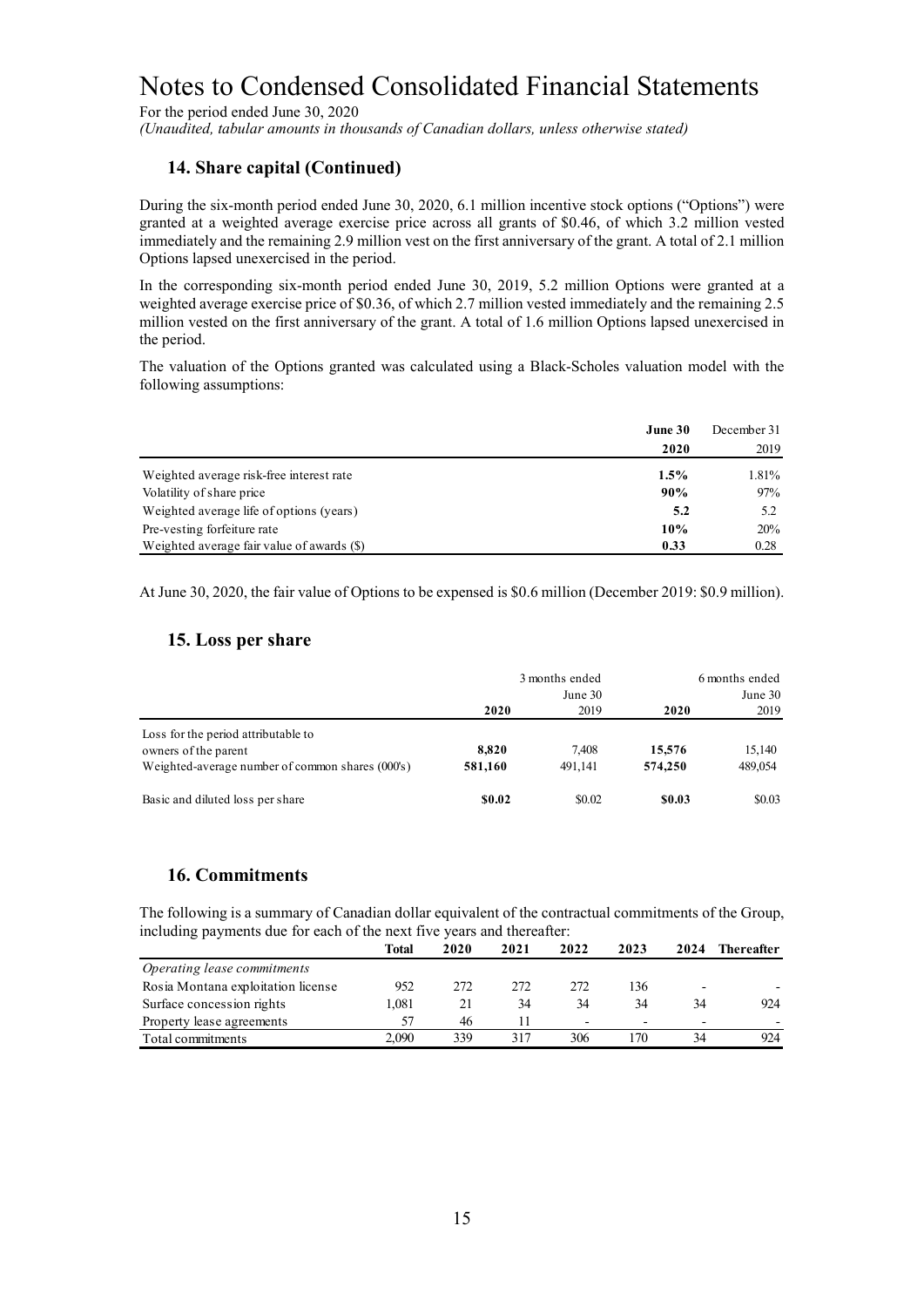For the period ended June 30, 2020 *(Unaudited, tabular amounts in thousands of Canadian dollars, unless otherwise stated)*

#### **17. Segmental information**

Operating segments are reported in a manner consistent with internal reporting provided to the chief operating decision-maker. The chief operating decision-maker is responsible for allocating resources and assessing performance of the operating segments and has been identified as the Company's Chief Executive Officer.

The Group has two segments: the first being the Romanian operating company, the principal activity of which was formerly the exploration, evaluation and development of precious metal mining projects in the country (designated as "Romania"). The rest of the entities within the Group form part of a secondary segment (designated as "Corporate").

The segmental report is as follows:

|                                                                                          | Romania |                          | Corporate |           | <b>Total</b> |          |
|------------------------------------------------------------------------------------------|---------|--------------------------|-----------|-----------|--------------|----------|
| For the three-month period ended June 30,                                                | 2020    | 2019                     | 2020      | 2019      | 2020         | 2019     |
| Reportable items in the Condensed Consolidated Income Statement and Comprehensive Loss   |         |                          |           |           |              |          |
| Interest received                                                                        |         | $\overline{\phantom{a}}$ | (3)       | (69)      | (3)          | (69)     |
| Finance costs-convertible notes accretion                                                |         |                          | 2,482     | 2,205     | 2,482        | 2,205    |
| Depreciation                                                                             | 4       | 8                        |           | 9         | 8            | 17       |
| Reportable segment loss                                                                  | 1,503   | 1,657                    | 7,317     | 5,751     | 8,820        | 7,408    |
| For the six-month period ended June 30,                                                  | 2020    | 2019                     | 2020      | 2019      | 2020         | 2019     |
| Reportable items in the Condensed Consolidated Income Statement and Comprehensive Income |         |                          |           |           |              |          |
| Interest received                                                                        |         |                          | (64)      | (184)     | (64)         | (184)    |
| Finance costs-convertible note accretion                                                 |         |                          | 4,892     | 4,346     | 4,892        | 4,346    |
| Depreciation                                                                             | 13      | 17                       |           | 54        | 21           | 71       |
| Reportable segment loss                                                                  | 3,083   | 4,061                    | 12,493    | 11,079    | 15,576       | 15,140   |
| As at June 30,                                                                           | 2020    | 2019                     | 2020      | 2019      | 2020         | 2019     |
| Reportable segment in Condensed Consolidated Statement of Financial Position             |         |                          |           |           |              |          |
| Reportable segment current assets and assets classified as held for sale                 | 4,553   | 6,966                    | 13,556    | 13,252    | 18,109       | 20,218   |
| Reportable segment non - current assets                                                  | 462     | 647                      | 791       | 890       | 1,253        | 1,537    |
| Reportable segment liabilities                                                           | (572)   | (577)                    | (85, 120) | (79, 385) | (85,692)     | (79,962) |

The Group's assets classified as held for sale are predominantly located in port facilities within the European Union.